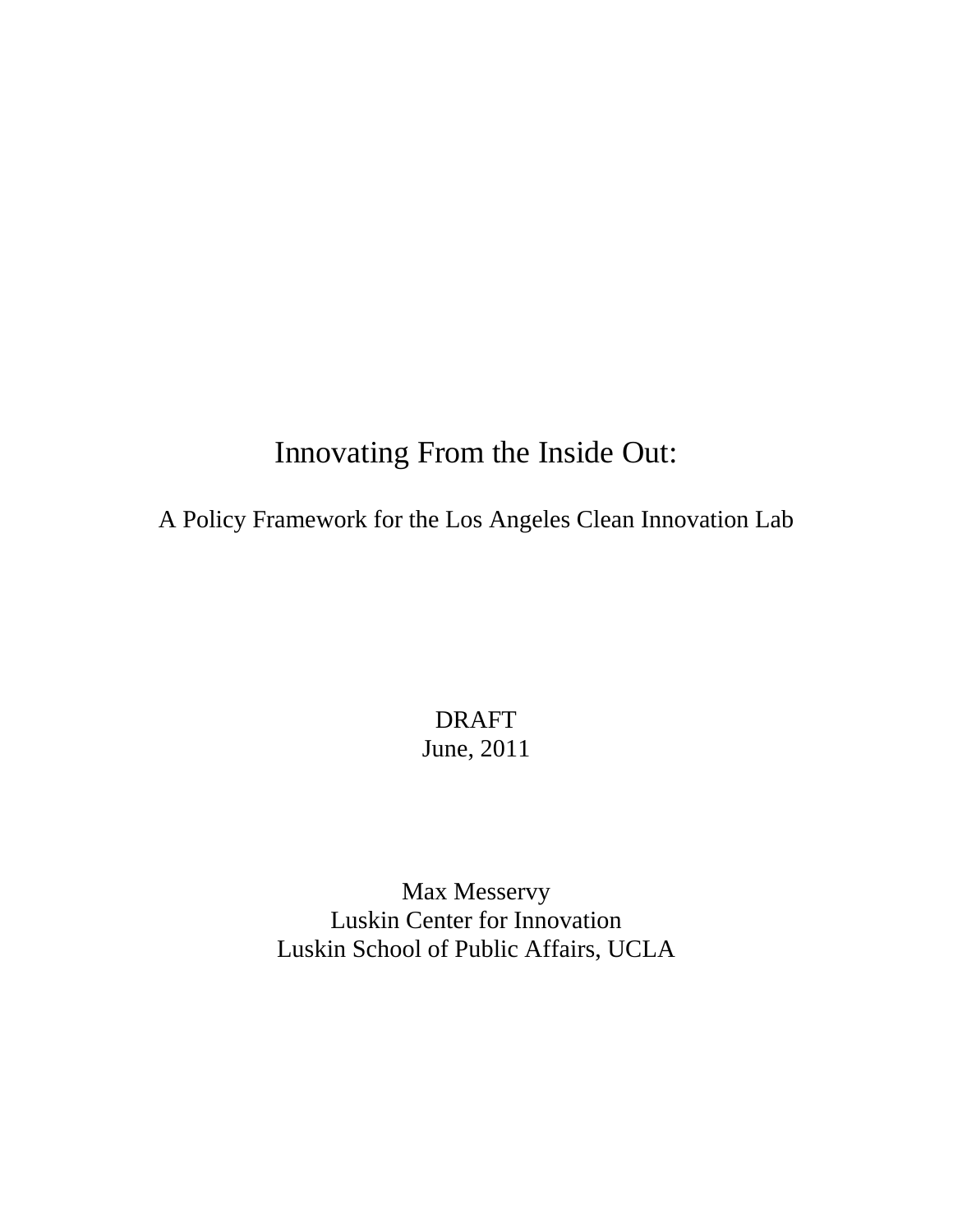#### **Executive Summary**

Despite much activity and a relatively favorable political climate, the cleantech market in Los Angeles has not coalesced into a more coherent form in the way it has in competitor cities across the country, such as Austin, San Francisco, San Jose, or Boston. While this fact can be partially attributed to the lack of a centralized cleantech "region" within LA, a significant element that has been missing in Los Angeles is an "infrastructure" of cleantech promotion and information-sharing. This report offers a framework for cleantech innovation development that has been designed to leverage one of the primary assets Los Angeles possesses: the Los Angeles Department of Water and Power (DWP), the largest municipal utility in the country. Thus, this report will outline the design of a new program at DWP, the Los Angeles Clean Innovation Lab, or iLab for short. Currently in the program implementation process at the DWP, iLab represents a new approach towards economic development, cleantech development, and sustainable practices to enhance LA's economic competitiveness.

In 2009, the Los Angeles Mayor's Office, in partnership with the Department of Water and Power, set out to enact a program to stimulate cleantech business development in LA. That program (now called the Los Angeles Clean Innovation Lab, or iLab) was modeled on a program at the Ports of Los Angeles and Long Beach which combines a demonstration project platform and investment fund concept. This report describes a framework for the design and implementation of the iLab within the DWP based on interviews with key members of the cleantech community as well as a case study of Austin, Texas' cleantech innovation acceleration initiatives.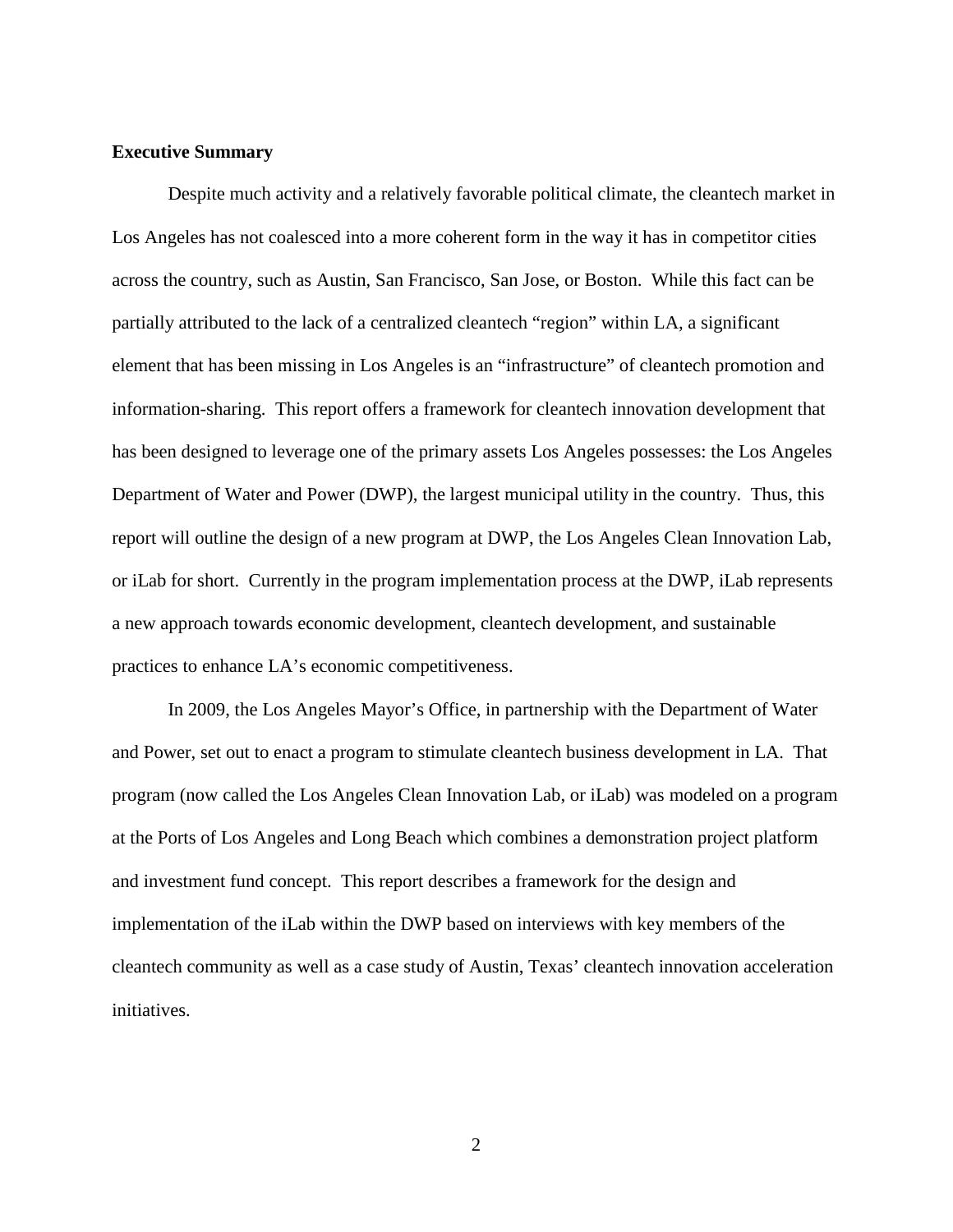Through combining an investment fund and demonstration project, the utility itself,

through its large-scale procurement and product-testing regimes, can aid cleantech startup firms

in developing and refining their products on the path towards commercialization.

A selection of the key findings of this report follows:

- iLab should be a "brand" for the DWP that serves to unify the innovative and sustainable work that is already taking place within the utility.
- iLab's sector focus should be on energy efficiency, smart grid technologies, energy storage, clean transportation, and the solar and water conservation sectors for greatest effect.
- iLab must draw upon the innovative work being conducted at the Los Angeles area's world-class research universities and help to test and develop the most promising ideas to drive commercialization and economic growth.
- The DWP should take a "fund, don't run" approach to the iLab, meaning that the iLab should be a separate entity funded by the DWP, rather than a new program area within the DWP.

As noted above, there is significant innovation already taking place at the DWP, however the

public and most DWP employees are not aware of it. Thus, the iLab should:

- **1.** Highlight innovation where it already exists;
- **2.** Develop and spotlight high profile demonstrations that will spur business;
- **3.** Coordinate efforts to get the word out about the iLab programs; and
- **4.** Bundle traditional economic development tools to augment the benefits of the iLab and attract businesses to participate

While Los Angeles has a large and growing cleantech sector, a key element that has been

missing is an organizing focus to drive the cleantech sector's development in a coherent way for

the greatest economic returns to the region. The Los Angeles Clean Innovation Lab could be a

motivating force for cleantech and economic development by directly linking the cleantech

sector's development with the scale and capabilities of the country's largest municipal utility.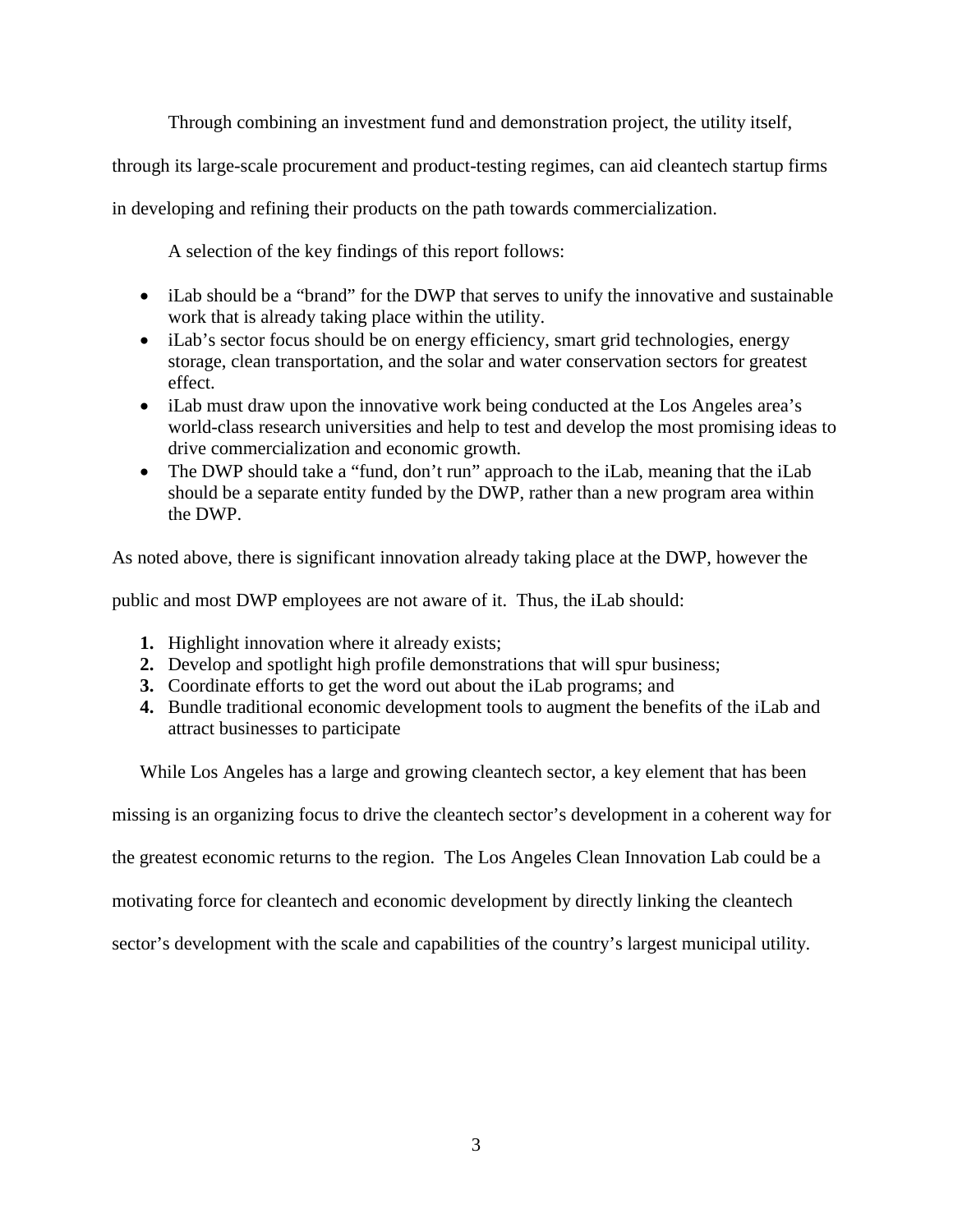# **Table of Contents**

- 1. Introduction
	- a. Purpose of the Study
	- b. Methodology
- 2. Setting, Issues and Analysis
	- a. Background
	- b. Other Los Angeles Cleantech Initiatives
- 3. Findings and Recommendations
	- a. iLab Programs
	- b. Sector Focus
	- c. Role of the Department of Water and Power
	- d. Partnerships
	- e. Organizational Structure
	- f. Outreach, Marketing and Public Relations
- 4. Conclusion

Appendix A: Austin, Texas Case Study Appendix B: Los Angeles Cleantech Incubator Business Plan Appendix C: List of Interviewees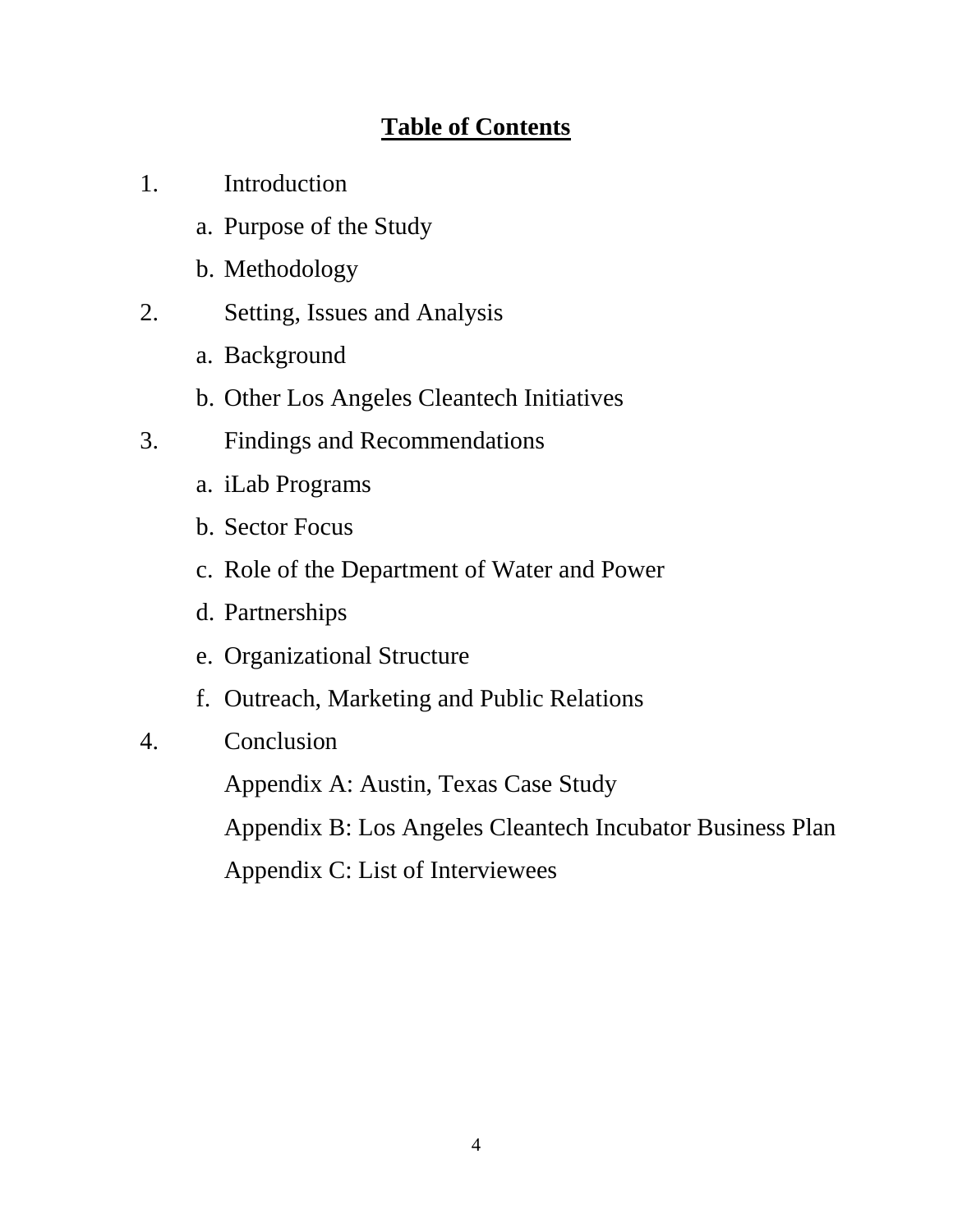## **1: Introduction**

Los Angeles stands at the precipice of a clean technology wave: a wave of innovation, economic growth and development, and sustainability that could transform the city. With numerous beneficial assets, including a network of major research universities, a history of manufacturing strength, and the largest port system in the country, the city has a unique opportunity to be a major market for cleantech innovation.

Despite much activity and a relatively favorable political climate, the cleantech market in Los Angeles has not coalesced into a more coherent form in the way it has in competitor cities across the country, such as Austin, San Francisco, San Jose, or Boston. While this fact can be partially attributed to the lack of a centralized cleantech "region" within LA, a significant element that has been missing in Los Angeles is an "infrastructure" of cleantech promotion and information-sharing. Furthermore, while there are a number of inter-organizational consortia, primarily CleanTechLA, which have approached cleantech development with a more clusteroriented perspective in Los Angeles, those groups do not have the resources to comprehensively meet their goals.

This report offers a framework for cleantech innovation development that has been designed to leverage one of the primary assets Los Angeles possesses; specifically, the Los Angeles Department of Water and Power (DWP), the largest municipal utility in the country. While a large and hierarchically-oriented public utility may not appear to be an organization that can aid in facilitating the development of nimble and innovative cleantech startup firms, the synergies run deeper than one might expect. Thus, this report will outline the design of a new program at DWP, the Los Angeles Clean Innovation Lab, or iLab for short. Currently in the program implementation process at the DWP, iLab represents a new approach towards economic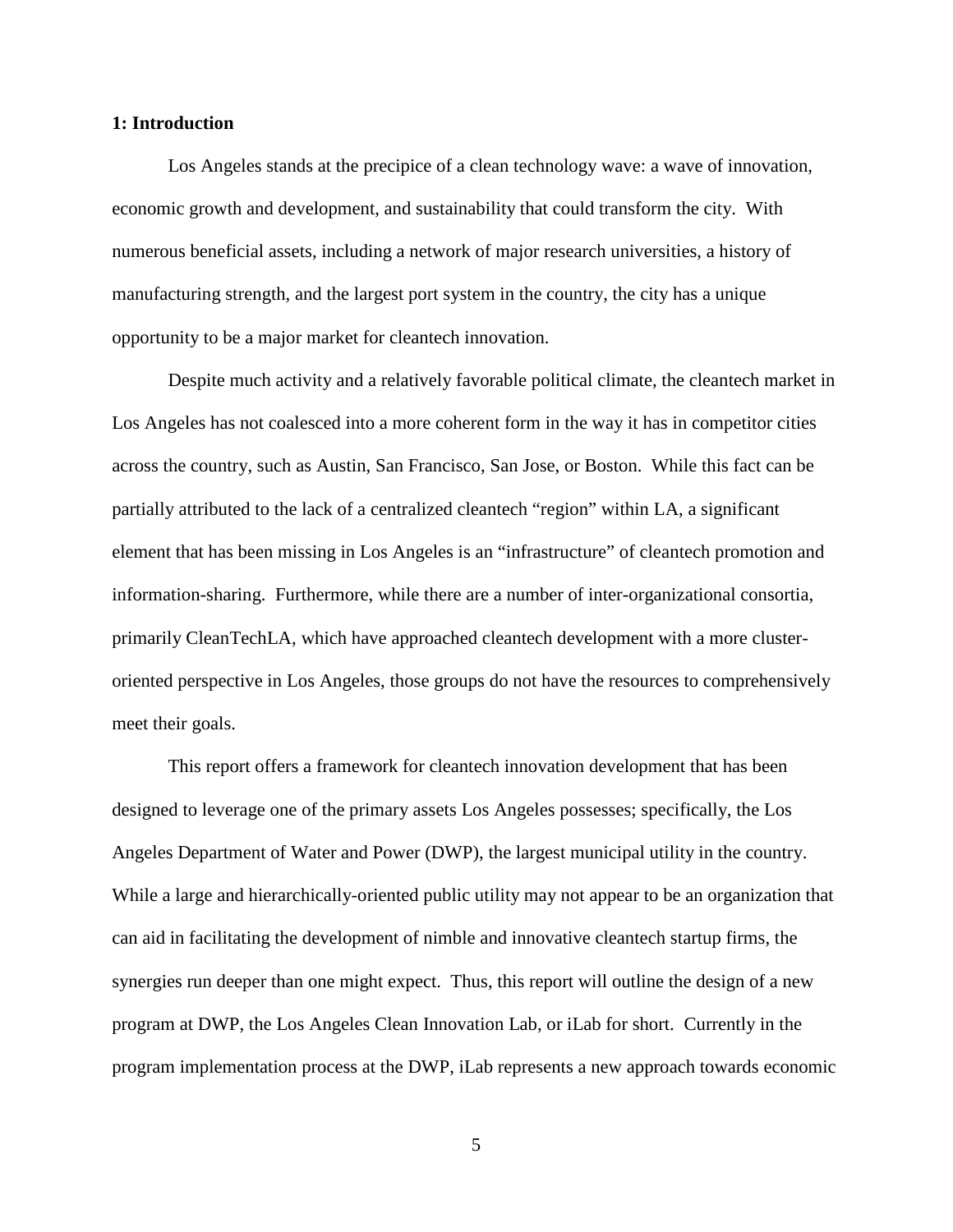development, cleantech development, and sustainable practices to enhance LA's economic competitiveness.

## Purpose of the Study

The central research question this project has sought to answer is: What are key features of a DWP cleantech investment fund and demonstration project platform that would meet the technological needs of DWP while facilitating the development of a cleantech innovation sector and enhancing local economic development? In considering such a multifaceted question, it became clear that the key issue is not to simply design the "best" iLab on paper, but to take into account both the constraints and opportunities that Los Angeles, and particularly the entrenched interests at the DWP, present to the iLab. To that extent, rather than compile a roster of best practice examples and abstract key principles of program design from them, this report seeks to contextualize the iLab program within Los Angeles to ensure the feasibility of its recommendations.

Given the unprecedented nature of the iLab's hybrid investment/demonstration program tied to a municipal utility, as well as the high levels of institutional "buy-in" required for such a program, the focus of this project is to provide the DWP with a roadmap for the design and implementation of the iLab. While If enacted, iLab will be located within the Economic Development Group (EDG) at DWP, and thus, this report is directed at management and staff within EDG.

In order to leverage all of the cleantech resources that Los Angeles is developing most effectively, the iLab must be designed in such a way that cross-institutional relationships are essential elements of the program from the outset. Austin Energy, Austin, TX's municipal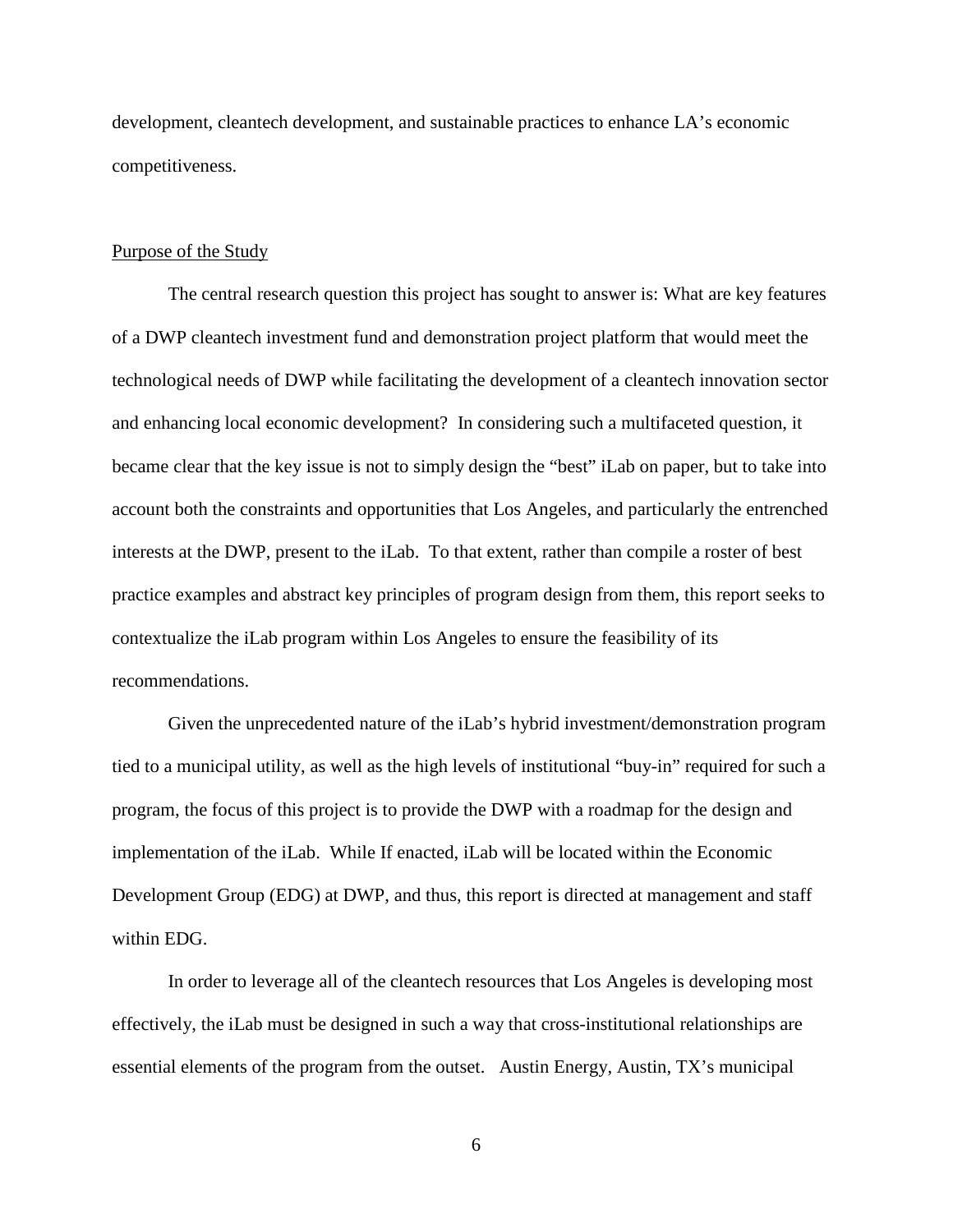utility, is a recognized leader in driving economic growth via the utility's judicious and creative use of its resources, including working closely with other public and non-profit organizations in the region to achieve its goals. This report is centered on an in-depth case study of Austin's cleantech ecosystem, and how Austin Energy is driving economic growth in the region, in order to draw out best practices for the DWP in building the iLab program going forward.

Recent UCLA Department of Public Policy Applied Policy Projects (APPs) have analyzed how to leverage the Los Angeles Department of Water and Power as a tool for developing a cleantech industry in LA,  $^1$  $^1$  as well as LA's comparative advantages as a cleantech hub over competitor cities.<sup>[2](#page-6-0)</sup> This research project seeks to provide the final "piece of the puzzle" of the City of Los Angeles' cleantech innovation development strategy. By building from those APPs, the goal of this proposed research project is to design a program that satisfies the DWP's three goals for the iLab project:

- 1. Help meet DWP's water and power needs by filling key technology gaps
- 2. Build Los Angeles' clean innovation ecosystem
- 3. Catalyze the creation and growth of water and power-related businesses in Los Angeles to create jobs and increase revenues

As the iLab has three separate, and to some extent, conflicting goals, finding a balance between meeting the technology needs of the DWP, building LA into a clean innovation hub, and spurring wider economic development will be difficult. Oftentimes, government entities seek to drive investment into projects that guarantee the best job creation opportunities, rather

<span id="page-6-1"></span><sup>&</sup>lt;sup>1</sup> Kerstein and Song 2009

<span id="page-6-0"></span> $^2$  Bedrossian et al  $2010\,$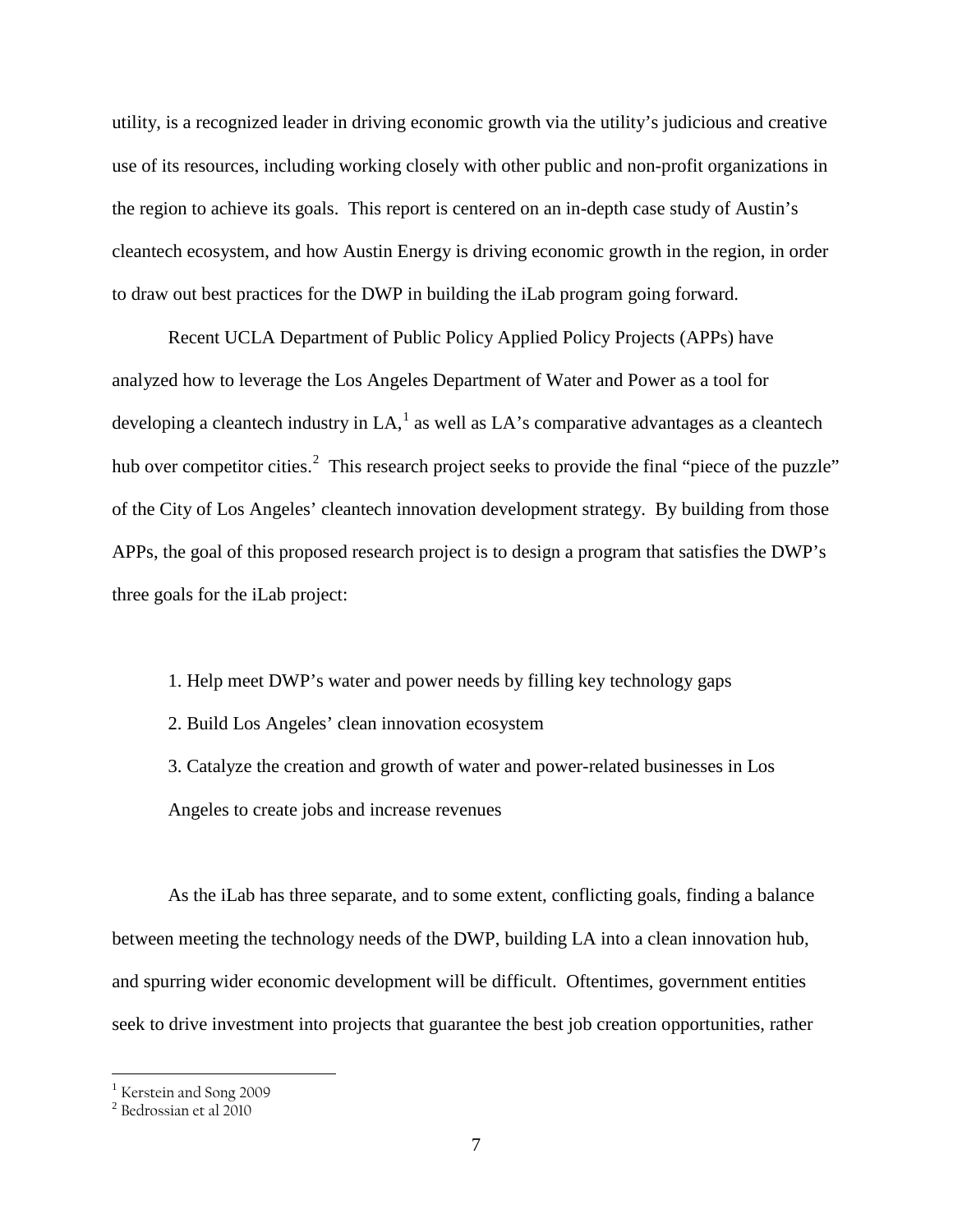than focusing resources on projects with the greatest economic growth potential. This dynamic can lead to government resources being directed primarily towards well-established firms and technologies, rather than on smaller startups with potentially more innovative technologies. In order to create a self-sustaining cleantech sector in Los Angeles, however, the DWP's investment will be best spent in aiding the cultivation of an ecosystem of local startup firms. Investigating the successes and failures of existing cleantech investment funds and demonstration platform programs offers useful insights into how the iLab can be designed to maximize its potential for success in meeting those three goals

## Methodology

The data employed in the course of this study has been gathered from stakeholder and expert interviews conducted by the author, as well as interviews conducted by the author in conjunction with Eos Consulting and affiliated consultants. Interviewees were selected based on the prominence and success of the organizations they work for, and for their expertise in the cleantech sector. Additional data was collected in a research visit to Austin, TX, often believed to be the cleantech capital of the United States, as well as in reviewing literature on clean technology development principles.

#### **2: Setting, Issues and Analysis**

#### Background

In 2009, the Los Angeles Mayor's Office, in partnership with the Department of Water and Power, set out to enact a program to stimulate cleantech business development in LA. That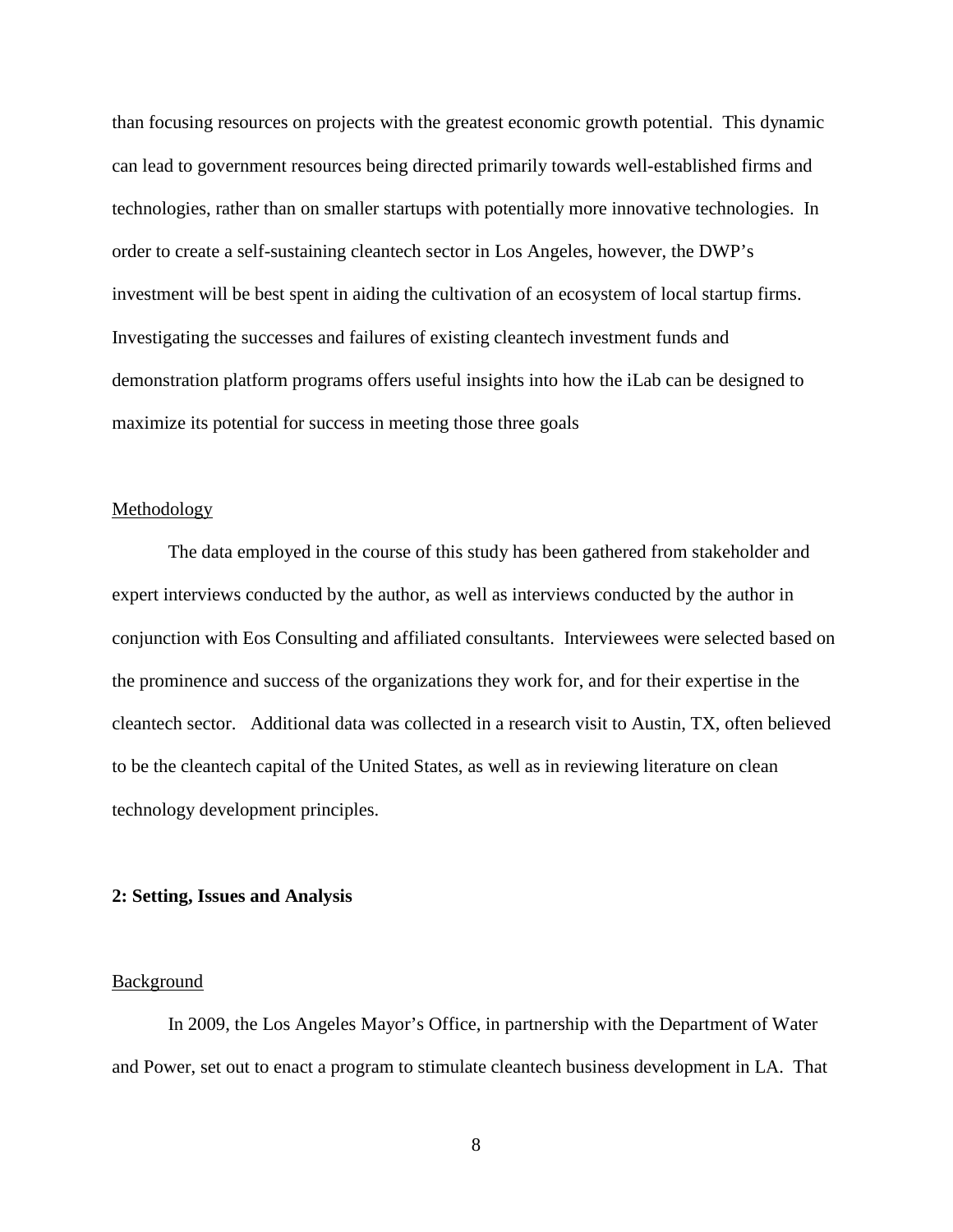program (now called the Los Angeles Clean Innovation Lab, or iLab) was modeled on the Ports of Los Angeles and Long Beach's Technology Advancement Program (TAP), a program that was designed to support and accelerate the development and demonstration of new emissions reduction technologies or strategies applicable to the port environment.<sup>[3](#page-6-1)</sup> Started in 2007, the TAP is comprised of two connected parts: a demonstration project platform to test new or emerging technologies and a clean technology investment fund to support technology developers.<sup>[4](#page-8-0)</sup> With funding of approximately three million dollars per year, the TAP represents an effort by the Ports to aid smaller firms to test and develop their products in the port environment, in order to make successful technologies more attractive to potential investors while also greening the port's operations.<sup>[5](#page-8-1)</sup>

Noted contracting firm Parsons Brinckerhoff was retained to design a policy and implementation plan for the program, yet owing to internal staffing changes at DWP, the project was not able to move forward as intended. In June, 2010, outside consulting firm Eos Consulting was retained to supplement the project development efforts, and this author has had the privilege of working as a policy research associate for Eos since that time, providing access to key decision-makers within the DWP as well as numerous other organizations during the iLab's development.

## Other Los Angeles Cleantech Initiatives

Recent years have seen much activity in cleantech development initiatives in and around Los Angeles. The siting and development of the Cleantech Corridor near downtown Los Angeles is the anchor that serves as a launching-point for much of the activity. The following is

<span id="page-8-2"></span><sup>&</sup>lt;sup>3</sup> San Pedro Bay Ports 2011.

<sup>4</sup> San Pedro Bay Ports 2010

<span id="page-8-1"></span><span id="page-8-0"></span><sup>5</sup> Ibid.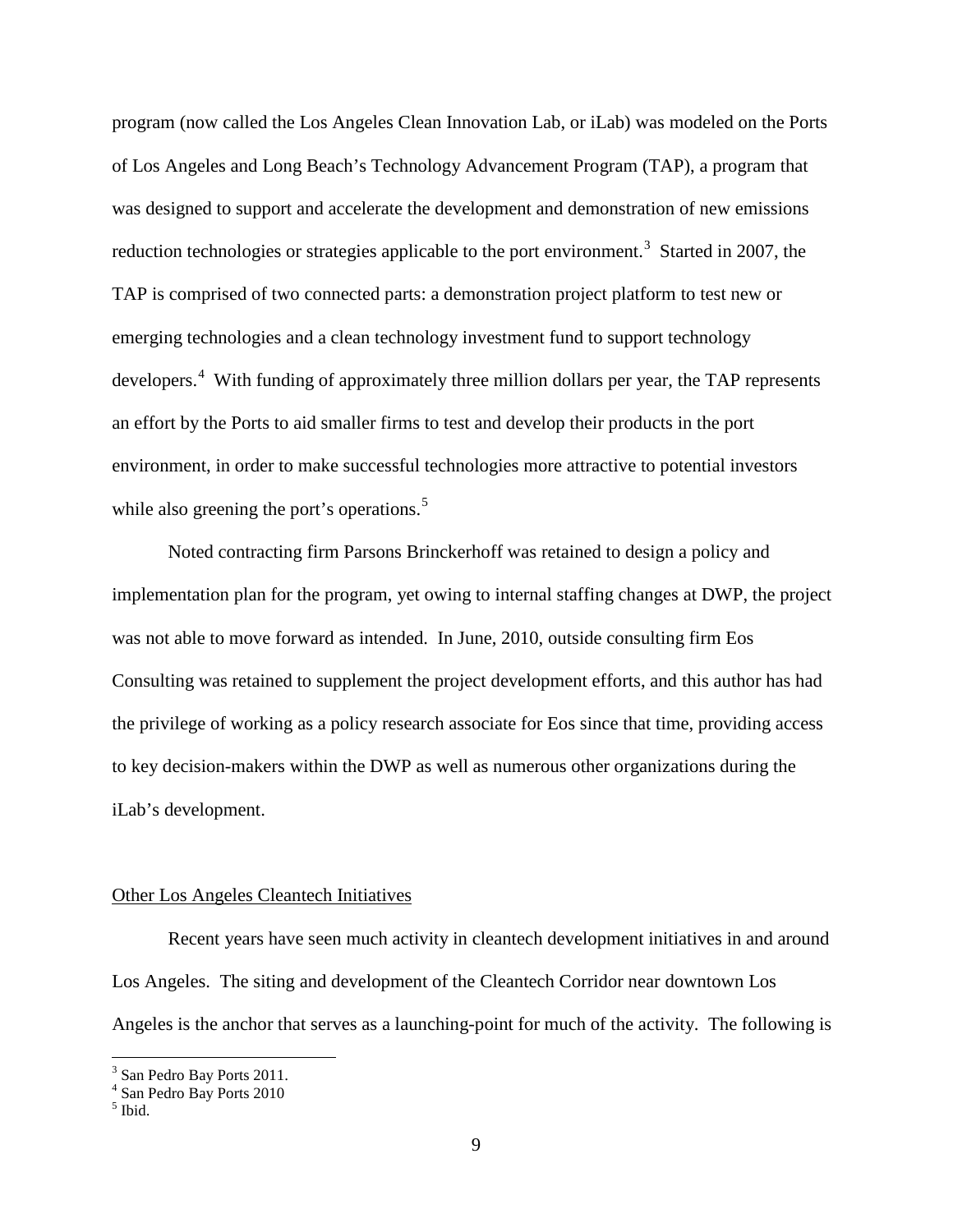a sample of some of the primary organizations and initiatives that iLab should seek to partner with.

- **Clean Tech Corridor**: The Clean Tech Corridor is a development on the eastern end of downtown Los Angeles that brings together The Clean Tech Manufacturing Center, the Cornfields Arroyo Seco Plan, and the Clean Tech Research Center.<sup>[6](#page-8-2)</sup> The Clean Tech Corridor will create synergies among the innovative cleantech community with the manufacturing base that has traditionally defined Los Angeles' economic strength. Currently in development, the Clean Tech Corridor will form the basis for the eventual cleantech cluster that Los Angeles is seeking to develop.
- **CleanTech Los Angeles**: A multi-institutional collaborative organization that is aimed at coordinating efforts between regional stakeholders to establish LA as a global clean technology leader.<sup>[7](#page-9-0)</sup> Specific partners include: the city of Los Angeles, the Community Redevelopment Agency of the city of Los Angeles, UCLA, USC, Caltech, Jet Propulsion Laboratory (JPL), Central City Association, Los Angeles Area Chamber of Commerce, Los Angeles Business Council (LABC) and the Los Angeles County Economic Development Corporation (LAEDC). $8$  Clean Tech LA's three goals are job creation, stimulating the demand for cleantech goods and services, and facilitating environmental solutions, goals that align well with the iLab's purpose. Conversations with stakeholders indicated that CleanTech LA's primary hurdle has been a lack of resources with which to

 $6$  Mayor of the City of Los Angeles 2011.

<span id="page-9-2"></span><span id="page-9-0"></span> $7$  Clean Tech Los Angeles 2011.

<span id="page-9-1"></span> $<sup>8</sup>$  Ibid.</sup>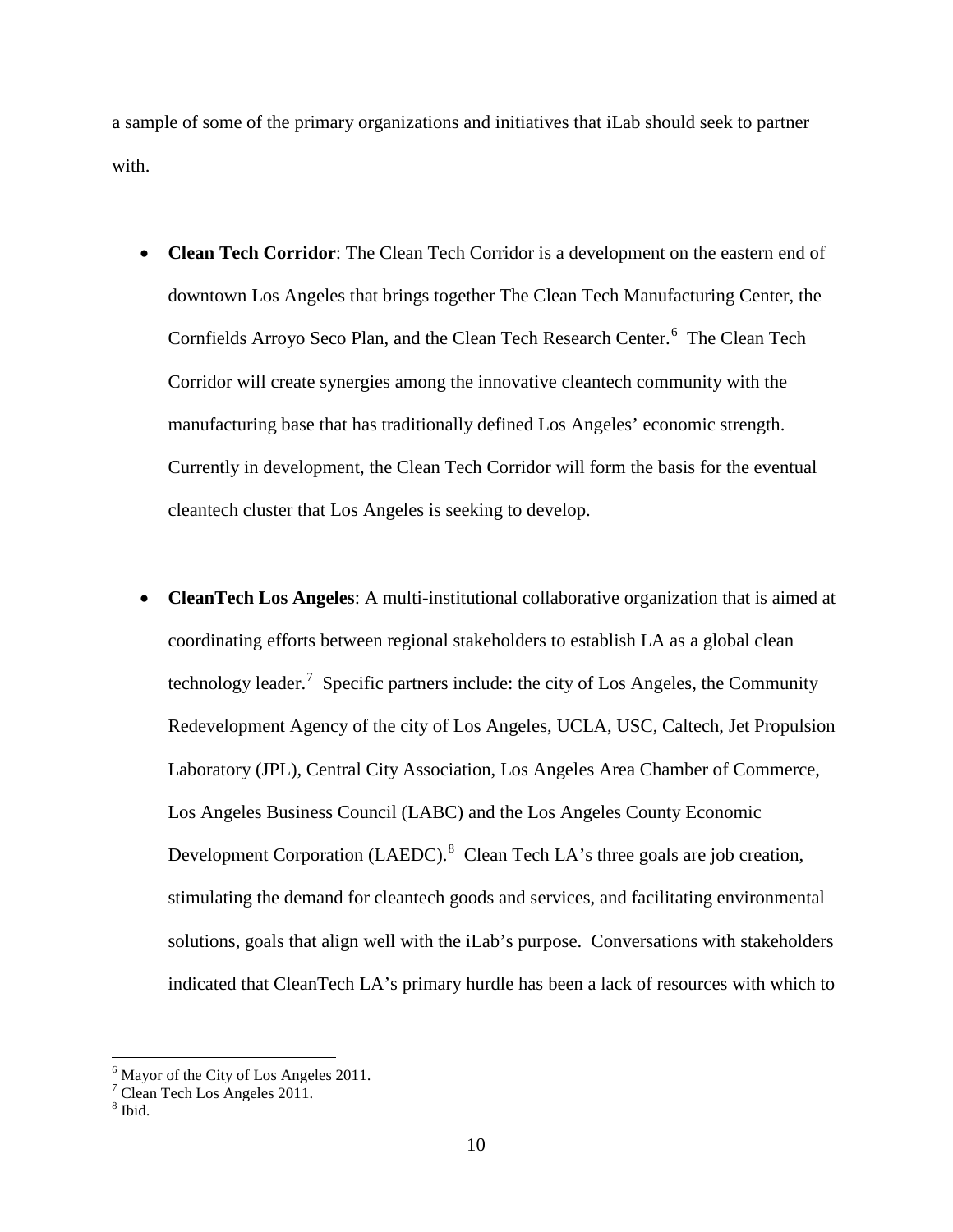pursue its mission, yet despite that fact, CleanTech LA has made some achievements in raising LA's profile.

- **CleanTech LA Business Incubator**: The Incubator is designed to support emerging cleantech companies with the express goal of creating "green-collar" jobs and economic growth in the City of Los Angeles. $\frac{9}{10}$  $\frac{9}{10}$  $\frac{9}{10}$  In addition to providing physical space for client firms to locate in, the Incubator will offer business support services, shared administrative staff, and it will operate programs and events to connect startup firms to investors and established companies.<sup>[10](#page-10-0)</sup> As we will explore later in this report, there are significant partnership opportunities between the Incubator and the iLab that the leaders of both organizations should pursue**.**
- **Smart Grid Demonstration Project**: Funded by a \$60M grant from the Department of Energy, the smart grid project is directed by a consortium of CleanTech LA partners, including DWP, UCLA, USC, and Caltech.<sup>11</sup> The goal of the project is to demonstrate how existing and emerging technologies can be applied to the smart grid of the future and to prove those technologies in use as they move towards commercialization. Spearheaded by Rajit Gahd of UCLA, the smart grid project could provide a useful testing platform for iLab-affiliated firms developing smart grid technologies.
- **Clean Technology Research Center**: The Research Center will serve as a space where industry, government, research institutions and investors can evaluate new technologies

 $^{9}$  CleanTech LA 2011.<br><sup>10</sup> Ibid.

<span id="page-10-1"></span><span id="page-10-0"></span> $11$  Ibid.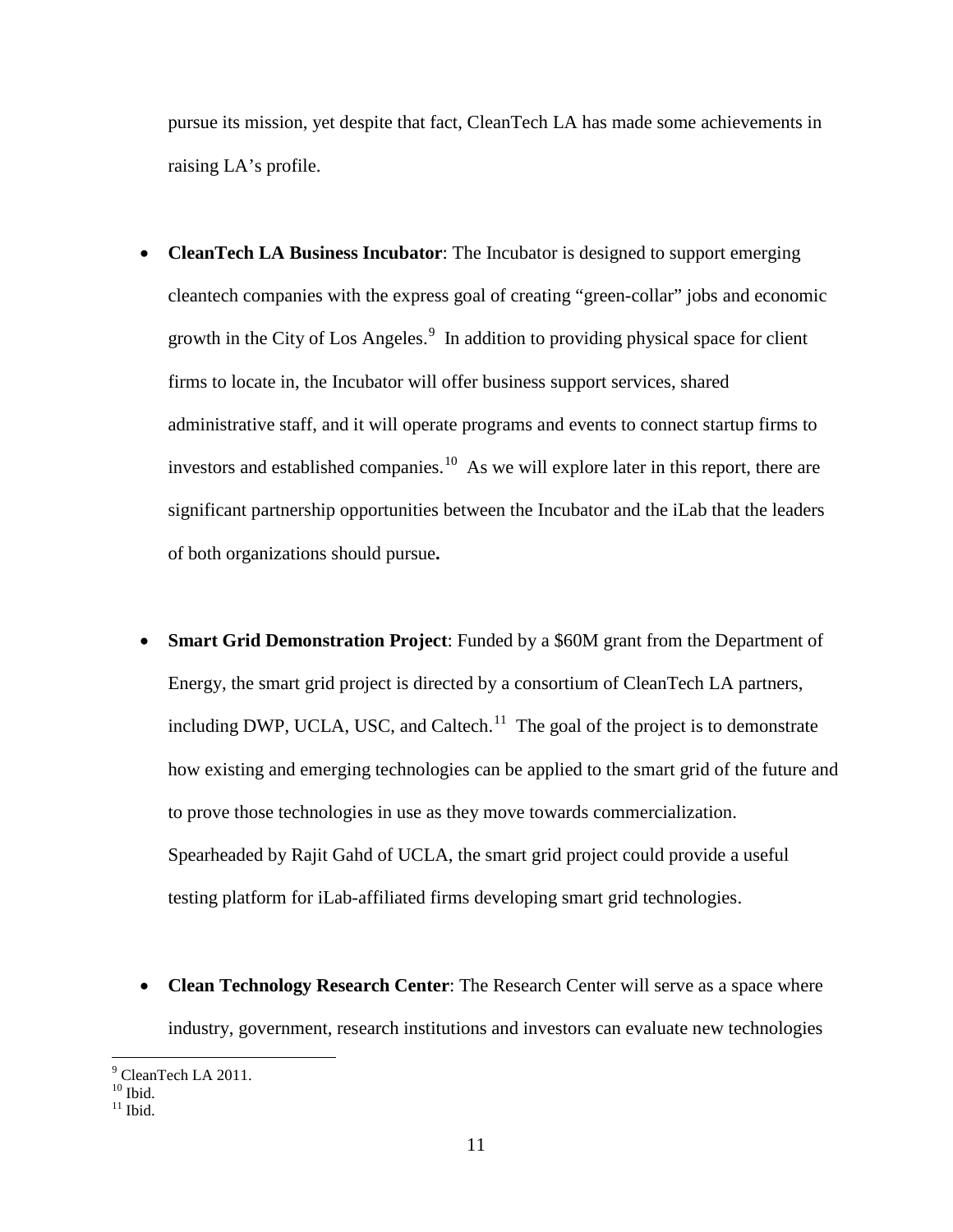as they are being tested and developed to bring them to commercialization.<sup>12</sup> As a public facility, the Research Center will provide a physical space where researchers from the various research universities in the area will be able to pursue joint research projects, with a focus on technologies that can aid the DWP in meeting its sustainability and technology goals. $^{13}$  $^{13}$  $^{13}$ 

The city of Los Angeles has developed or is developing many useful resources to boost the local cleantech economy, and yet the city has thus far lacked one central organizing force with the resources to push the city's agenda forward. This report argues that the Los Angeles Department of Water and Power can play a significant role in driving LA's cleantech economy, and subsequent sections of this report will outline a plan of action to that effect.

## **3. Potential iLab programs**

#### **Potential iLab Program Summary:**

**3.1 Begin by focusing on the lowest cost and highest impact programs first, to build internal and external support for later programs**

**3.2 Choose 3-4 programs from the lowest cost areas to focus on in the first year of the iLab**

The Los Angeles Department of Water and Power faces a difficult political and fiscal environment, which will lead to greater scrutiny of new programs such as the iLab. It must be noted that there is typically a fairly steep learning curve in organizations launching new and innovative programs. Therefore, this report recommends that DWP begin with 3-4 smaller sized

<span id="page-11-0"></span> $\frac{12}{13}$  Ibid.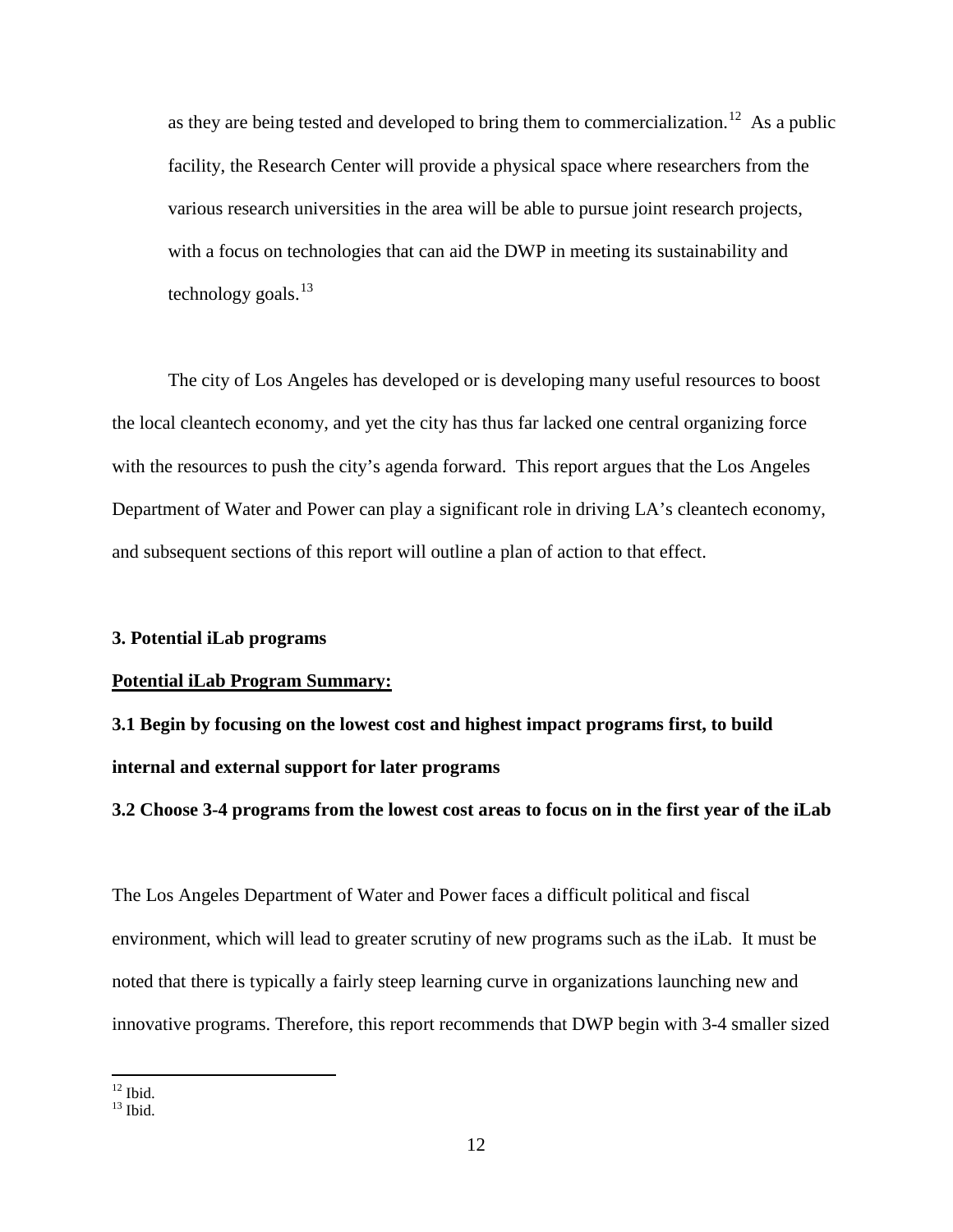projects to focus on as part of the initial iLab efforts to gain experience, find champions and find partners. Then, expand to larger, more ambitious (and potentially more impactful) projects as conditions change.

| <b>Potential Impact</b> |           |                                                                                                                                                       |                                                                                                                                                    |  |  |  |  |  |  |  |
|-------------------------|-----------|-------------------------------------------------------------------------------------------------------------------------------------------------------|----------------------------------------------------------------------------------------------------------------------------------------------------|--|--|--|--|--|--|--|
|                         |           | Low                                                                                                                                                   | High                                                                                                                                               |  |  |  |  |  |  |  |
| Resource Requirements   | <b>WO</b> | Highlight programs like DWP-<br>$\bullet$<br>developed "shade balls" to<br>prevent reservoir water<br>evaporation<br>EV testing facility<br>$\bullet$ | Highlight internal demonstrations<br>$+$ innovation<br>Century City Green Zone<br>Smart Grid demo<br>Conferences/PR<br>Customer volunteer programs |  |  |  |  |  |  |  |
|                         | High      |                                                                                                                                                       | Cleantech Investment Fund<br>Large scale demonstration projects                                                                                    |  |  |  |  |  |  |  |

# **Analysis of Potential iLab Programs**

Potential first projects group in four areas:

- **5. Highlighting innovation where it already exists;**
- **6. Develop and spotlight high profile demonstrations that will spur business;**
- **7. Coordinated efforts to get the word out about the iLab programs; and**
- **8. Bundle traditional economic development tools to augment the benefits of the iLab and attract businesses to participate**

# **A. Highlight existing innovation**

The iLab team should focus on helping develop products or technologies that **already exist at the DWP** – such as providing DWP employees with an outlet for their ideas, and highlighting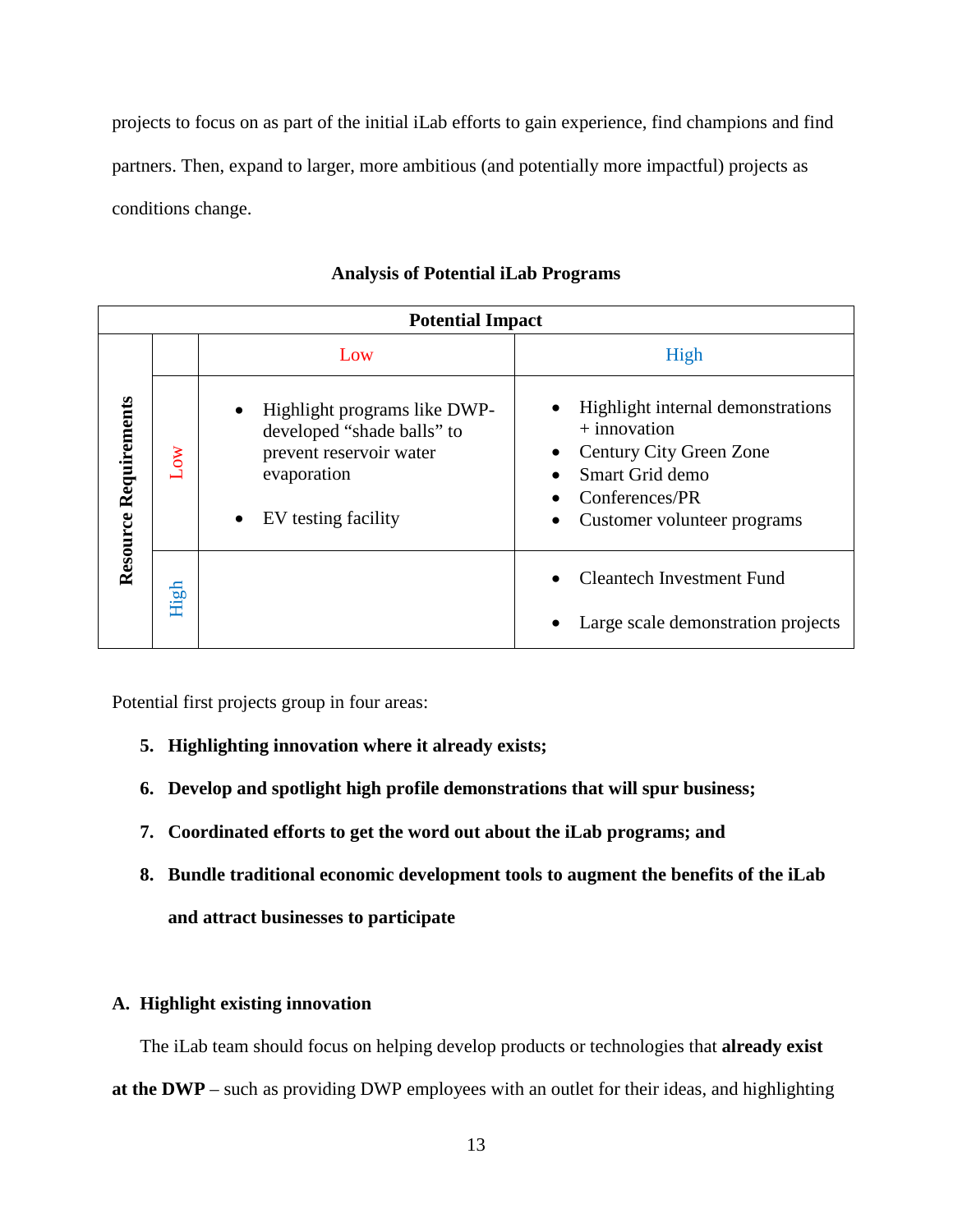internal innovation where it's already occurring. Internal DWP interviews revealed that there are a number of potentially commercializable products developed and in use at the DWP; however there is no mechanism for bringing them to market currently. Additionally, there are no innovation incentives for DWP employees.

## **i. Highlight internal innovation at the DWP**

The Economic Development Group should utilize the iLab's newly formed Steering Committee (see Section 7) to identify ongoing demonstration projects that EDG could use to highlight DWP's innovation, business friendliness and ability to work well with local businesses. Some examples that DWP interviewees shared include energy storage demonstration projects and the in-house creation of what are referred to as "shade balls" designed to reduce evaporation in DWP reservoirs.

## **ii. DWP Smart Grid Demonstration Project**

Municipal utilities such as Austin Energy and the Sacramento Municipal Utility District (SMUD) have used their smart grid programs to highlight their commitment to innovation, ability to work with local business and create local jobs, as well as to portray the utility in a positive light to the local community. The DWP smart grid project is a \$120 million partnership between the Jet Propulsion Laboratory, UCLA and USC to accelerate the launching of a smart grid in Los Angeles. Such a program ought to have a higher profile locally than it does, and iLab can aid in highlighting the collaboration between the partners and the innovative work they are undertaking.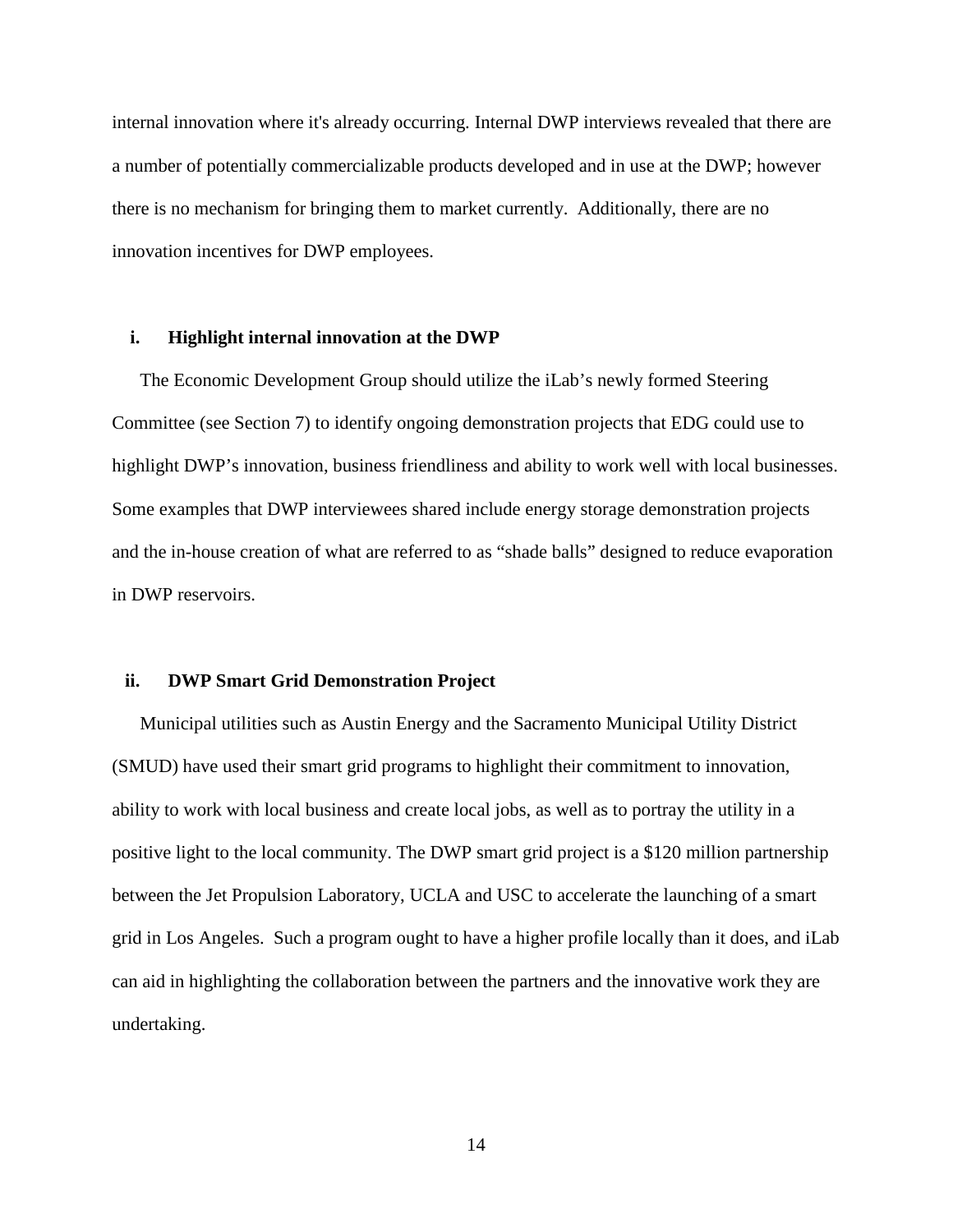## **iii. EV Testing Facility**

DWP has recently launched an electric vehicle (EV) testing facility. This report recommends that the DWP launch the EV Testing Facility under the iLab brand to claim it as a part of the Department's larger "innovation" or "cleantech" strategy.

## **B. High profile demonstrations**

A key value-added measure that the iLab will provide to Los Angeles cleantech entrepreneurs is the possibility of product testing and evaluation using DWP facilities and engineering input. Conversations with key DWP managers revealed that engineers routinely work with private firms to develop products for application to the DWP grid and/or water system. That development process is on a relatively *ad hoc* basis, however, due to the lack of dedicated R&D funding for departments and general lack of appropriate infrastructure.

As previously noted, iLab projects must be well-aligned with DWP's objectives. This principle suggests that two kinds of technologies/demonstration projects will be most successful:

- Technologies that **fill a gap** for the DWP in achieving its water and power goals. These technologies will have the extra benefit of having a high chance of being purchased by the DWP if they uniquely fill a DWP need
- Demonstrations that move the DWP **towards a goal it wants to accomplish**, and that have significant outside funding potential. A good example is the \$60 million smart grid grant the DWP received from the federal Department of Energy (DOE).

## **i. Demonstration projects pipeline**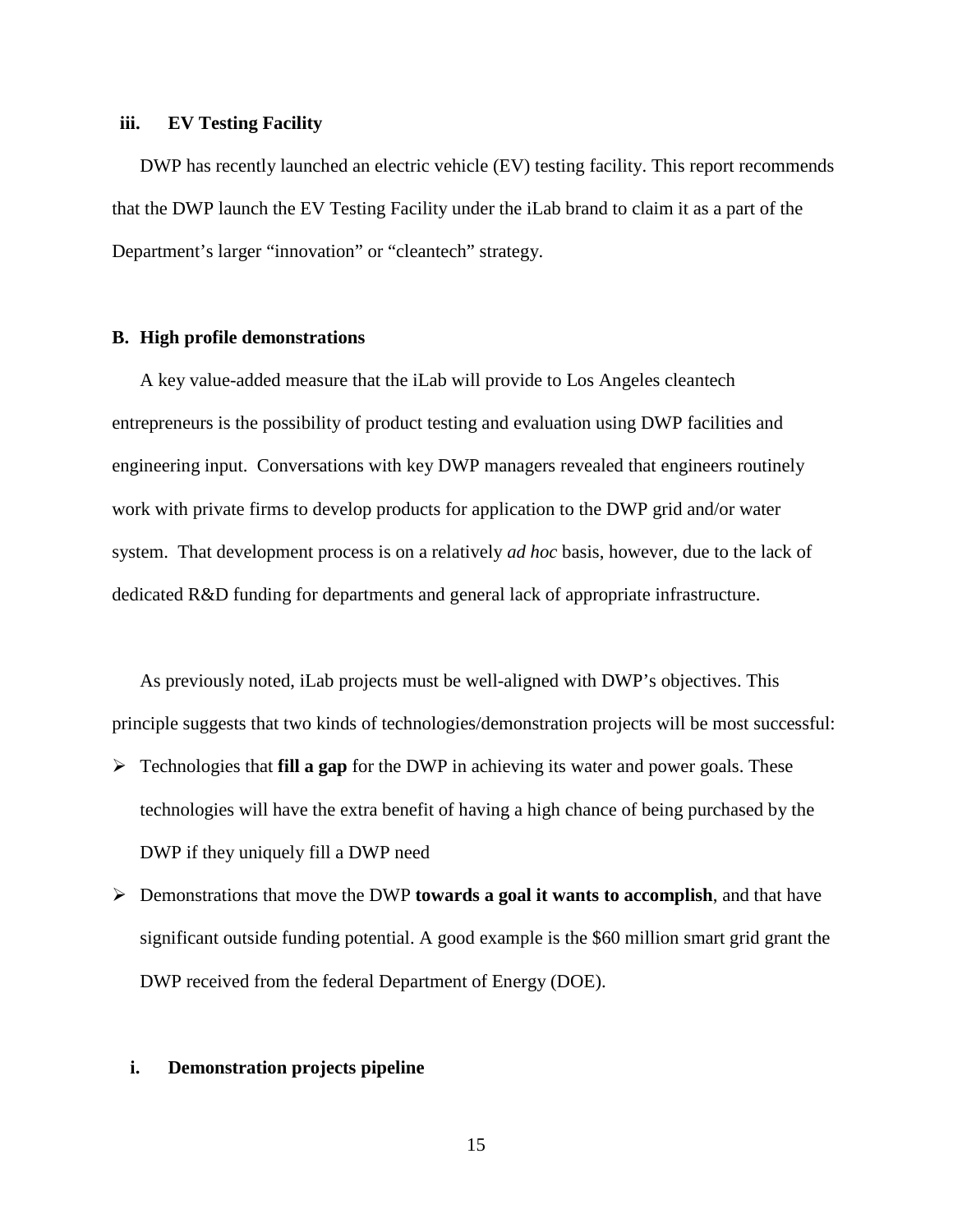iLab could provide a more structured approach to development and procurement of new products and technologies for use at DWP by acting as the liaison for engineers, and thus seeking potential synergies and opportunities for mutual gains between outside firms and DWP technological needs. Initially, DWP could use the Steering Committee set up to work with the Economic Development Group to bring these demonstrations to fruition. Longer term, DWP may want to consider creating a "Director of Innovation" position empowered to cross organizational silos and to support internal divisions of the Department.

## **ii. Century City Building Efficiency "Green Zone"**

Past DWP incentives have spurred building owners in the high-rent Century City area to invest in some of the world's most cutting edge technologies in building efficiency. The Los Angeles Business Council and the large building owners would like to begin advertising this fact. DWP could declare Century City a special "green zone" where cutting edge efficiency technologies are demonstrated, leveraging the private sector to promote a program where DWP has already made a signification investment.

## **iii. Cleantech Incubator**

Supported by the Mayor's Office, the DWP and the Los Angeles Community Redevelopment Agency (CRA) have partnered in the development of a cleantech incubator that will aid in the commercialization of new products in the Los Angeles area. The Incubator is scheduled to open at a temporary site in summer 2011. Immediately, DWP could make a small investment to seed the first companies coming into the Incubator. This investment would increase the quality of the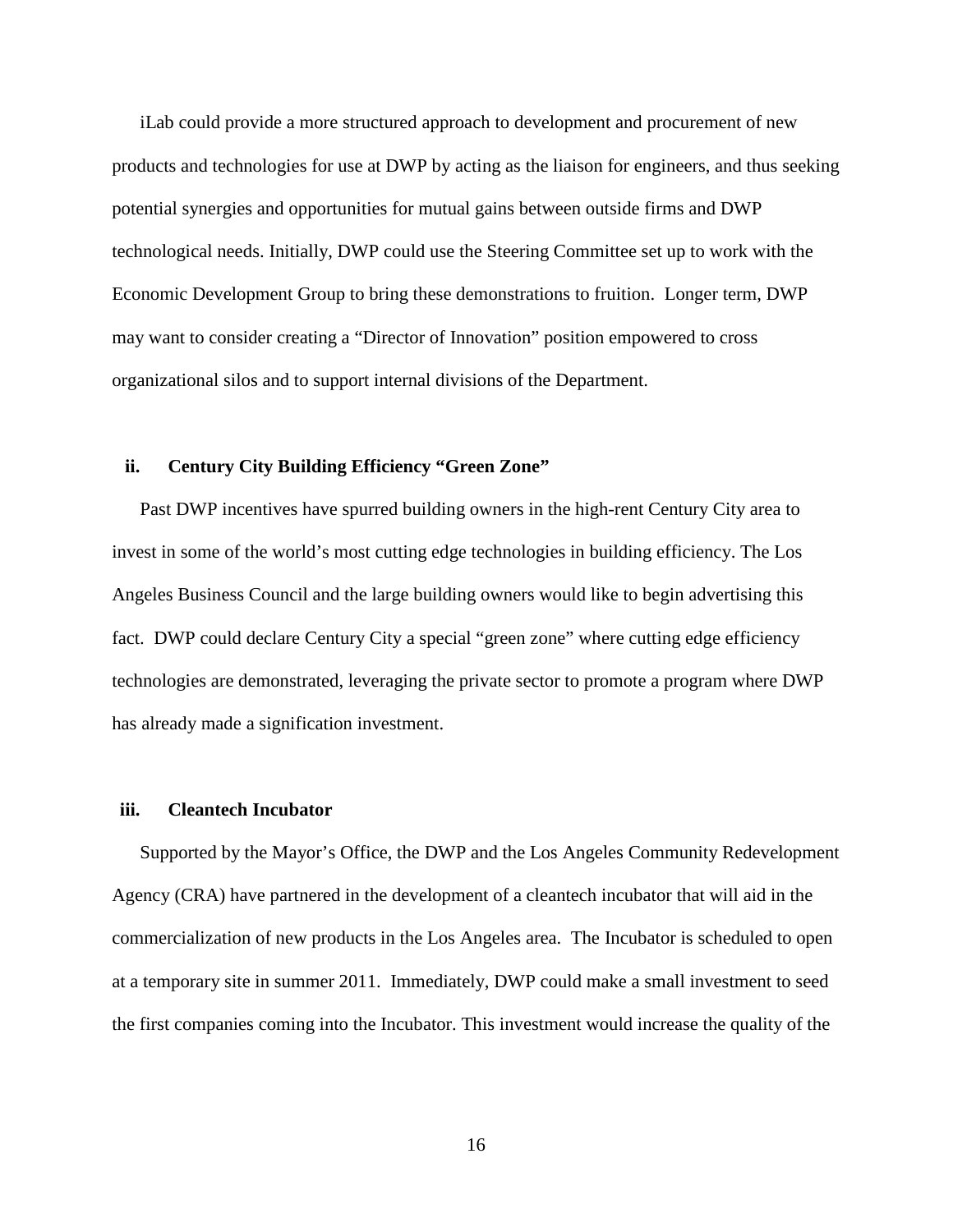first companies entering the incubator and at the same time give DWP the opportunity to create cleantech jobs in Los Angeles.

Longer term, with the Incubator developing a network of technologists and commercialization experts, another area where the iLab and the Incubator could partner is in the evaluation, testing and development of new technologies. iLab would provide the testing and development platform for Incubator client companies, and the Incubator would provide business development guidance, leveraging each organization's strengths for maximum effect. Indeed, the potential synergies between the iLab and Incubator are clearly delineated in the Incubator Business Plan Executive Summary: "It is anticipated that client companies will be attracted if they can obtain assistance with product development and find a place and/or resources to enable the successful launch, testing and demonstration of their product."<sup>14</sup> We recommend that the iLab and the Incubator sign a Memorandum of Understanding to catalyze these joint economic development efforts and set out a formal framework for partnership. Again, this partnership would help the Incubator attract higher quality applicants. Austin Energy has used interlocal agreements (their local version of MOUs) for such purposes to great effect.

## iv. **Develop a "Green Pioneer" program for residential and commercial customers**

Use volunteers from the existing customer base (both residential and commercial) to test new technologies. Many DWP customers have suggested that they would be willing to demonstrate new renewable energy or resource efficiency technologies (for example, the Mar Vista Neighborhood Council has shown such interest). Private sector companies have expressed interest in testing their new technologies through such a program as well.

<span id="page-16-0"></span><sup>&</sup>lt;sup>14</sup> Business Cluster Development 2010.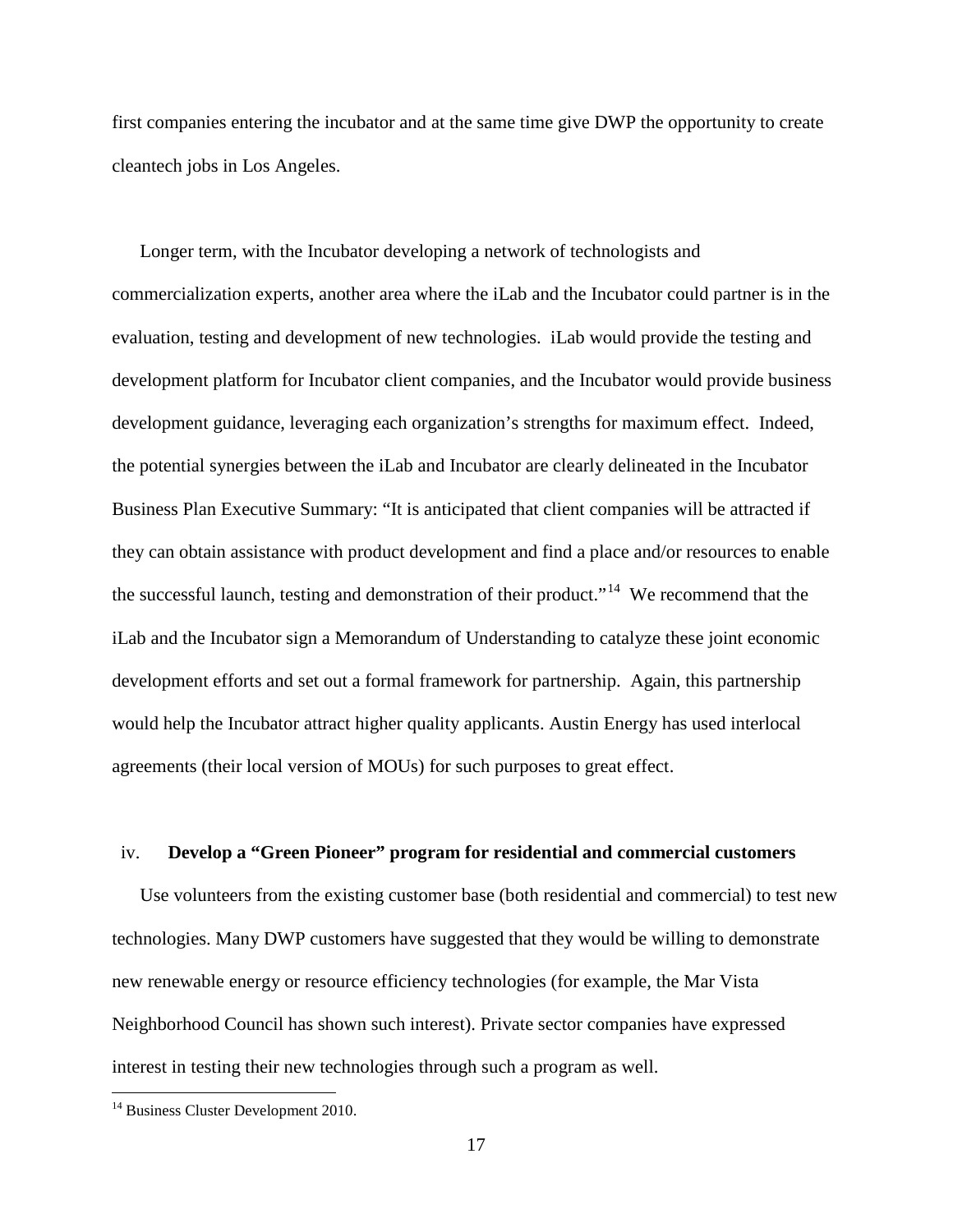One of the iLab's primary functions will be as a conduit of information about the cleantech market in Los Angeles, and reaching out to the extensive DWP customer base is a key to that information flow. iLab could work with Customer Services or other DWP departments to seek out volunteer customers to test out new consumer-oriented technologies in their homes and businesses and to provide testing data. The Sacramento Municipal Utility District (SMUD) employs just such a program through its Customer Advanced Technologies program, where customers agree to test new equipment in their homes for a two-year time period.<sup>15</sup> Providing local firms the chance to test their products in such a way could provide a great competitive advantage for Los Angeles firms in the competition for venture funding and product commercialization. The Los Angeles region has many technology "early adopters" who would likely be willing to sign up for such a program, and furthermore, iLab could create a "blog" space where customers could comment online on their experiences with the products they test, thus increasing the visibility of both the product and the iLab test program itself.

On the commercial side, companies can derive great marketing gains from being perceived as "green," and thus, beta product testing could be quite successful with local firms if they are able to inform their consumer base about their efforts. A lesson learned from Austin Energy is that companies will make significant investments in green energy/technologies if they can expect to receive increased visibility from their investments. AE agreed to provide advertising for firms that signed up for their GreenChoice renewable energy purchasing program, and the iLab could potentially develop a similar program to "reward" participants in testing programs.

<span id="page-17-0"></span><sup>&</sup>lt;sup>15</sup> Sacramento Municipal Utility District 2011.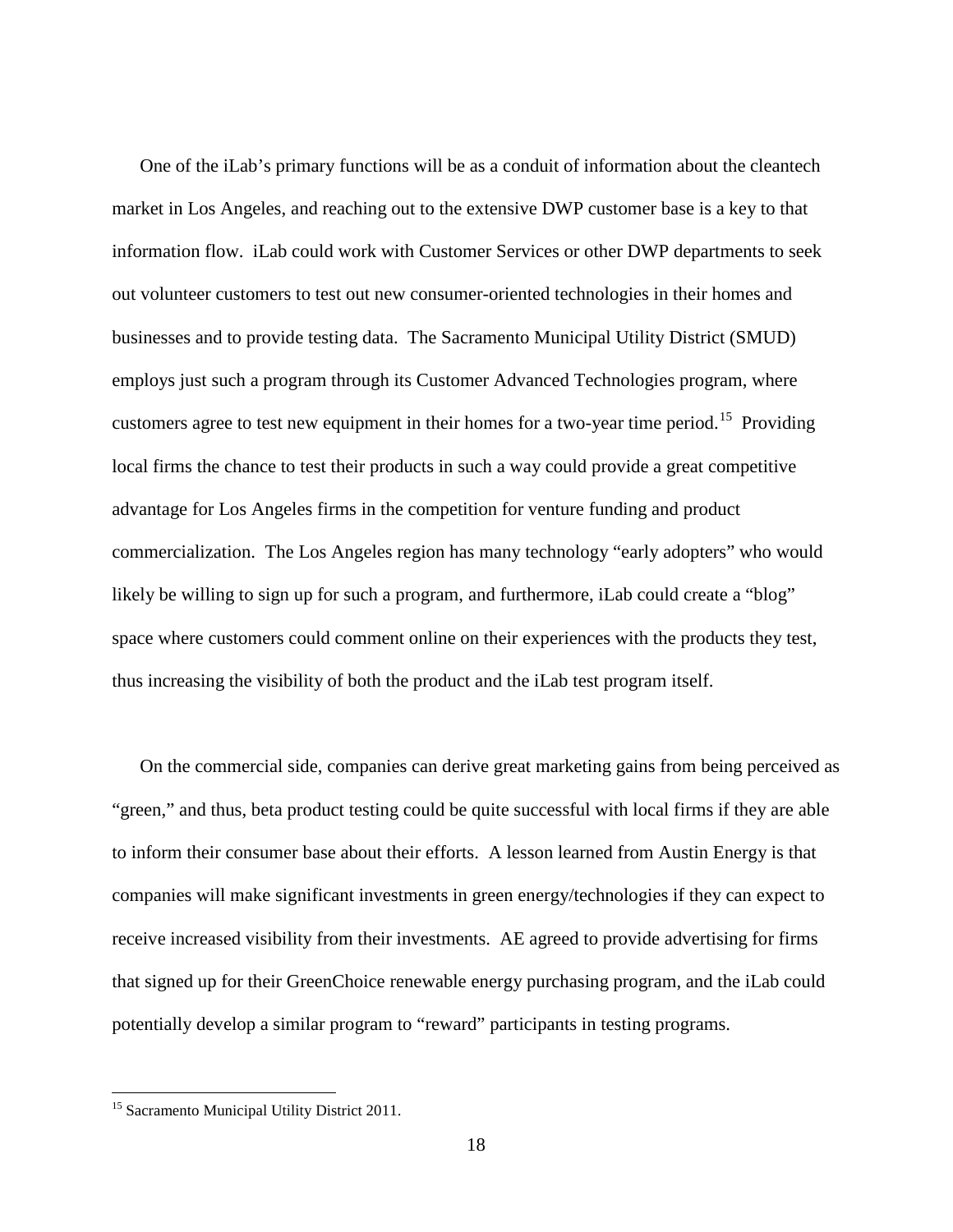## **v. Investment Fund**

In order to serve as a catalyst for local cleantech acceleration efforts, iLab will provide funding for pre-venture capital cleantech firms to test and develop their products in partnership with DWP engineers and/or customers. This gives the DWP leverage to require the firms to meet certain standards, such as locating their company headquarters in the LA area, or providing DWP with a preferred purchasing option for the firm's technology. The particular challenge of investment is in vetting products for their market potential, and it is in this area that a wellformed steering committee will play a key role.

## **C. Begin to get the word out**

# **i. Public Relations/Conferences**

For iLab to be successful, it must tell its story and market its uniqueness so that the thought leaders of the cleantech industry hear and repeat it. We recommend that the iLab invest significant resources (both monetary and in terms of staff time) in earned and paid media exposure, staff presentations at the major national and regional cleantech conferences, and acknowledgement of the iLab in DWP executive public appearances, where appropriate. Austin's cleantech organizations promote their initiatives in many venues, resulting in a widespread perception that Austin is the leading city in cleantech innovation nationally, giving the city a prominence in the cleantech world that belies its geographic and demographic size. While Austin has achieved much in a relatively short time (see Appendix A) the external *perception* of the city's success appears to *beget success* and opportunities for the city, and much of that perception can be traced back to Austin's aggressive outreach efforts.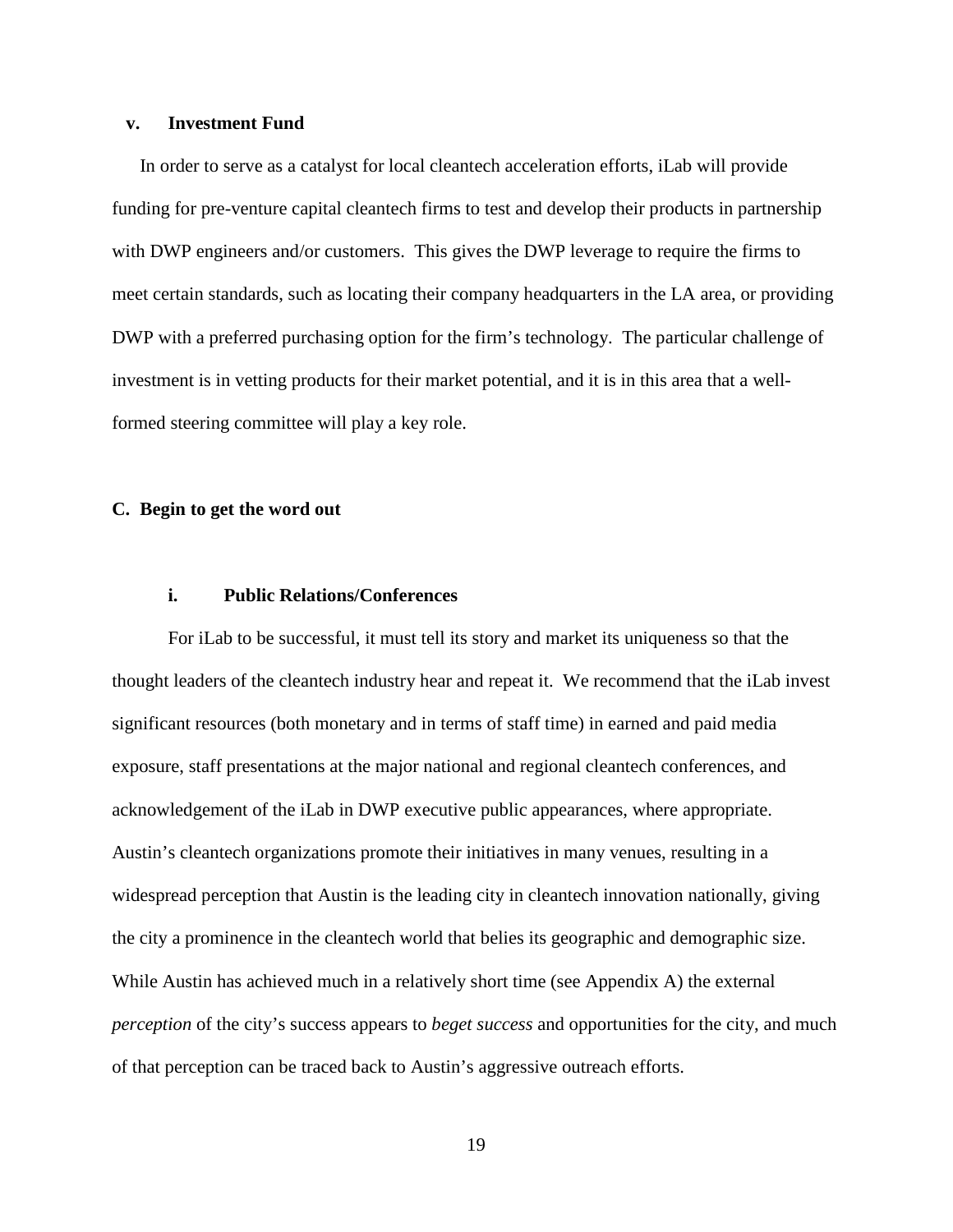## **ii. Quick investments in innovative partnerships**

Using the criteria developed in this report, it is recommended that iLab staff scan potential partners for high impact, high visibility projects ripe for investment/participation by DWP. Partnering with a high profile organization or nearly-completed project gives DWP an opportunity to rack up some early "wins." For example, partnering with a high-profile organization such as Cleantech Open for a Los Angeles-area event would provide a great "bang for the buck" in terms of gaining visibility and impact in the cleantech world for the iLab's efforts. As small an investment as \$50,000 in prize money for an LA-based Cleantech Open winner could pay dividends within a year through increased visibility and media coverage of the iLab's and DWP's efforts. DWP should also explore possible "quick win" opportunities with local partner organizations such as CleanTechLA or the various research universities—given the demand for funding and testing in the cleantech market, there are likely to be many different opportunities. This effort could also create a prioritized list of targets for Department sponsorship dollars that have a high return to the DWP.

## **D. Bundle traditional economic development tools**

Interviews with cleantech companies and investors suggest that while many of the iLab programs are attractive to companies, they may not always be sufficient to guide companies' investment and growth decisions. Competition is strong with other municipalities and states. For example, while cleantech companies bringing products to market do want the ability to field-test equipment in live trials and are willing to provide value in return, a field test program alone is not sufficient for businesses to relocate to Los Angeles. For companies to relocate to Los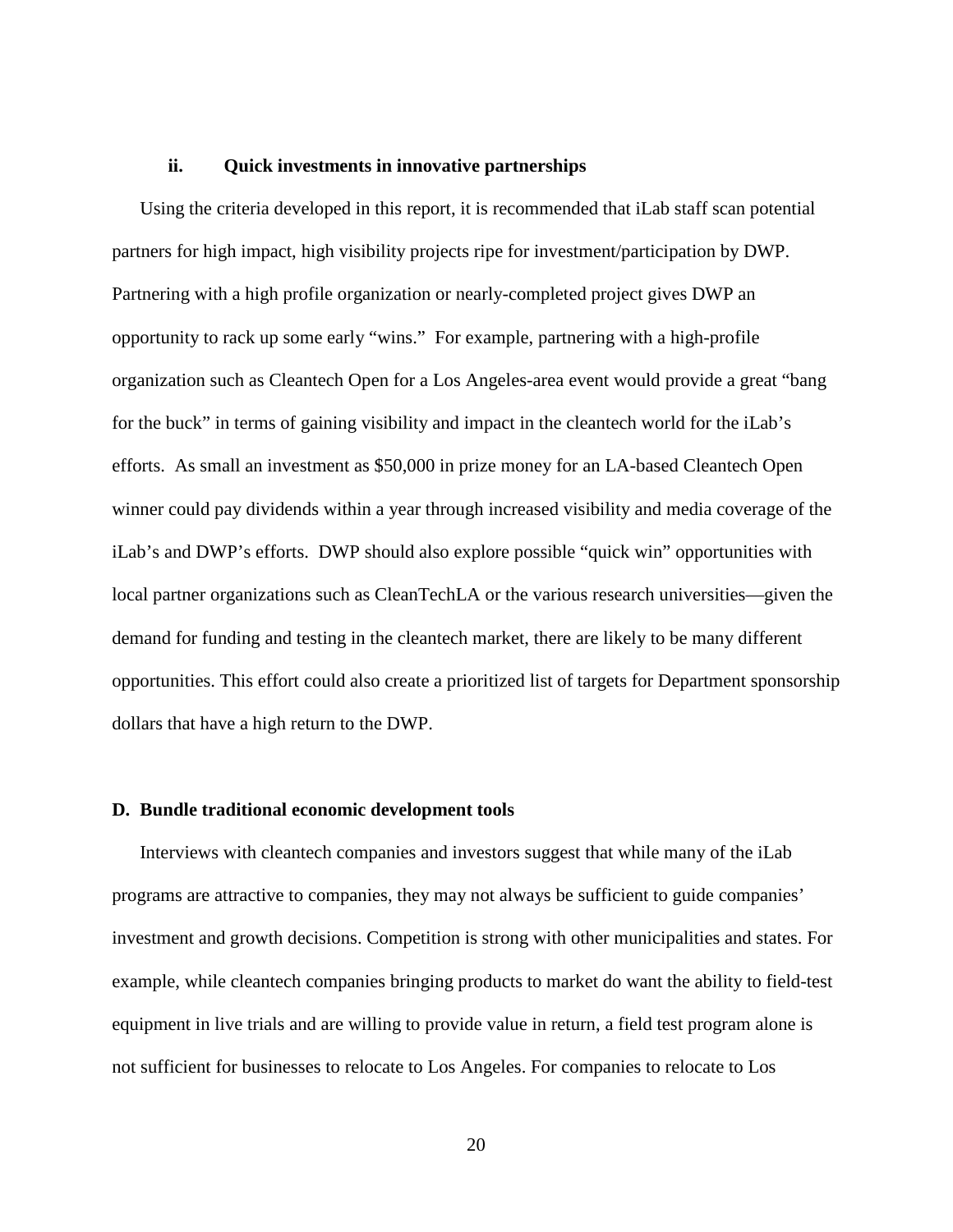Angeles and grow here, DWP and the City need a more comprehensive clean-tech strategy, including incubation options, cash incentives/subsidies, field-trial facilities and preferred vendor status. Such facilities and programs are (as noted) currently in development, and yet, a recent UCLA study has shown that it is likely that Los Angeles will continue to be plagued by its perennial image as a city that is unfriendly to business.<sup>[16](#page-17-0)</sup> Procurement practices that emphasize local purchasing preferences as well as streamline bureaucratic hurdles would be particularly useful; however, current DWP processes keep many firms from participating in the RFP process.

## **i. Streamlining processes**

A key concern expressed by a number of interviewees was that contracting with the DWP was excessively lengthy and filled with bureaucratic hurdles. Such difficulties dissuade businesses from seeking to work with DWP, particularly those who are not as established or well-capitalized. To the extent that iLab can serve as a conduit for innovative cleantech firms to do business with the DWP, we recommend that iLab seek to streamline the procurement process and advise firms on how to best work through the process efficiently.

#### **ii. Procurement**

To the extent that iLab staff can work across the different departments of the DWP to gain an understanding of the various contracting mechanisms involved in procurement, those staff can serve as internal advocates for firms that require such aid. Furthermore, as the one cleantech acceleration program with direct access to utility purchasing, iLab could play an integral role in driving demand for locally-produced cleantech products, as exemplified by Austin Energy's procurement practices (see Appendix A).

<span id="page-20-0"></span> <sup>16</sup> Bedrossian et al 2010.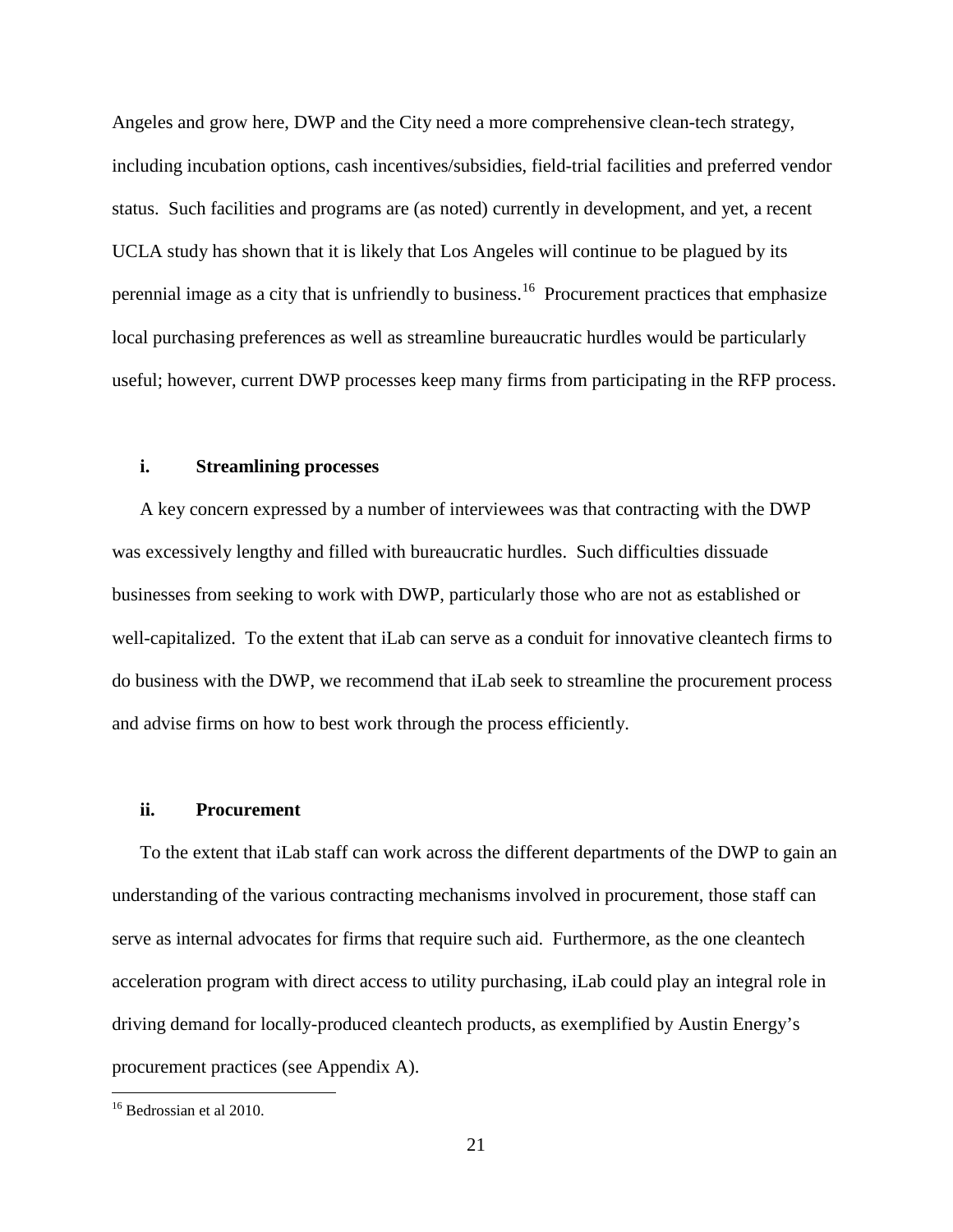## **4. Sector Focus**

#### **Sector Focus Summary:**

**4.1 Focus on energy efficiency, smart grid technologies, energy storage, clean transportation, solar and water conservation sectors for greatest effect.**

Many reports have already looked at what clean technology sectors the City of Los Angeles and the DWP should focus on. Most recently, in December 2010, the CRA/LA revisited this issue as part of the business plan for the Los Angeles Clean Tech Incubator. Their report summarized:

*Based upon a clean tech industry analysis contained in the business plan and a previous strategic plan, [we] recommend a special focus within the LA Clean Tech Incubator on solar, water, clean transportation and energy efficiency/smart grid technologies. In this way, the LA Clean Tech Incubator can enhance current efforts underway within the City and surrounding universities and produce more significant economic benefits. This approach can position the LA Clean Tech Incubator as the leader in the development of specific clean tech sub-sectors in Los Angeles and the surrounding region, allowing the City of Los Angeles to differentiate itself from similar clean tech initiatives in other regions throughout California and the United States.[17](#page-20-0)*

<span id="page-21-0"></span>A lengthier discussion of recommended sectors is available in the Los Angeles Clean Tech Incubator business plan (Appendix B).

<sup>&</sup>lt;sup>17</sup> Business Cluster Development 2010.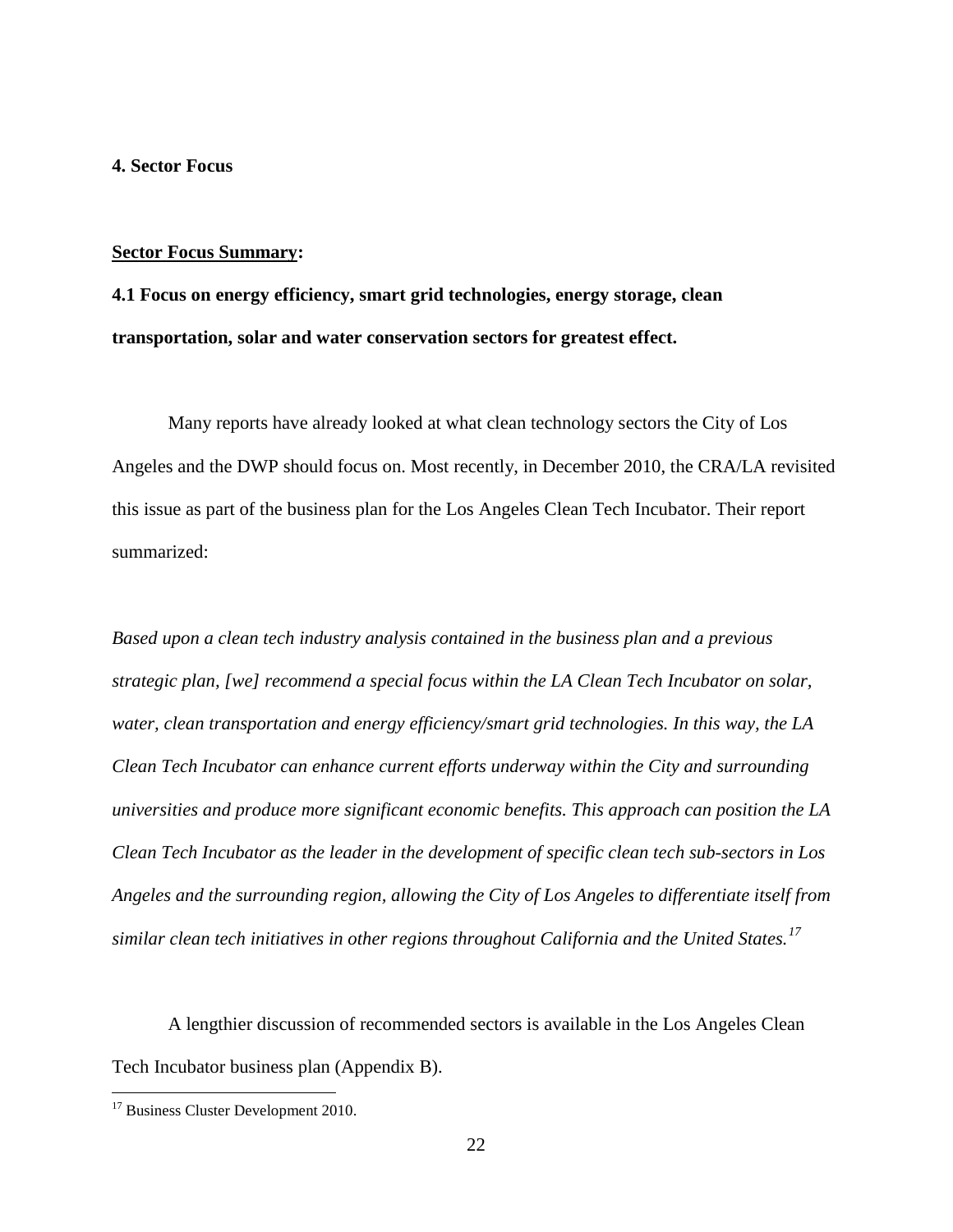# **5. Role of the DWP**

#### **Role of the DWP Summary:**

**5.1 The iLab must be well aligned with the DWP's core mission.**

**5.2 Strong leadership and buy-in to the iLab program from the top echelons of DWP and** 

**other organizations will be important for sustaining and enacting its initiatives.**

**5.3 Find champions to build organization-wide support for the iLab.**

**5.4 Start with small projects, and then build on successes.** 

## **The utility's impact on economic development**

A region's utility can play a critical role in the development of clean technology clusters and job creation through initiatives like innovative clean energy and energy efficiency programs and large-scale demonstration projects. Utilities can also inhibit the growth of an innovation cluster with rigid rules, bureaucracy and policies that simply do not take into account the economic impact of their decisions. The potential upside to a progressive approach towards economic development is particularly true for public utilities, with Austin Energy (see Appendix A), the Tennessee Valley Authority and SMUD providing positive examples of well-crafted economic development agendas.<sup>[18](#page-21-0)</sup> At the same time, economic development programs at these utilities work best when they are well aligned with the utility's core public power mission.

<span id="page-22-0"></span><sup>&</sup>lt;sup>18</sup> The Tennessee Valley Authority has long invested resources in supporting local business incubators and has designed competitive electricity incentive packages for targeted businesses and industries, and SMUD offers a range of incentive programs for businesses and residents, including educational courses, financing programs for solar installations, online energy audit tools, and others.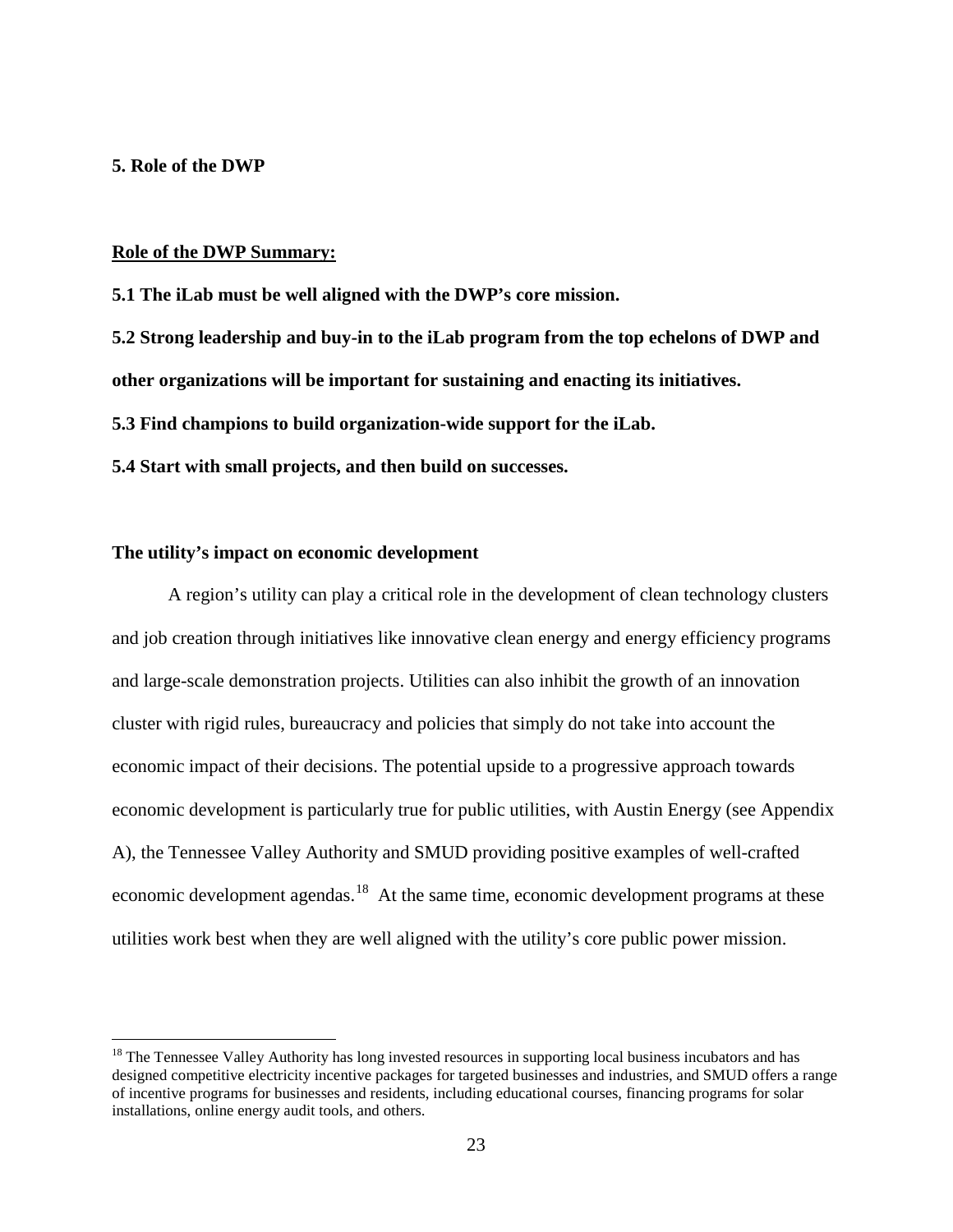DWP sits at a crossroads. More than any other single institution, it is the critical player in the development of a cleantech cluster in Southern California. DWP has already begun to develop a number of programs focusing on the development of clean technologies and green jobs in Los Angeles, but they have not made a true organizational commitment. Efforts have largely been uncoordinated and sometimes siloed off from those areas of the DWP where the largest synergies exist. This lack of coordination has been further exacerbated by DWP economic development initiatives that have not always focused on DWP's core water and power mission.

## **Innovation at DWP**

Interviews uncovered real areas of innovation and progress at the DWP, from new inhouse inventions (shade balls, ultraviolet water treatment), the results of successful incentive programs (energy efficiency leadership in Century City), to interesting and cutting edge demonstration projects (smart grid demo, Quallion battery storage demo) to exciting new programs (Cleantech Research Center, Main Street Smart Grid testing center, EV Testing Center) and research (dust mitigation research at the Owens Lake solar installation site with the Harvey Mudd School and USC within the Power Systems Engineering Division). These examples represent only a few of the programs that were uncovered in interviews. However, DWP has received little credit for these programs—most of these projects are little known outside the utility, and often, different divisions within the utility are unaware of potential areas for partnership across the silos within the DWP. Unifying these disparate activities under the rubric of "innovation" would allow the iLab to tell the story of DWP's innovative practices and begin to shift public perceptions of the largest municipal utility in the country.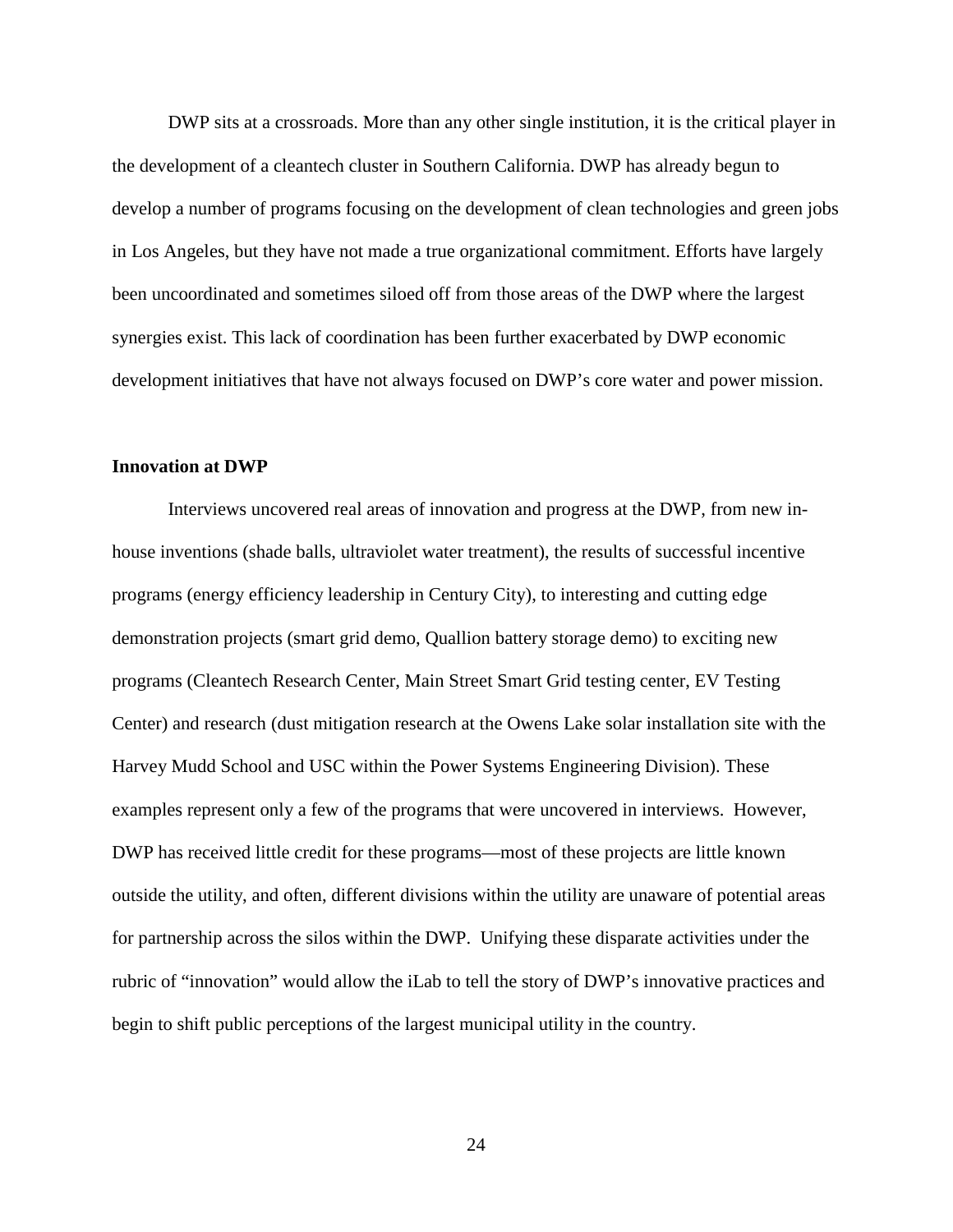## **Challenging perceptions of DWP**

Interviews also uncovered a number of potentially significant challenges for the DWP when developing innovative programs, including the iLab. DWP's reputation among business leaders, contractors and entrepreneurs (and even internally within the DWP) is currently not good. Even internal interviews reveal that many innovative projects at the DWP succeeded despite many internal barriers. Interviewees typically focused on 3 areas:

- **1. Lack of innovation:** Despite examples of innovation and experimentation that were uncovered during the interviews, there is a perception by outsiders that DWP is a conservative organization that stifles innovation. The public is usually unaware of the innovative projects (e.g., even the \$120M smart grid demonstration project is relatively unknown).
- **2. Too much red tape:** Both internally and externally, there is a perception that working with the DWP involves too much red tape and is "not worth the trouble." There is a perception that this is particularly true for any program that is new or innovative.
- **3. Lack of commitment:** There is a perception that DWP frequently rolls out programs only to cancel or alter them significantly after companies and other stakeholders have already invested in participating (e.g., DWP's rolling solar RFP).

Interviews also revealed that the large organizational silos within the DWP frequently limited the potential of programs. Economic development programs were often not coordinated with the efforts of other departments within the DWP. Equally, large programs from other departments would very infrequently consider the potential local economic impact of their decisions. It is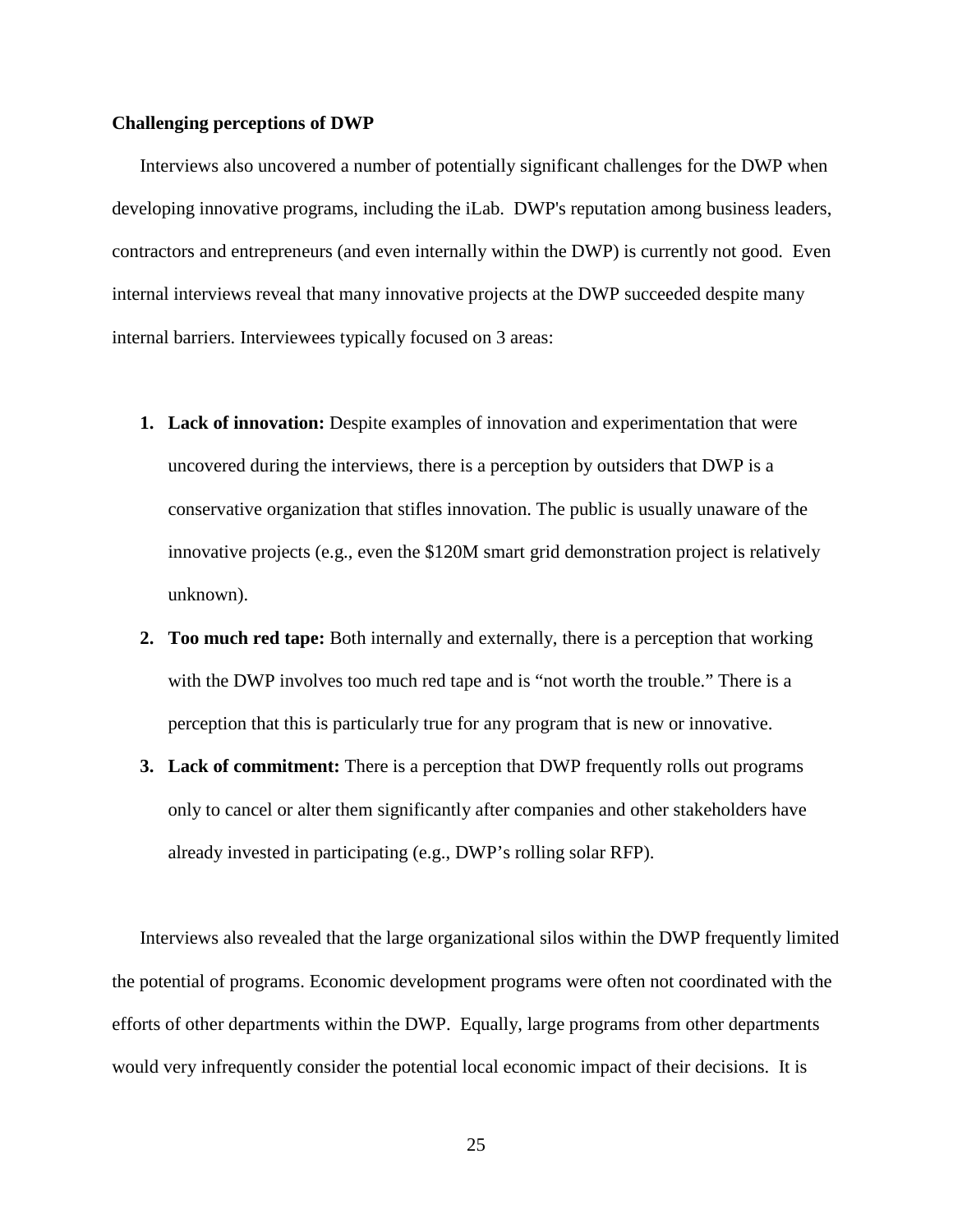also often difficult to find internal experts on particular issues or topics relating to economic development.<sup>[19](#page-22-0)</sup> Sometimes those subject experts do not exist at DWP. When they do, they are also distributed haphazardly across the utility, and must prioritize the needs of the department that they work in. There is no entity specifically seeking out synergies between departmental projects and working to make connections between relevant projects and actors within the DWP; iLab should fill that role.

## **Aligning the iLab with the DWP's core mission**

The most successful utility-affiliated economic development programs that we explored, including Austin Energy's initiatives, were well aligned with their utility's priorities. For example, in Austin, all of Austin Energy's initiatives relate to their core mission of providing affordable and cheap power and developing the economy of Austin: a clean energy incubator, promotion of cleantech efforts, etc. AE has done a good job of leveraging existing efforts at the utility, particularly their renewable and energy efficiency goals, in order to promote economic development.

Similarly, in Los Angeles the DWP's core mission is providing Los Angeles with the cleanest, lowest cost and most reliable water and power possible. This means that the iLab:

<span id="page-25-0"></span><sup>&</sup>lt;sup>19</sup> It is the view of some interviewees is that DWP does not have the expertise to conduct a pilot testing program because many of its senior engineers have retired recently and DWP has historically relied on outside consultants to vet new technologies. However, DWP does have some limited experience with technology demonstration and testing. For example, the DWP does operate a testing lab at their Main Street Facility. Typically, the DWP will test equipment (transformers, meters, relays, etc.) to ensure that it meets the performance specifications reported by the manufacturer. This testing is usually reserved for products after the RFP has been awarded.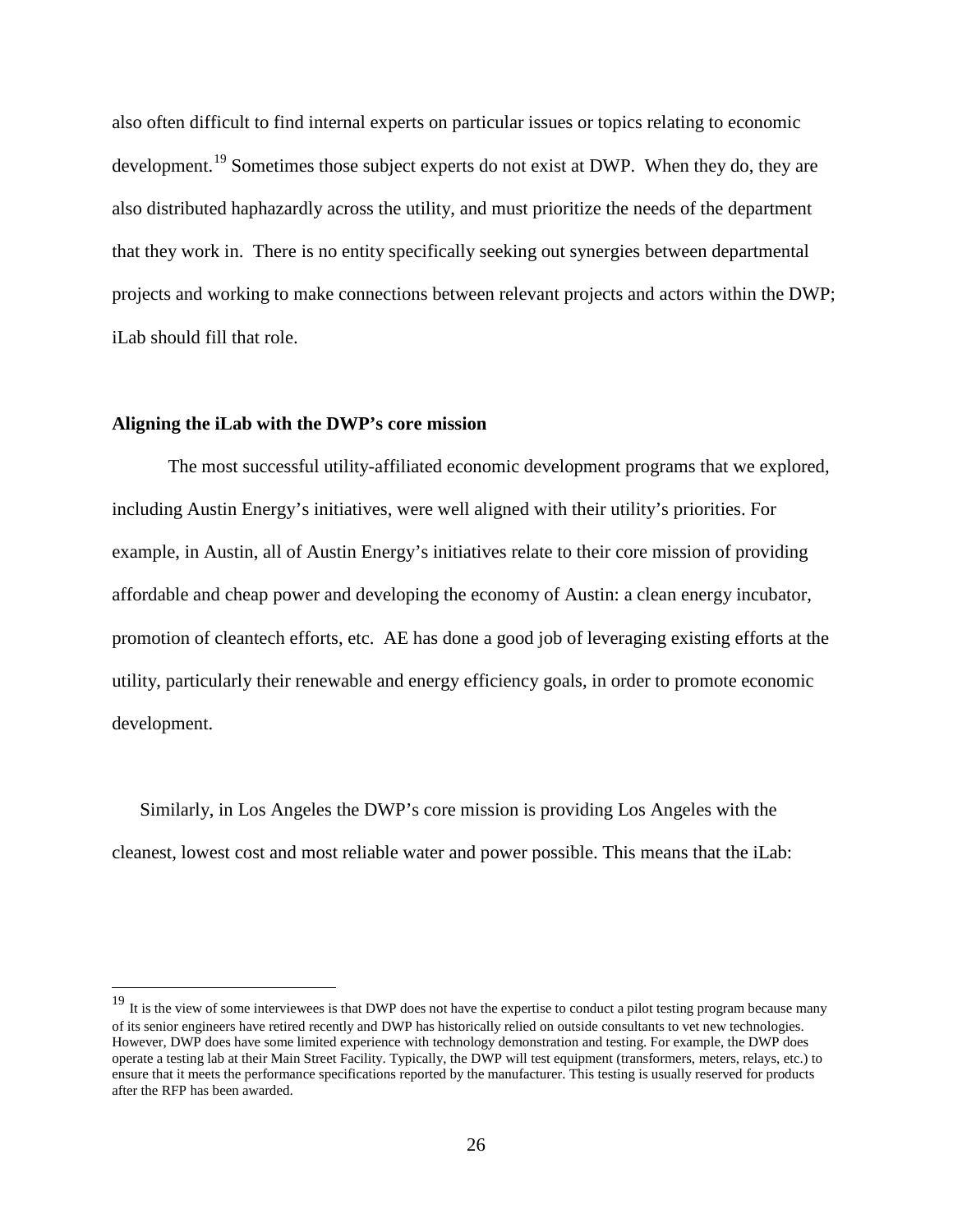- In order to be successful, the program must be structured so that it **solves people's problems** at DWP, and does not add to staff responsibilities without a payback of either greater convenience or efficiency.
- Should focus on solving difficulties or filling technology gaps that help DWP achieve its renewable energy, water and resource conservation goals.
- Will require significant buy-in and participation by key stakeholders in Power, Water and Joint Systems, as well as Environment, in order to identify the greatest areas of need.
- Should also seek to highlight innovation and impactful projects already underway, as well as existing incentive programs.

## **Developing internal champions**

In many cleantech acceleration programs this project investigated, those organizations jump-started innovative initiatives by identifying individuals or groups who were most receptive to or ideally placed to catalyze change. For example, Austin Energy created a position entitled the **"**Program Manager for Innovation and Opportunity Development;" a position specifically created to cross departmental silos and create partnerships across the organization.<sup>[20](#page-25-0)</sup> This crossorganizational perspective allowed Kurt Stogdill, the person hired for the position, to formulate and launch initiatives in ways that built broad internal constituencies for the new programs.

The iLab too must cross silos to succeed. Based on internal interviews and a review of other utilities, we believe that DWP is most likely to find these champions in the following departments: energy efficiency, water efficiency, smart grid, engineering and public affairs.

<span id="page-26-0"></span> $20$  Stogdill 2011.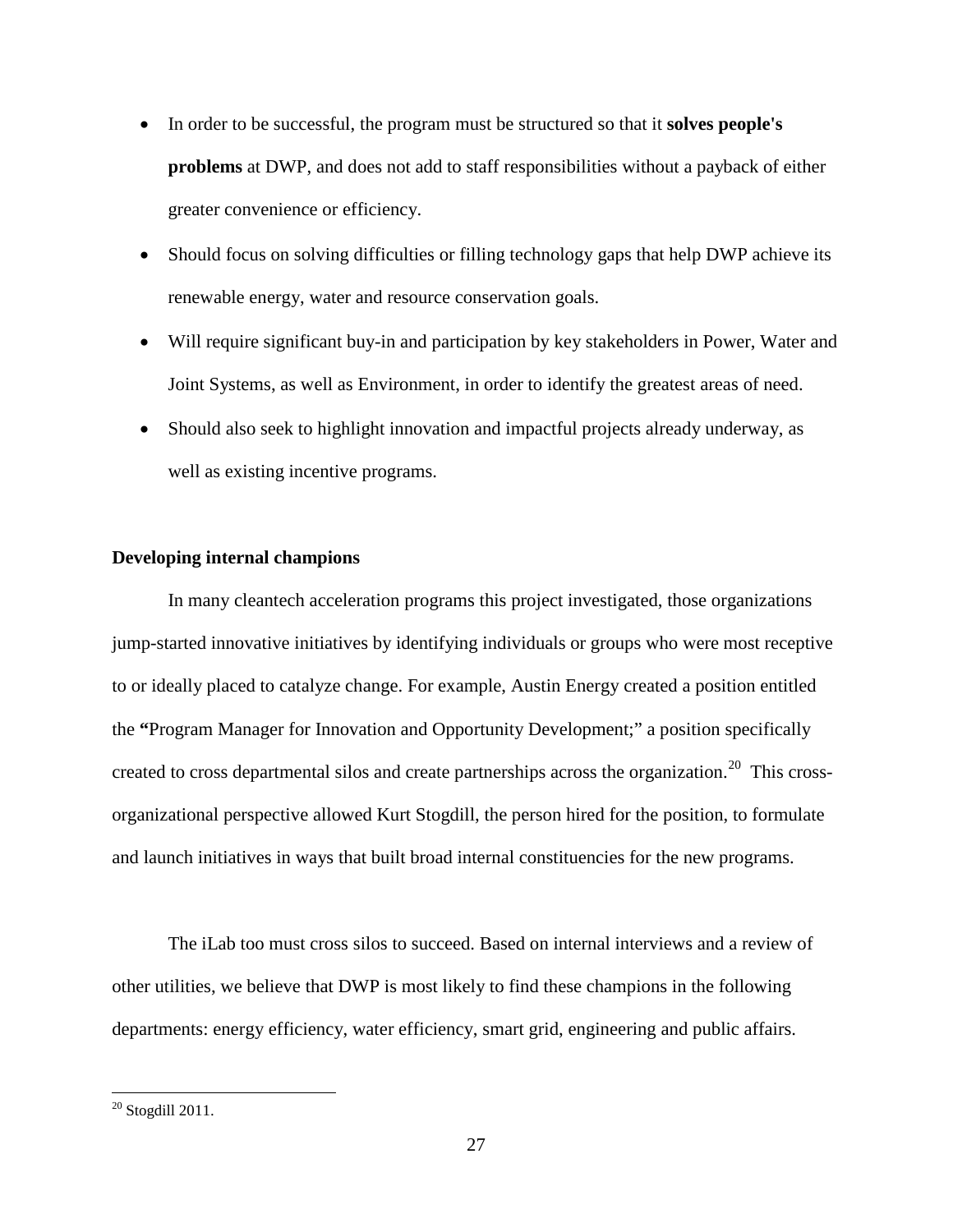Interviewees indicated that departments with a mandate to look outwards for solutions (or that are outward-facing, in terms of public affairs) will tend to have an organizational perspective that is accepting of new and innovative ideas or products. iLab staff must establish strong rapport with the key employees in these departments in order to build successful and sustainable programs.

## **Start by funding smaller, but strategically-chosen programs**

Initially, any program will likely face challenges getting internal buy in, finding internal funding at anticipated levels, or attracting sufficient outside funding. Based on internal interviews, as well as a review of the current political and fiscal environment, we would recommend choosing 3-4 smaller sized projects to focus on as part of the initial iLab efforts, with the program to then grow to begin the larger projects initially envisioned when ready. This approach will allow DWP and its partners to make the inevitable mistakes and to learn from them in a relatively low-stakes environment, as well as identifying the right internal champions and "pressure points" within the DWP organization. See Section 3 above for recommendations on which programs to start the iLab with.

#### **6. Partnerships**

#### **Partnerships Summary:**

- **6.1 Leverage outside partners for funding, expertise and other resources.**
- **6.2 As much as possible, leverage outside partners to help manage iLab programs.**
- **6.3 DWP needs to develop expertise in securing federal funds**.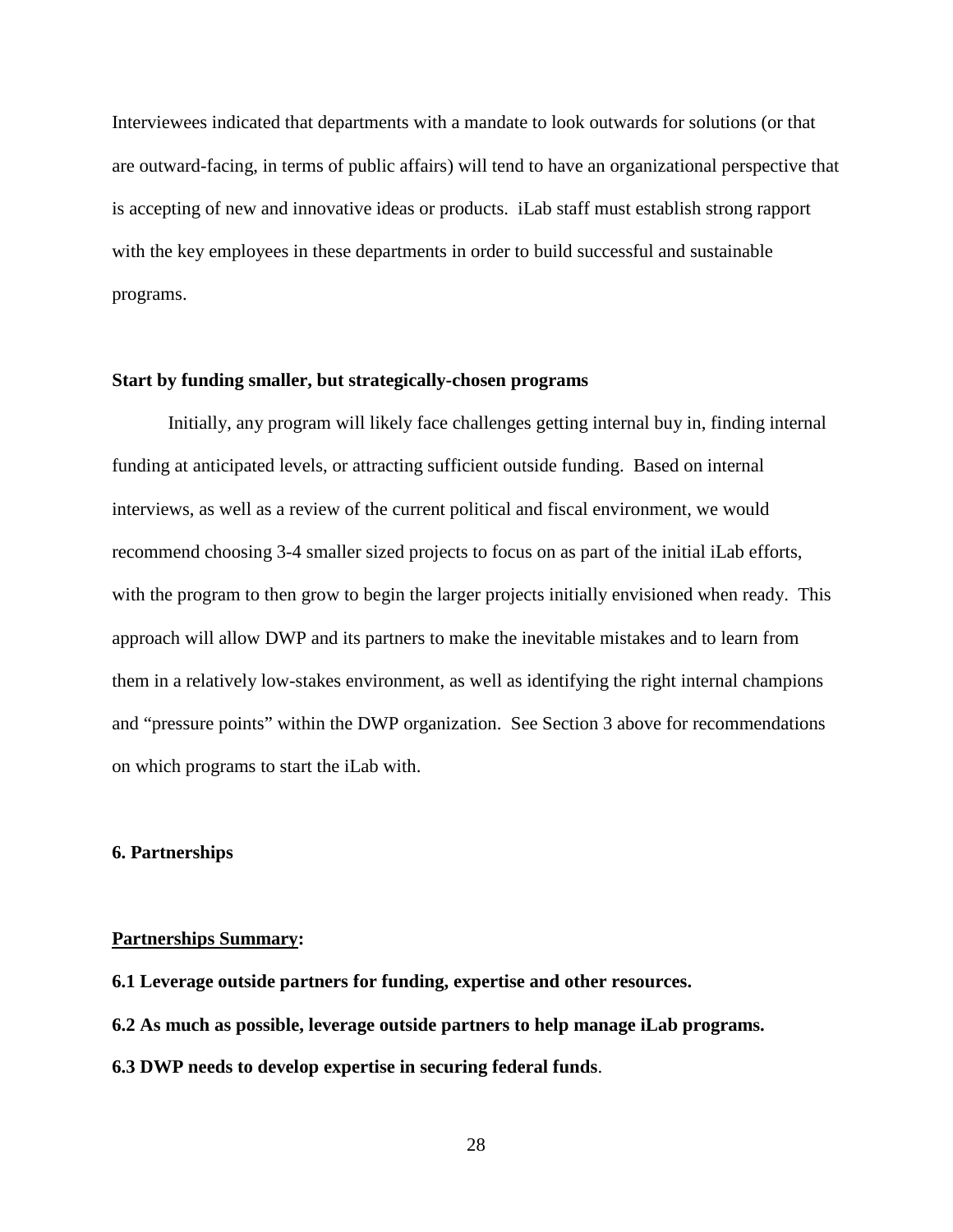## **Stretch DWP resources by leveraging partners**

DWP already has relationships with many key players in the Los Angeles area, and there are many organizations that would be willing to partner with DWP for the right kind of programs. The iLab should seek to leverage the resources, reputation, marketing and expertise of partners whenever possible. iLab's philosophy ought to be: If someone else can do it better, use them. Some areas in particular that DWP should consider developing partnerships include:

- **Financial resources:** Wherever possible, DWP should seek to leverage its investment in innovative programs with funds from other governmental sources, nonprofits and the private sector.
- **Reputation**: To respond to the negative perceptions of DWP that were uncovered in our interviews, DWP should seek to partner with select organizations that could enhance DWP's credibility with important stakeholders.
- **Marketing/Outreach:** Los Angeles is the media capital of the world, yet DWP has not sought to engage partners who could help it tell a positive story about DWP's contribution to innovation and job creation in Los Angeles. DWP should seek partners who can help do that.
- **Expertise**: While strong in many areas, there will be areas where DWP does not have expertise (e.g., to conduct due diligence evaluations of companies participating in iLab programs). DWP should seek partners who can complement DWP's strengths.

#### **Leverage outside management**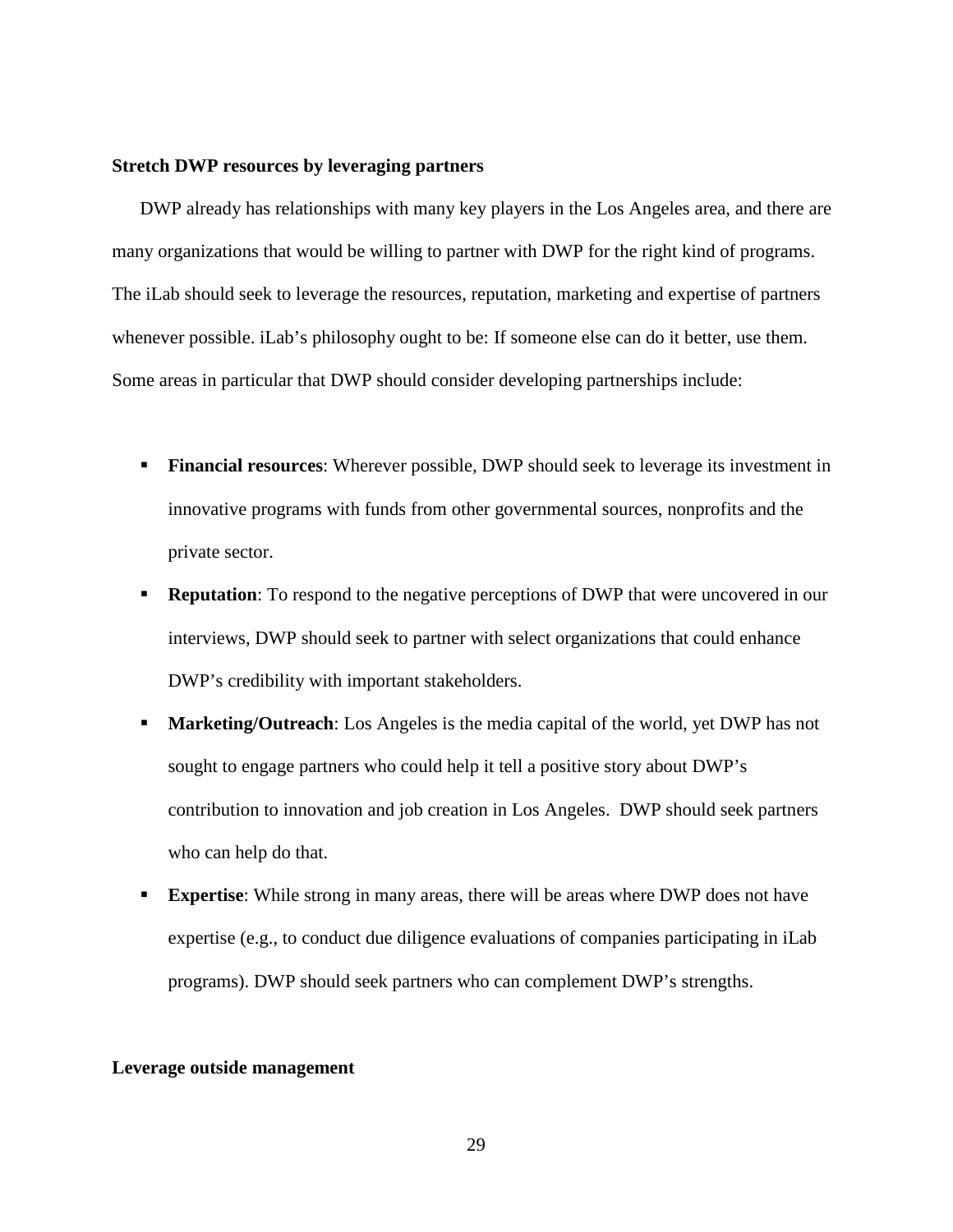Many successful programs we analyzed were initiated by government agencies or utilities, which then spun those programs out to be managed by affiliated, but outside organizations. Some successful programs that used this model to help develop clusters of clean technology companies included Austin Energy (see Appendix A for examples), San Jose Environmental Business Cluster, the New York City Accelerator for a Clean & Renewable Economy (NYC-ACRE) incubator and the Ohio Gateway Fund. Many people involved in Austin Energy's projects referred to this model as **"fund, don't run."** This report recommends that DWP use this model as much as possible for its iLab projects. This does not mean that DWP should not be involved in management, but it should resist the urge to tightly control projects where it is providing funding.

One cautionary tale comes from the Port of Los Angeles, who set up a \$15M Technology Advancement Project fund to invest in clean technology demonstrations. The Port chose to manage the program entirely internally. While the program has received overall positive press, individuals involved with the program report that the Port spent increasingly more resources managing TAP (including 3 full time staff members) and had a difficult time vetting the large number of companies who applied for Port funding for their technologies.

## **Recommended partnerships**

DWP already has begun to establish good partnerships with relevant stakeholders in the Los Angeles area. DWP should specifically seek to leverage:

## **A. Clean Tech LA:**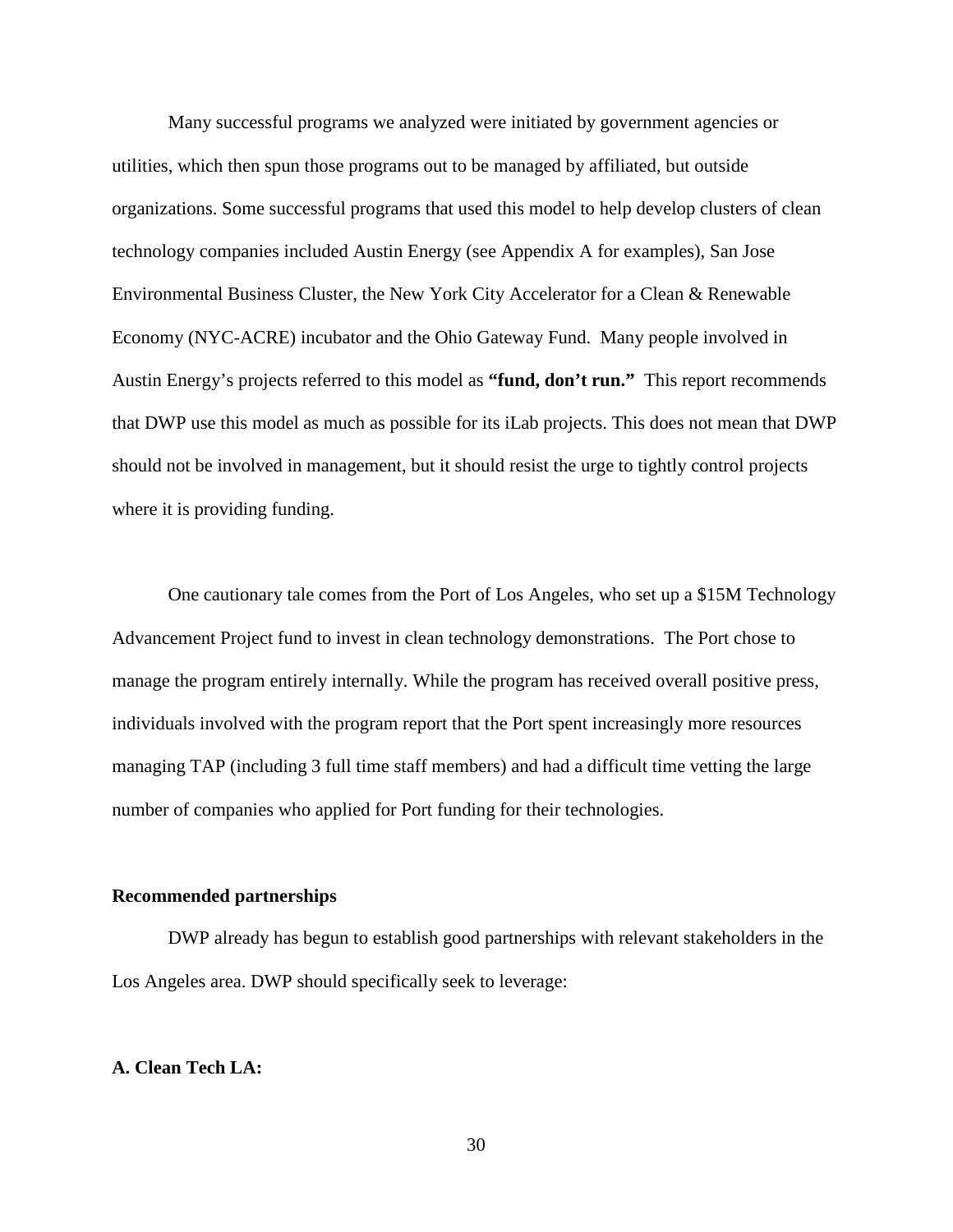DWP was a founding member of Clean Tech LA, along with Caltech/JPL, UCLA, USC, the Mayor's Office, CRA/LA, the LA-Area Chamber of Commerce, LA Business Council and the LA Economic Development Corporation. DWP can use its leadership role at Clean Tech LA to access resources that it otherwise would not have access to (e.g., the DWP's \$120M smart grid demo with Caltech, UCLA and USC was an outgrowth of the Clean Tech LA partnership). Other regions have taken advantage of these kinds of partnerships to build their clean energy economy. For example, Austin's Clean Energy Incubator is highly integrated with the University of Texas system, to the extent that the Incubator is physically headquartered in UT buildings, providing both parties with more resources than they would have otherwise. These two organizations also work side by side with the Austin Chamber of Commerce on economic development initiatives of mutual interest.

## **B. City of Los Angeles Cleantech Efforts:**

The City, partnered with the DWP, has already launched a number of initiatives aimed at positioning Los Angeles as a capital of clean technology. Many of the interviewees pointed out that the chances of success will be increased if the iLab is partnered with other cleantech efforts at DWP, specifically the **smart grid demonstration project** and the **cleantech incubator**, and other City efforts, for example, the **Cleantech Corridor** and **Port Technology Fund**).

#### **C. Other government agencies:**

DWP traditionally has not focused on finding funding opportunities from federal, state and local agencies, yet there are significant potential funding opportunities to be had (as the DOE smart grid grant shows**). DWP needs more expertise in finding the funding opportunities,**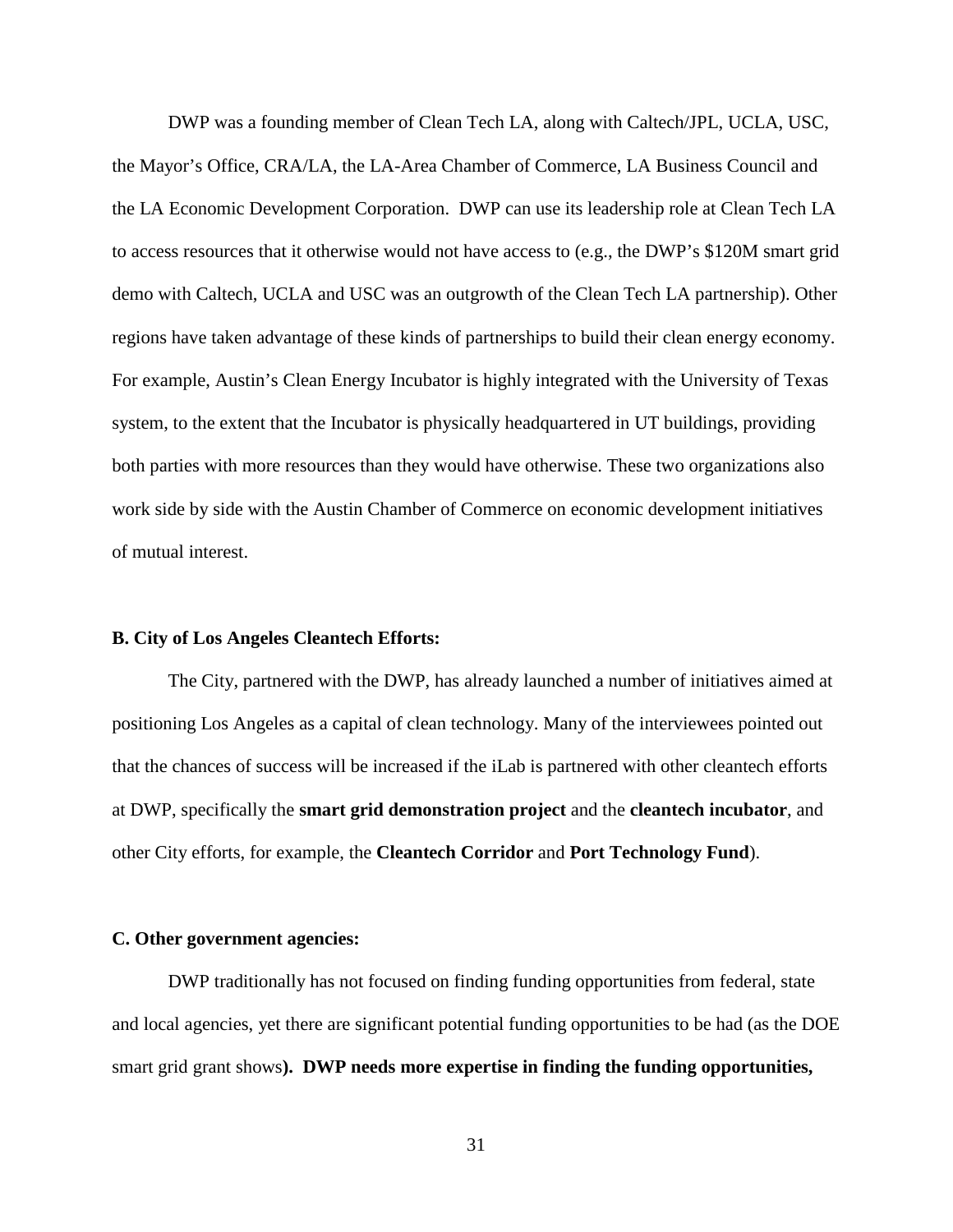**writing the grant applications, and supervising the grants.** Specific agencies that DWP should focus on include the US Department of Energy, US Department of Commerce, the California Energy Commission and the Southern California Air Quality Management District. Some examples of programs that did this well include the (now-defunct) SMUD ReGen program and the recently-expanded Nevada Institute for Renewable Energy Commercialization (NIREC), both of which were funded extensively with DOE and State grants.

**Target organizations:** US Department of Energy, US Department of Commerce, the California Energy Commission, Metropolitan Water District and the Southern California Air Quality Management District.

## **D. Universities & research labs:**

Successful cluster development requires a steady influx of new and groundbreaking ideas as well as talented individuals with the abilities to bring those ideas to fruition. While there are numerous funding mechanisms at the federal and state level to nurture early-stage research and development of products coming out of universities, there are fewer processes in place to test pre-venture capital products and bring them to commercialization. By partnering with the major research universities in the area, including UCLA, USC and Caltech, and establishing relationships with the key cleantech-oriented institutions at those universities, the iLab can have direct access to the innovative research being conducted. Furthermore, the universities can provide business or engineering students to work in the iLab as interns, offering cheap and welltrained labor to add capacity to the iLab while training the next generation of professionals. Austin's Clean Energy Incubator and Pecan Street Project maintain strong connections to researchers at the University of Texas, and both organizations also utilize graduate-level interns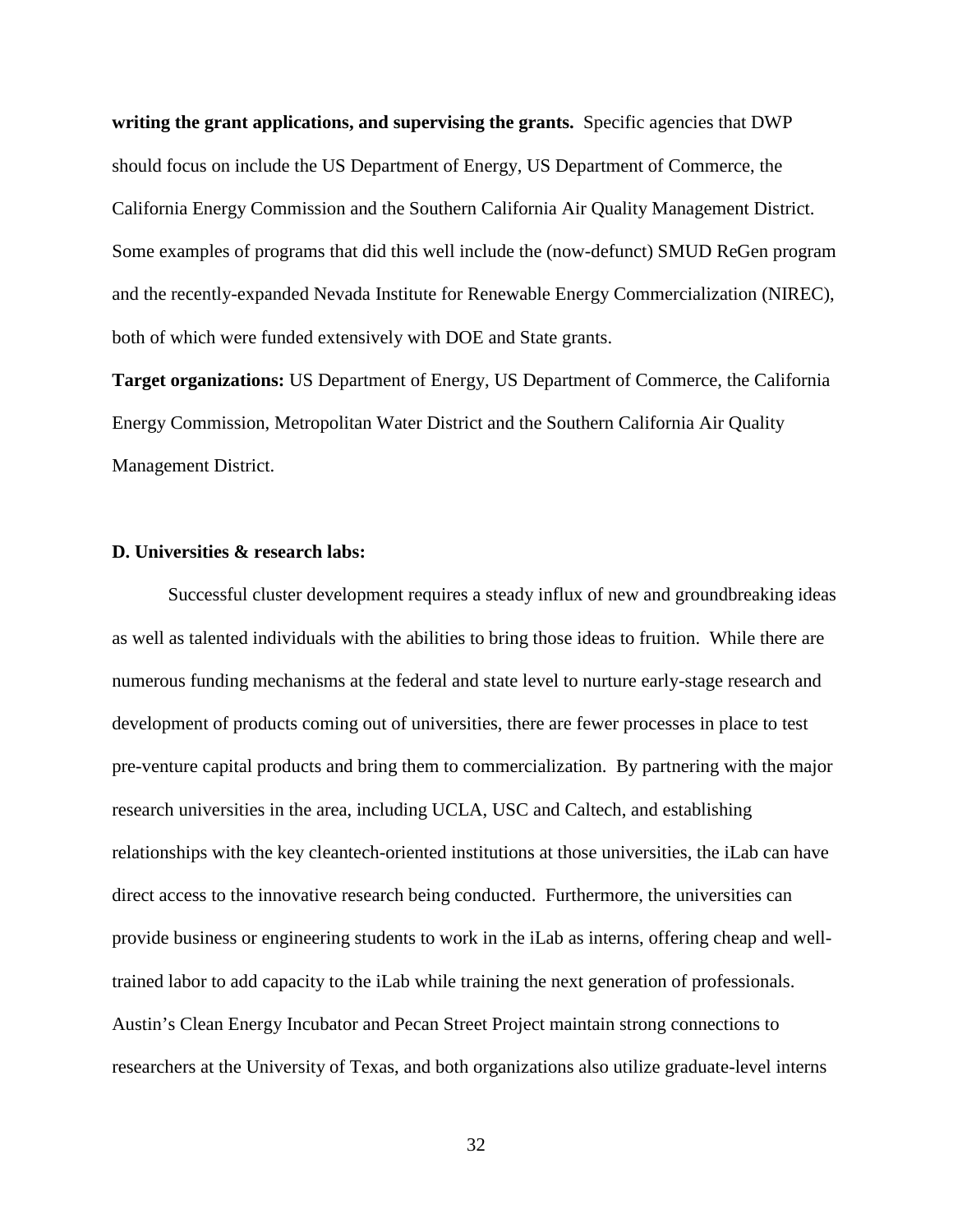from UT, showing that such relationships between universities and cleantech organizations can be quite fruitful.

**Target organizations:** Caltech, JPL, Lawrence Berkeley National Lab, UCLA Luskin Center for Innovation, UCLA Office of the Vice Chancellor of Research, USC Stevens Institute for Innovation, and the USC Energy Institute.

## **E. Foundations & Nonprofits:**

Foundations and nonprofits are useful avenues for finding additional funding for specific projects or leveraging the reputation of the organization to promote DWP initiatives. For example, Austin's Pecan Street Smart Grid Project recently received a \$350,000 grant from the Doris Duke Charitable Foundation after winning one of nine grants in a competitive process.<sup>[21](#page-26-0)</sup> Similarly, many nonprofits offer opportunities for effective partnerships, from environmental organizations like Green LA, who can lend their legitimacy to iLab, to the Cleantech Open, where a strategic partnership could leverage Cleantech Open's selection process and marketing for DWP at a relatively minimal cost. Partnerships with conferences (e.g., Opportunity Green, VerdeXchange) with prominent speaking opportunities for iLab and DWP officials would give DWP the opportunity to present its innovation story to targeted audiences of thought leaders. **Target organizations: Cleantech Open, Green LA, Opportunity Green (others to be determined).**

#### <span id="page-32-0"></span>**F. Private Sector and Business Organizations:**

Private sector firms and business organization such as the LA Chamber of Commerce and the LA Business Council can provide crucial support for DWP economic initiatives in the

<sup>&</sup>lt;sup>21</sup> Pecan Street Project 2010.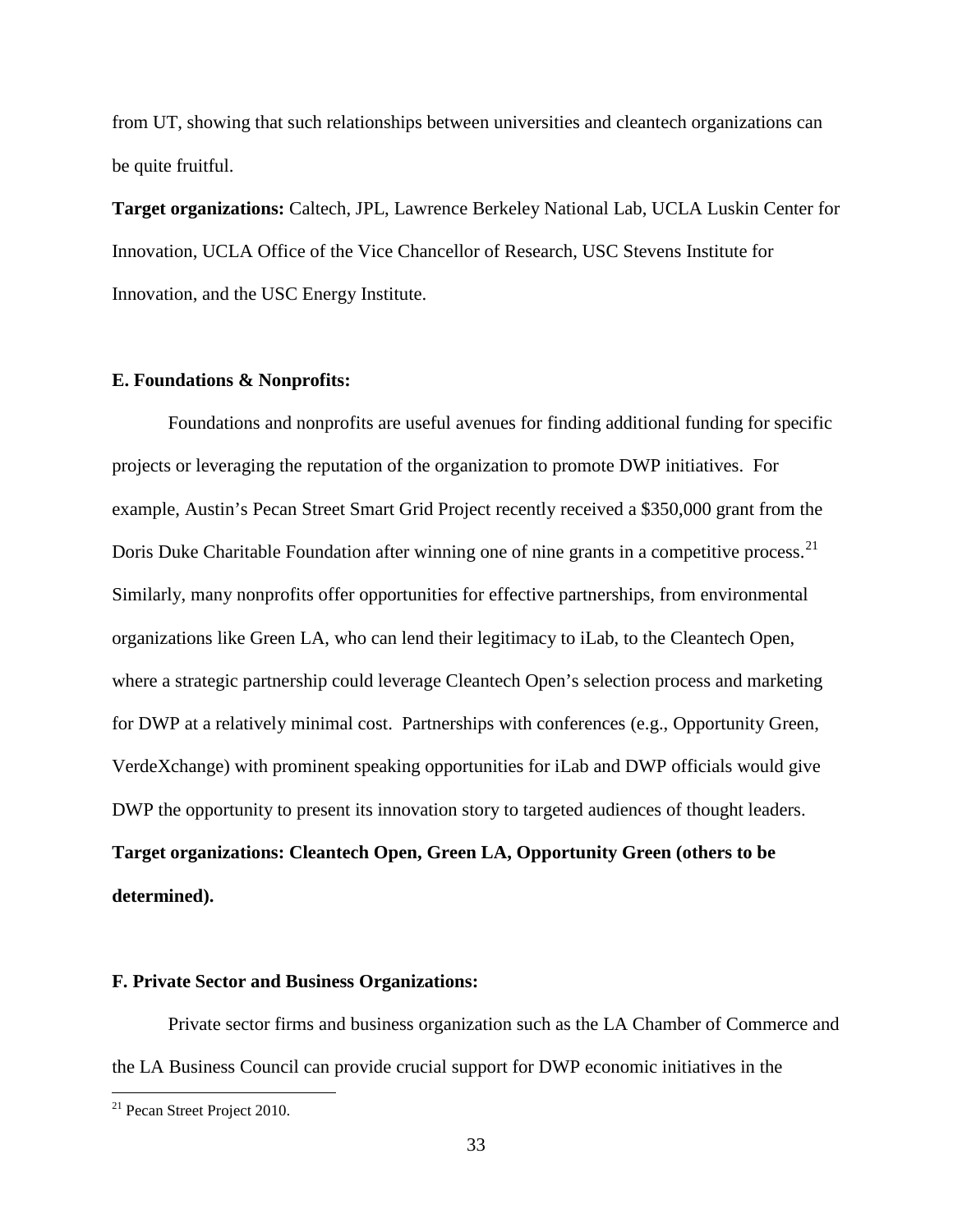business community. These organizations are also a conduit for funding and expertise. For example, DWP will need help in evaluating companies that it will work with, including commercializing and vetting technologies and evaluating firm management. There are business organizations and private sector companies who would be willing to play this role. Good examples of this dynamic in other regions include Austin Energy's Pecan Street Project (which partnered with Intel and other private-sector firms to determine its strategic focus) and the Environmental Business Cluster in San Jose, which has many interested firm managers on its board.

**Target organizations: LA Chamber of Commerce, LA Business Council, LA Economic Development Corporation, Valley Economic Alliance, Investors Circle.**

#### **7. Organizational Structure**

#### **Organizational Structure Summary:**

**7.1 DWP should set up a Steering Committee for iLab programs that includes both internal and external groups**

**7.2 iLab's Steering Committee should develop a set of guiding principles for all iLab programs**

### **Getting buy in internally and externally**

The organizational structure of iLab will largely depend on which programs DWP chooses to focus on first. As a priority, however, it is important that the DWP establish a formal Steering Committee for the iLab. A Steering Committee offers the opportunity to give key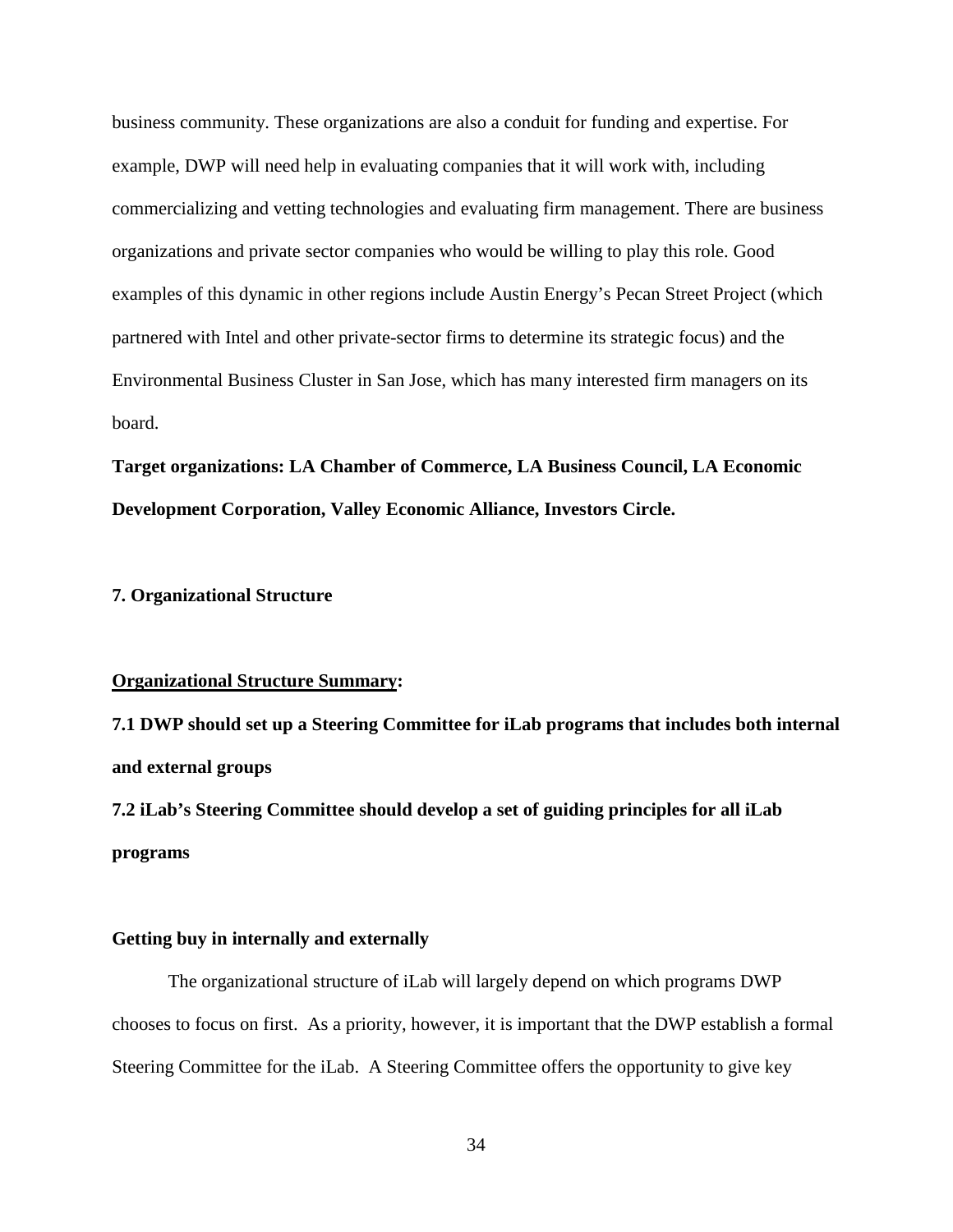players from other departments within the DWP as well as from the business, political, and academic communities of Los Angeles a stake in the iLab's success. Building a network of prominent "boosters" will aid the iLab and its projects to gain traction within the business community and will show ratepayers that DWP is investing in expanding job creation, innovation and sustainability in Los Angeles. To that extent, DWP should invite participation and governance support from some of the organizations it would like to partner with, particularly in the business and research communities.

Furthermore, iLab's Steering Committee should include leaders from different parts of the utility, not just Economic Development, so that others have buy-in. Internal DWP interviews with managers showed that a program that is seen as collaborative in nature with other divisions will be most well-received within the DWP community. DWP's "core" departments of Power, Water, Joint Systems and Environment must all be involved in the iLab.

## **Developing guiding principles**

The Steering Committee should develop a core set of guiding principles for the entire project of the iLab.<sup>[22](#page-32-0)</sup> Some principles that have been suggested include:

 <sup>22</sup> Austin's Pecan Street Project presents a good set of guiding principles:

<sup>1.</sup> **Environmental Protection.** Environmental benefits are a core goal – not incidental benefit – of the system we will develop.

**<sup>2.</sup> Replicability.** The organization is committed to developing replicable delivery, economic and pricing models and to freely sharing these with stakeholders across the country.

**<sup>3.</sup> Economic Development.** Pecan Street Project Inc.'s research targets solutions that bolster economic development and capitalize on local and domestic energy, technology and research expertise.

**<sup>4.</sup> Economic Feasibility.** Our work must make economic sense. That means we must keep in mind the economic realities that utilities and private sector companies face, as well as the financial impacts that changes to the energy system will have on customers.

<span id="page-34-0"></span>**<sup>5.</sup> Interdependency of Renewable Energy and Efficiency.** An advanced energy system must rely more heavily on energy efficiency and locally generated renewable energy, and the two are heavily reliant on the success of each other.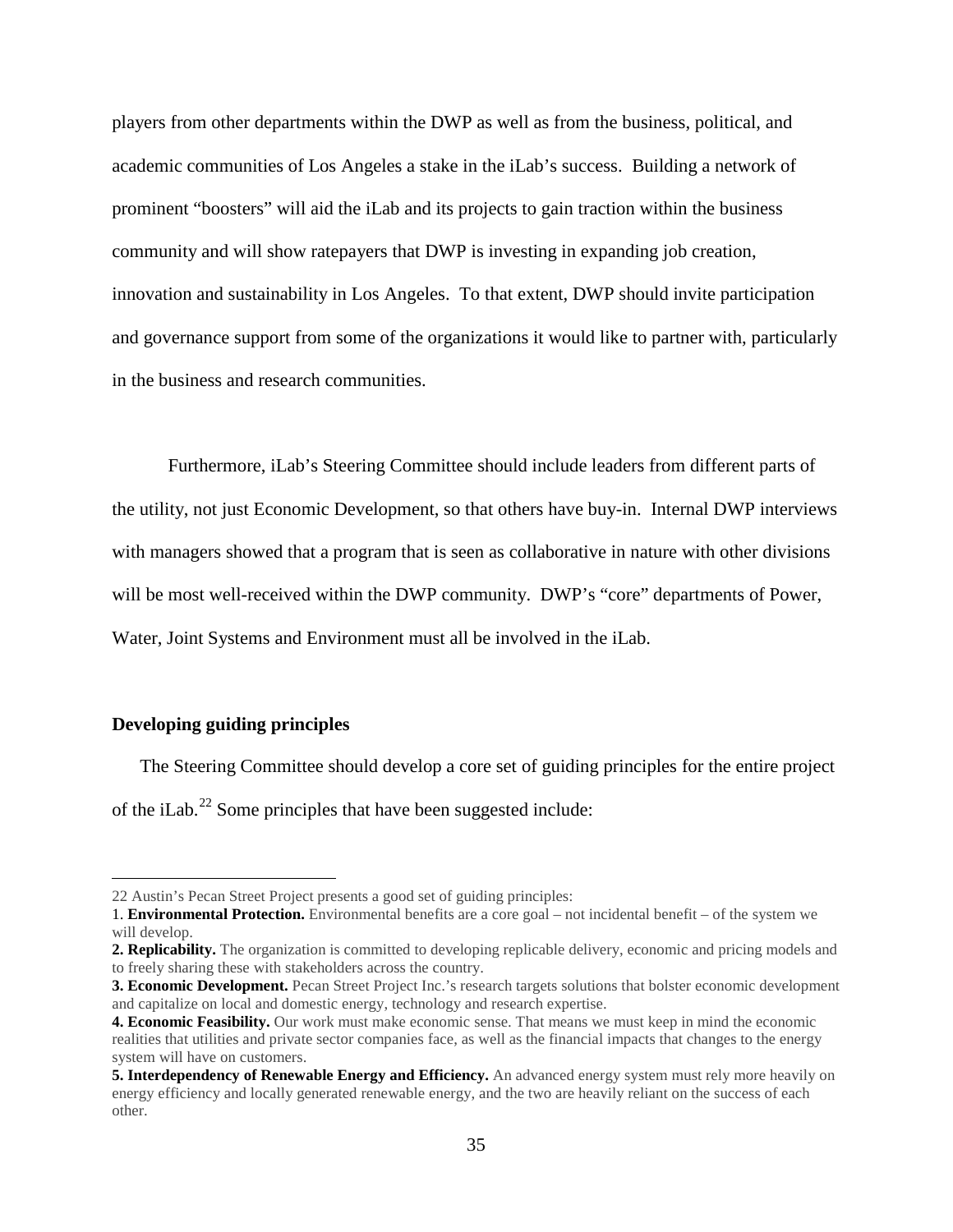- Programs must have a fast, simple and transparent process.
- Programs must have a strong value proposition (time, money, expertise).
- Where possible, programs should partner with existing and emerging local, state and federal programs.
- The iLab should be an "engineer-led" program engineers from DWP should have buy-in to the products as they are being demonstrated and developed.
- Always look to leverage external partners before spending dedicated internal resources.

## **Design principles**

 $\overline{a}$ 

Any process associated with the iLab should be **quick, easy and transparent**, with the ratepayers' best interests in mind. Interviews with private firms and investors showed that the best way for DWP to overcome the negative images of its bureaucracy and red tape is to ensure that business processes be as transparent and apolitical as possible.

Many of the interviewees also suggested that to overcome DWP's reputation for inconsistent programs, iLab needs to be able to **signal to the market** and the participants that it is a stable program with a **long-term focus**; perhaps one way to achieve this goal is to implement multiyear budget cycles for iLab.

To be successful, the iLab will have to find a way to cut red tape, i.e. seeking to streamline the contracting process; perhaps this focus takes the form of acting as a "case

**<sup>6.</sup> Scope of Community Integration.** The organization's efforts will create replicable models that go beyond the scope of the electric utility – into water management, public policy, regional economic development and other community interests that contribute to a dynamic energy sector.

**<sup>7.</sup> Collaborative Process.** This is not a utility-driven organization. Rather, it is a true collaboration that draws on the interests and expertise of the many stakeholders and experts that will be affected by and make possible the kinds of modifications that will be required.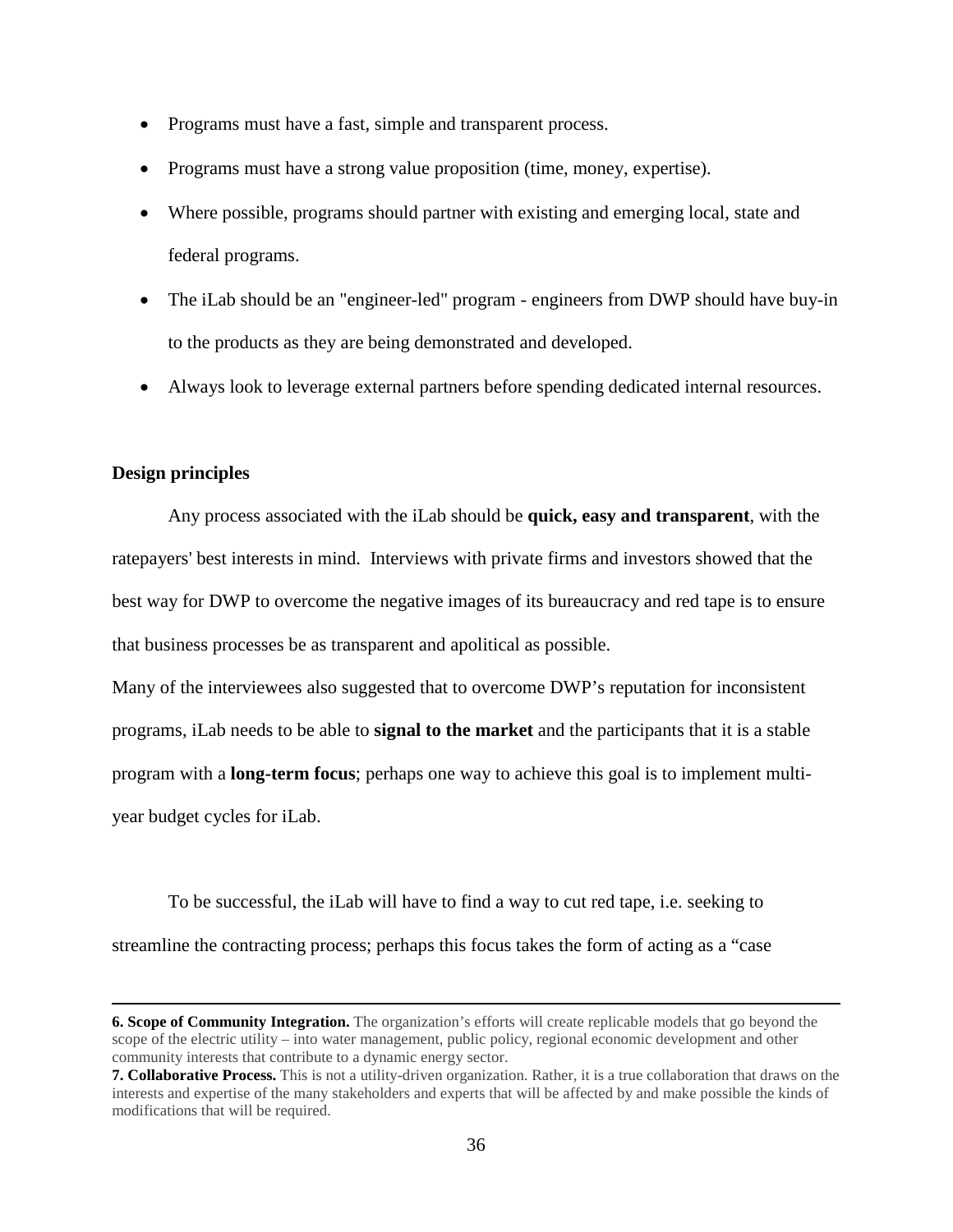manager" for client firms as they work through the DWP contracting process. Internal DWP interviews, as well as interviews with organizations who work closely with the DWP, revealed that business' perceptions of DWP are not good, and a primary concern is excessive bureaucracy and paperwork.

## **8. Outreach, Marketing and Public Relations**

## **Outreach, Marketing and Public Relations Summary:**

**8.1 Position iLab as a brand, rather than a particular program which will allow it to change as we learn.**

**8.2 Be prepared to spend a significant portion of the iLab budget on outreach and marketing efforts to ensure that the goals of the iLab are achieved.**

**8.3 Bring in a marketing professional to advise on DWP's outreach strategy.**

**8.4 Use conferences, panels and white papers as an opportunity to showcase the DWP's successes and begin to shift opinion.**

Successful programs have a strong and sophisticated outreach and communications strategy. This outward-facing strategy is important both to attract the most desirable participants and partners as well as to promote the progress of the program to relevant stakeholders and DWP customers. Outreach and marketing is particularly important in an organization like the DWP, where there are many examples of internal innovation that have gone unrecognized outside the DWP (and often even inside!). A coordinated and strategic outreach plan is necessary for iLab.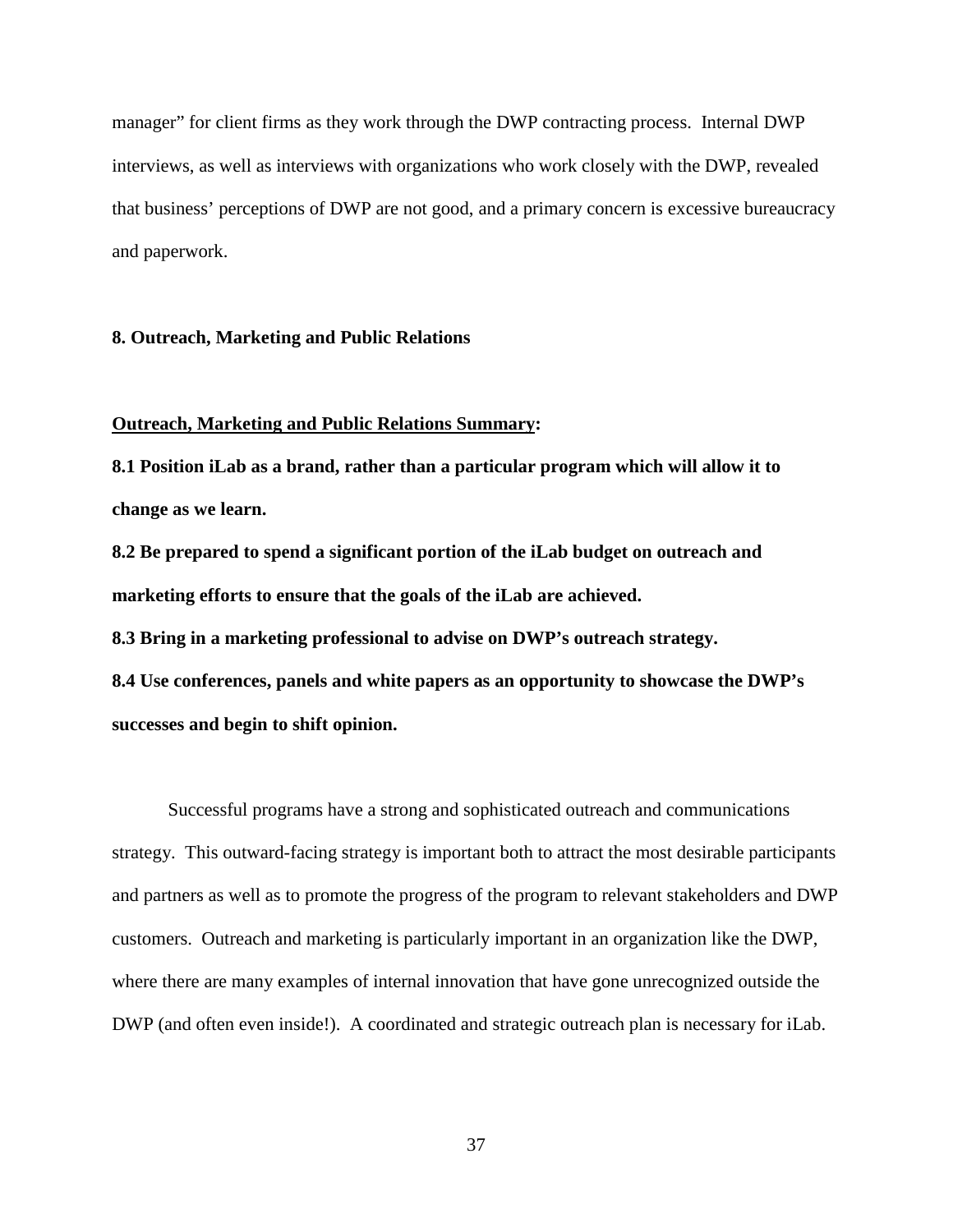For example, Austin Energy has made significant investments in targeted outreach and marketing campaigns such as Opportunity Austin (\$350,000/yr.) and the Austin Clean Ventures Summit (\$90,000/yr.). Despite the somewhat tenuous link to Austin Energy's core mission, the result of these outreach efforts has been increased job creation, national recognition, global "buzz" around Austin cleantech efforts, closer relations with the business community and improved community relations (see Appendix A).

## **"Branding" iLab**

As noted above, there is a significant amount of innovation already occurring within the DWP, yet there is currently no mechanism for sharing information about that innovation either within DWP or with the larger community. The iLab could serve as a unifying brand under which the various and disparate innovation activities that are underway at DWP would be promoted and information from those projects shared with the rest of the utility and the outside world. In this way, iLab could quickly establish a name for itself as a new program within DWP's roster of cleantech and economic development-oriented initiatives, and one that is geared towards helping the DWP to more efficiently and sustainably enact its core mission.

## **What Outreach Would Look Like**

The iLab outreach strategy would need to be multifaceted:

i. iLab will need to create a **unique web identity** and utilize social media in order to get its message out. A strong web presence is integral to an organization's launch, particularly for one that is innovation-oriented, as witnessed by the websites for NYC-ACRE and the Austin Energy Pecan Street Project.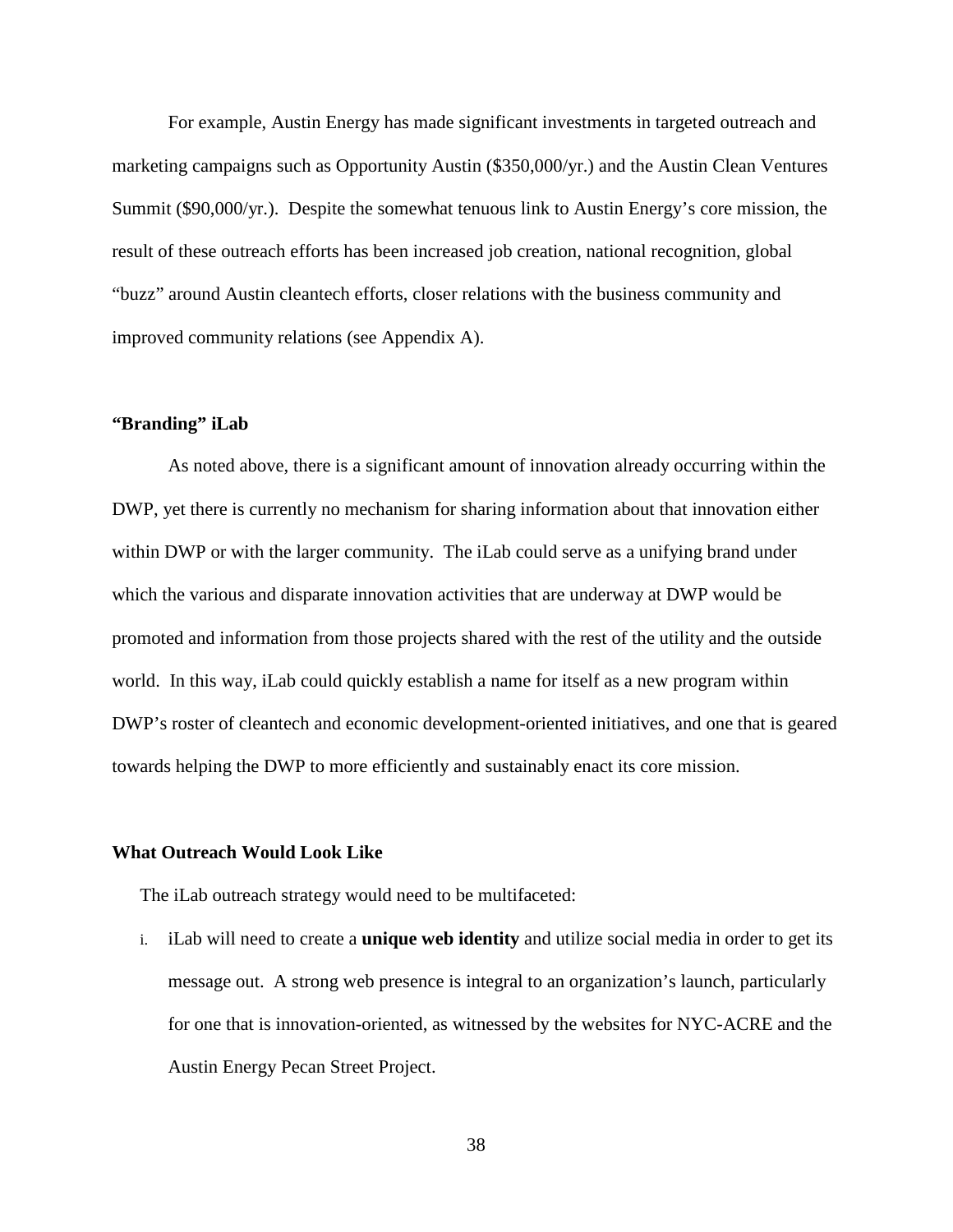- ii. Development of collateral materials.
- iii. Use conferences, seminars and white papers as a way to educate and begin to shift public opinion about the DWP.
- iv. DWP needs to target its outreach more strategically than it has in the past, pursue "earned media" in the blogs, newsletters, trade publications, panels, white papers, and conferences that DWP's target audiences (e.g., business community, neighborhood councils) consume. Eventually, this wealth of smaller stories percolates up into more mainstream stories and opinion about the DWP.
- v. Hold meetings with individuals and groups important to iLab programs to inform them of the iLab's purpose and goals.

## **10. Conclusion**

The Los Angeles Clean Innovation Lab, or iLab, represents a significant departure from the traditional business model of the Los Angeles Department of Water and Power. The iLab program is an acknowledgement that, in order for Los Angeles to compete in clean technology, the next great growth industry for the foreseeable future, policies must be aligned and taxpayer dollars must be invested wisely and for the greatest economic returns locally. While there are some risks to a municipal utility embarking on such a new course of economic development, in reality, a municipal utility is the only entity that has the correct combination of incentives and resources to be able to make such investments for the public's benefit.

With so many pieces of the cleantech economic development puzzle falling into place in Los Angeles, it would appear that the city is primed for rapid future growth. The iLab program,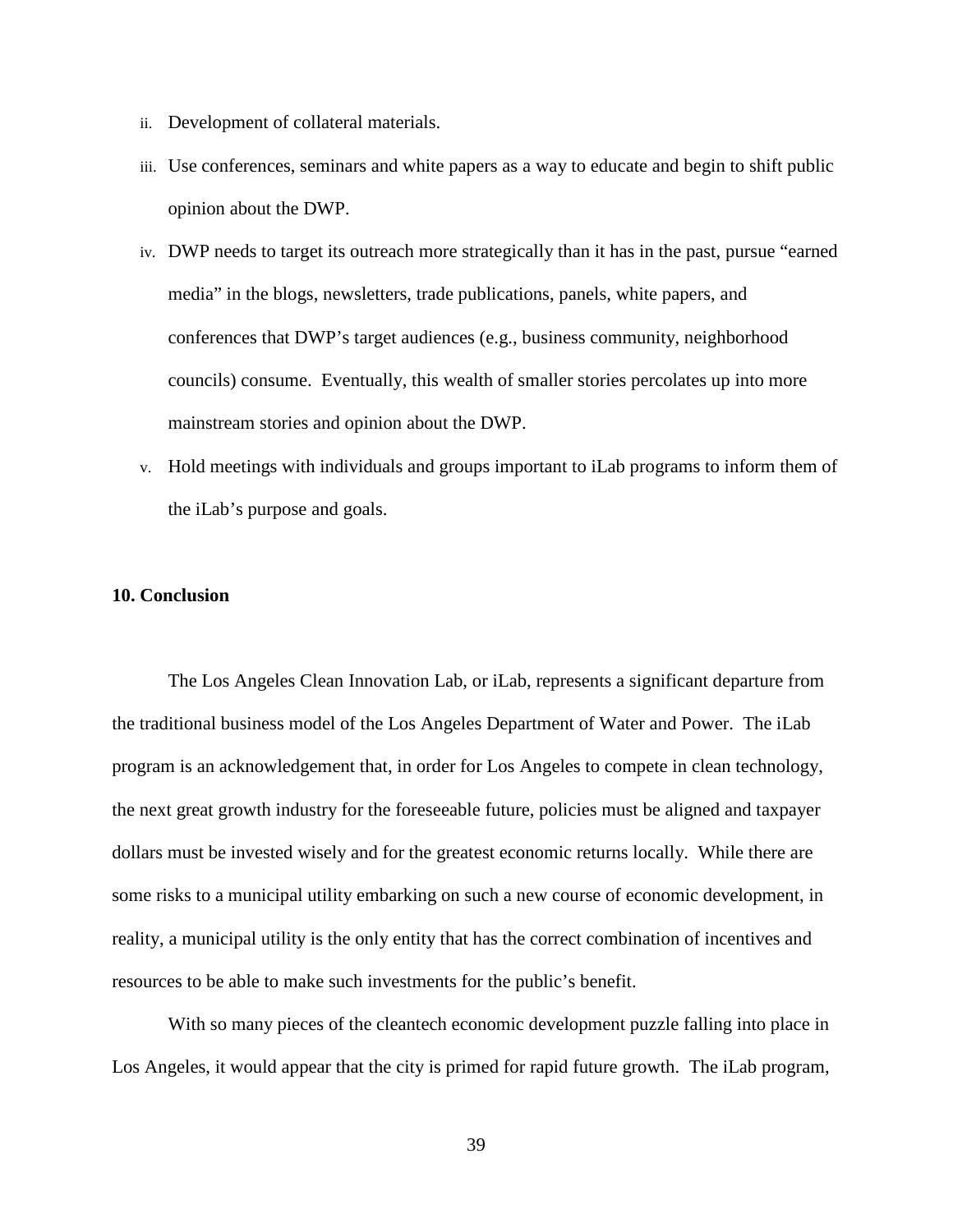if enacted correctly, can help ensure that the DWP, the largest municipal utility in the nation, is providing institutional and financial support to catalyze the growth of innovative and sustainable new industries in Los Angeles. By acting in concert with, and indeed, coordinating the actions of other organizations in Los Angeles, the iLab help bring jobs and investment back to the city, while contributing to a cleaner future for our planet.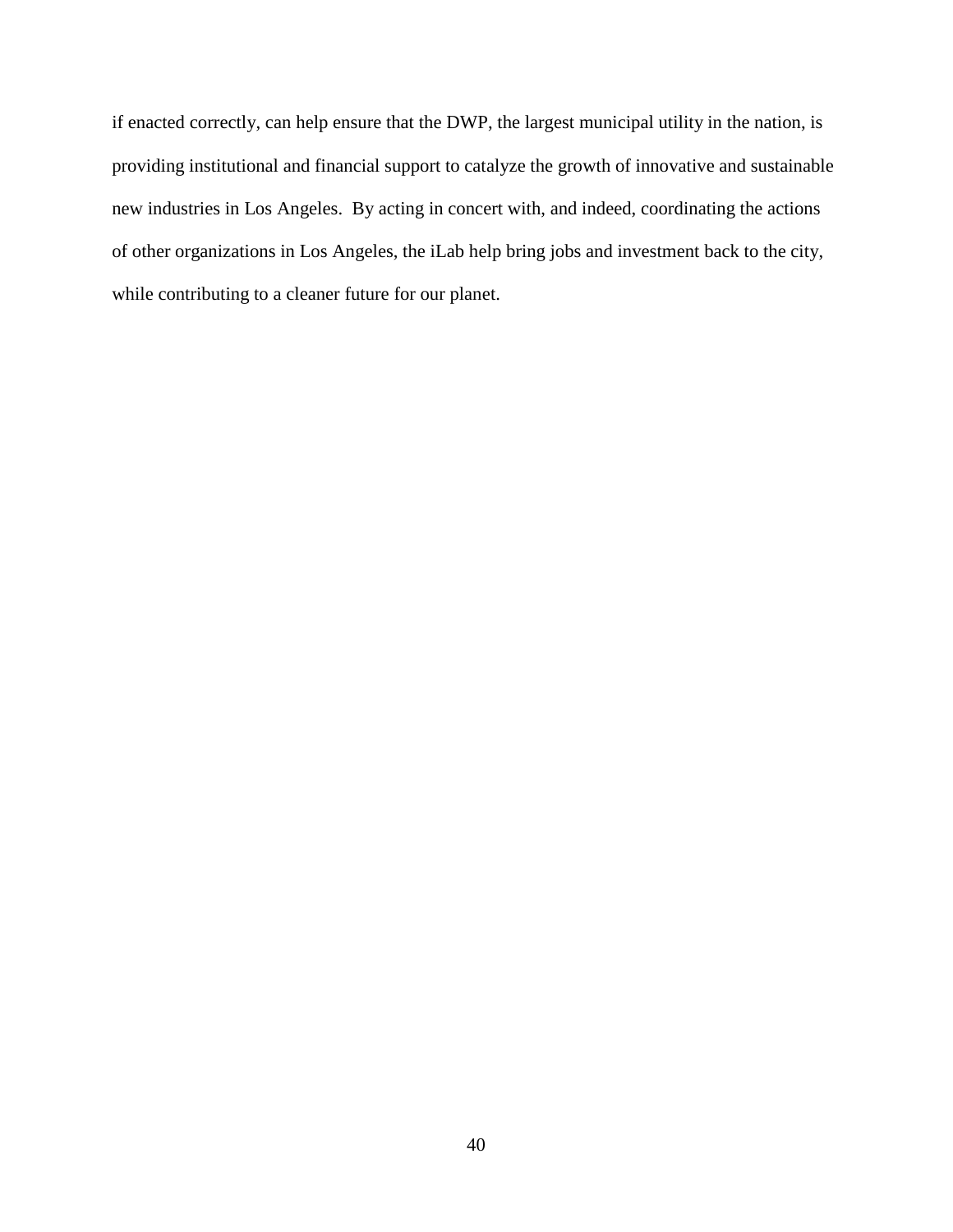## **11. Appendix A: Austin, Texas: A Case Study in Cleantech Development**

# **Introduction**

Austin has emerged as a cleantech dynamo over the last ten years<sup>23</sup>. Partnerships across organizations have led to the creation of innovative programs such as GreenChoice, the Pecan Street Project, the Austin Clean Energy Incubator and the Opportunity Austin initiative. The city's success hasn't been an accident. Austin's "whole of city" approach to economic development and innovation acceleration is supported by a web of partners, including the Chamber of Commerce, the University of Texas, the city of Austin, the state, the US Department of Energy and a host of private sector players. Running through the center of all of these innovative efforts is Austin Energy; Austin's municipally owned electric utility. This report seeks to understand Austin Energy's role and how the utility has leveraged its local partners, as well as what lessons Austin's experience can offer the LADWP and its local partners in the Los Angeles area.

<span id="page-40-0"></span><sup>&</sup>lt;sup>23</sup> SustainLane, an internet and media company focused on green journalism, ranked Austin as the #1 market for cleantech incubation clusters in 2008 (Karlenzig 2008).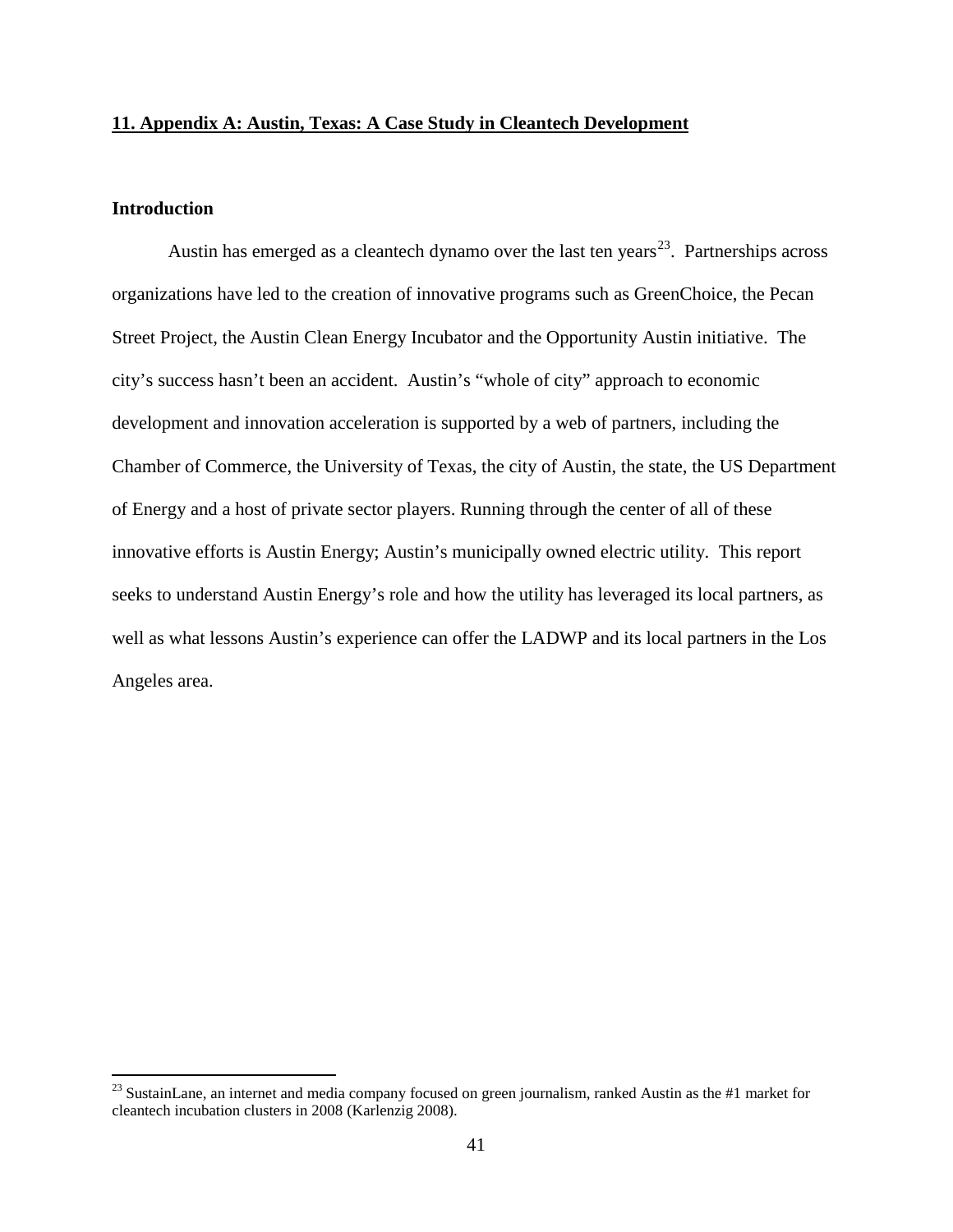

**Figure A: Austin Energy-Supported Economic Development Efforts**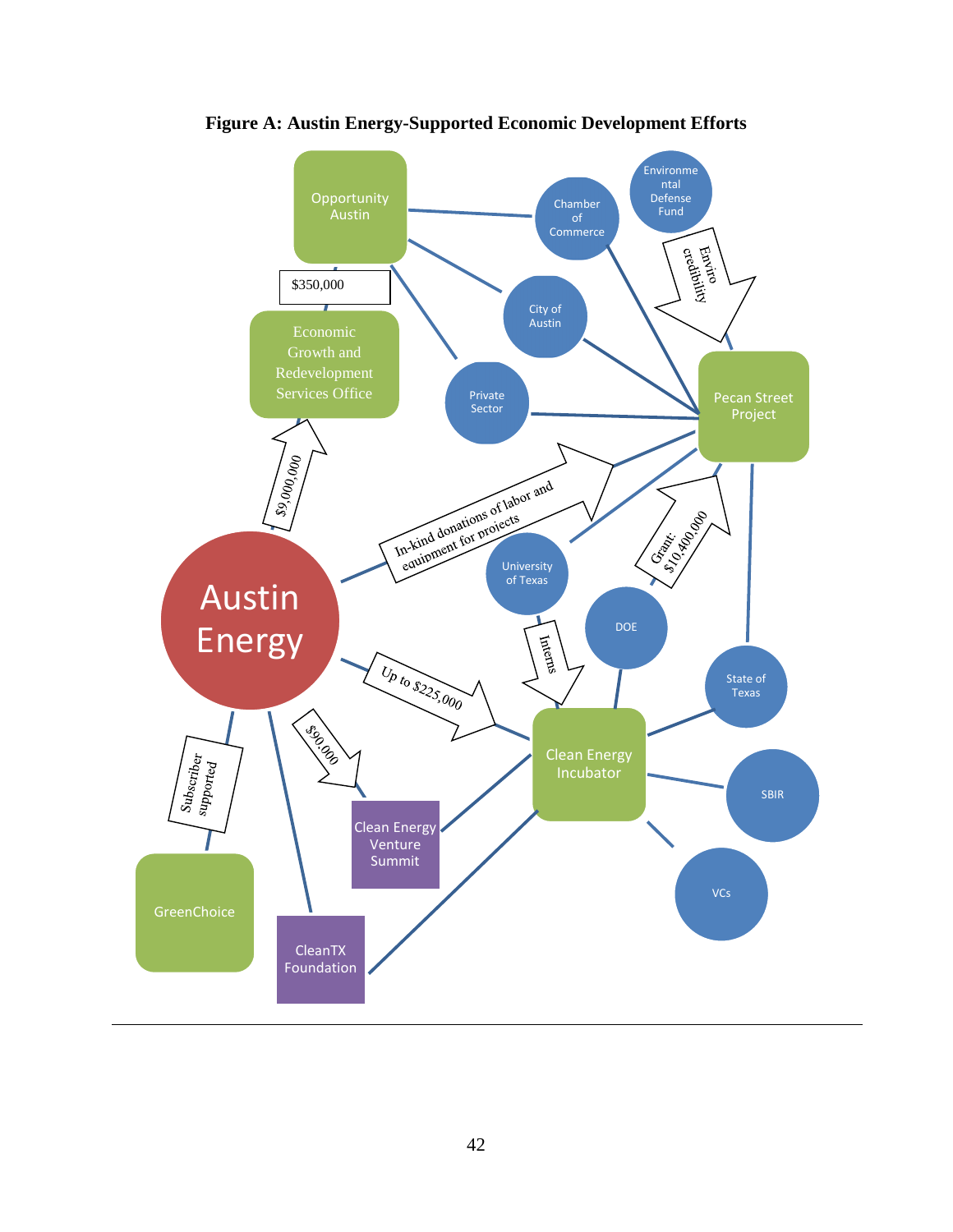## **Austin Energy**

Serving 400,000 ratepayers and 1,000,000 people in the Austin region and with \$1.3 billion in yearly revenues, Austin Energy (AE) provides nearly 3,000 megawatts (MW) of diversified energy to Central Texas customers.<sup>24</sup> Starting in 2001, Austin Energy began making a strong investment in renewable energy and cleantech initiatives. Coupled with increased outreach to and partnership with the business community, Austin Energy began to rehabilitate its public image from that of a conservative utility to one that was more progressively-minded and responsive to its customers' needs.



| 1999                        | 2001                                             | 2002                                                    | 2004                                | 2006                                                                          | 2009                                                         | 2010                                                  |  |
|-----------------------------|--------------------------------------------------|---------------------------------------------------------|-------------------------------------|-------------------------------------------------------------------------------|--------------------------------------------------------------|-------------------------------------------------------|--|
| .0%<br>Renewabl<br>e Energy | $\cdot$ AE<br>launches<br><b>GreenCho</b><br>ice | $\cdot$ Clean<br>Energy<br><b>Incubator</b><br>launched | •Opportuni<br>ty Austin<br>launched | ∙First<br>Annual<br>Clean<br><b>Energy</b><br><b>Venture</b><br><b>Summit</b> | $\cdot$ Pecan<br><b>Street</b><br><b>Project</b><br>launched | $\cdot$ AE<br>achieves<br>10%<br>renewabl<br>e energy |  |

## The move towards clean energy

AE's signature renewable energy program, GreenChoice, is a program where ratepayers subscribe to a fixed pricing package to, in effect, subsidize renewable power purchase agreements for the utility.<sup>25</sup> By customers agreeing to pay higher fixed rates, the utility can purchase more power from green sources, and with an increased subscriber base, AE can

 $24$  Austin Energy 2010.

<span id="page-42-1"></span><span id="page-42-0"></span><sup>&</sup>lt;sup>25</sup> Austin Energy 2011.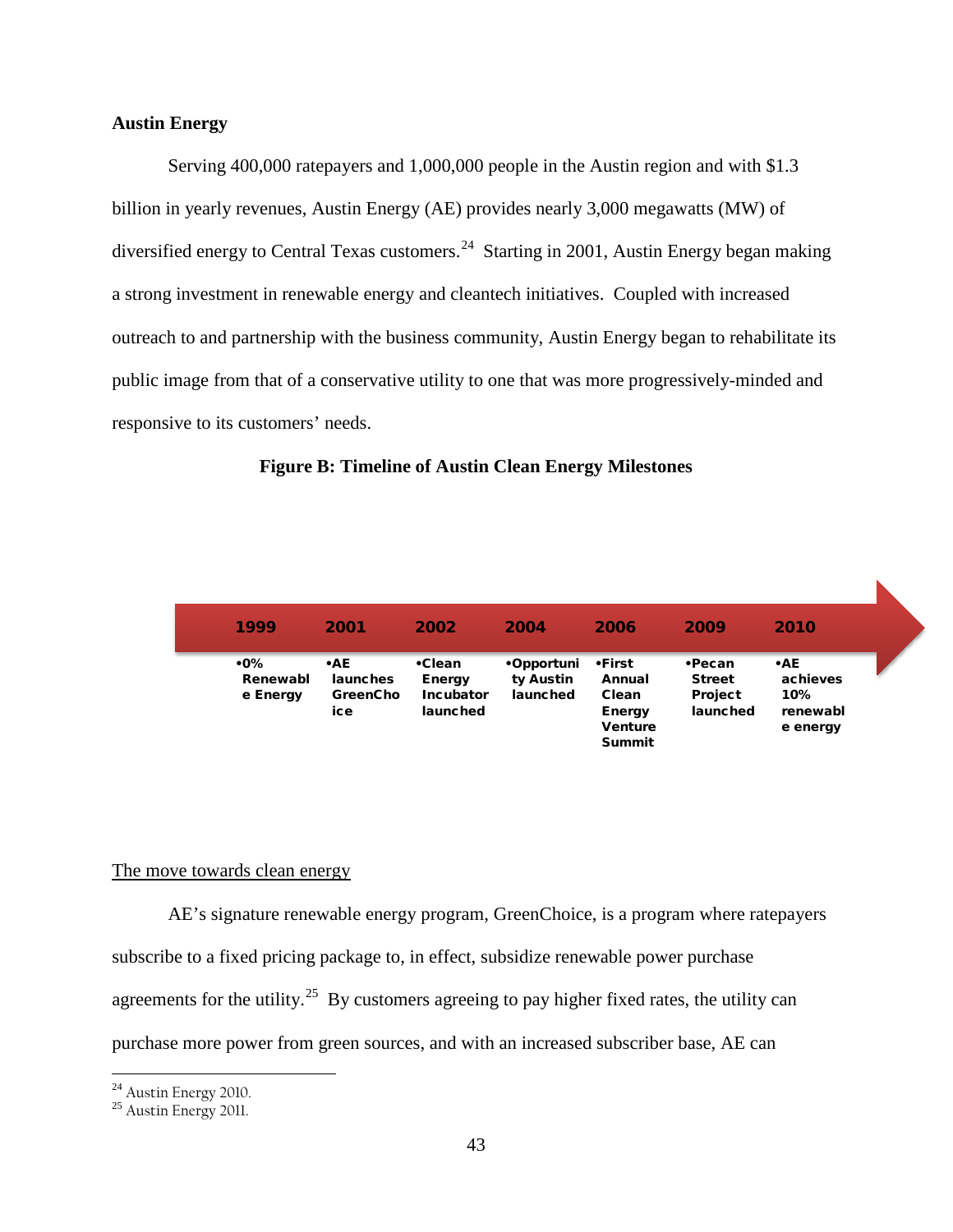increase the portion of its energy mix that is renewable. First opened for subscriptions in 2001, GreenChoice has been the country's most-subscribed voluntary renewable energy purchase program for the past eight years, a fact that has garnered significant attention in the media and among the power sector.<sup>26</sup>

# Partnerships

Interviews with Austin Energy officials revealed that, beyond simply increased marketing, Opportunity Austin offers a framework for longer-term partnerships between regional businesses, government, and non-profit organizations. One particular method for enhancing partnerships between organizations is through interlocal agreements, which facilitate separate government entities working together towards common objectives. For example, Austin Energy signed interlocal agreements with both the University of Texas and the ATI Clean Energy Incubator so the utility could coordinate efforts with the two organizations.

## "Fund, don't run"

AE's approach to the interlocal agreements as well as to other partnerships it has entered into is characterized by key decisionmakers as "fund, don't run," with an emphasis on projects being led from outside of the utility itself, and the utility providing funding and support only. While such an approach reduces the utility's direct control over programming decisions, it also allows the contract organization to operate with its professional focus intact, and without getting bogged down in the internal politics and bureaucracy of the utility. Ultimately, program costs to the utility are lower as well, as building the necessary capacity in-house would require either

<span id="page-43-0"></span> $26$  Ibid.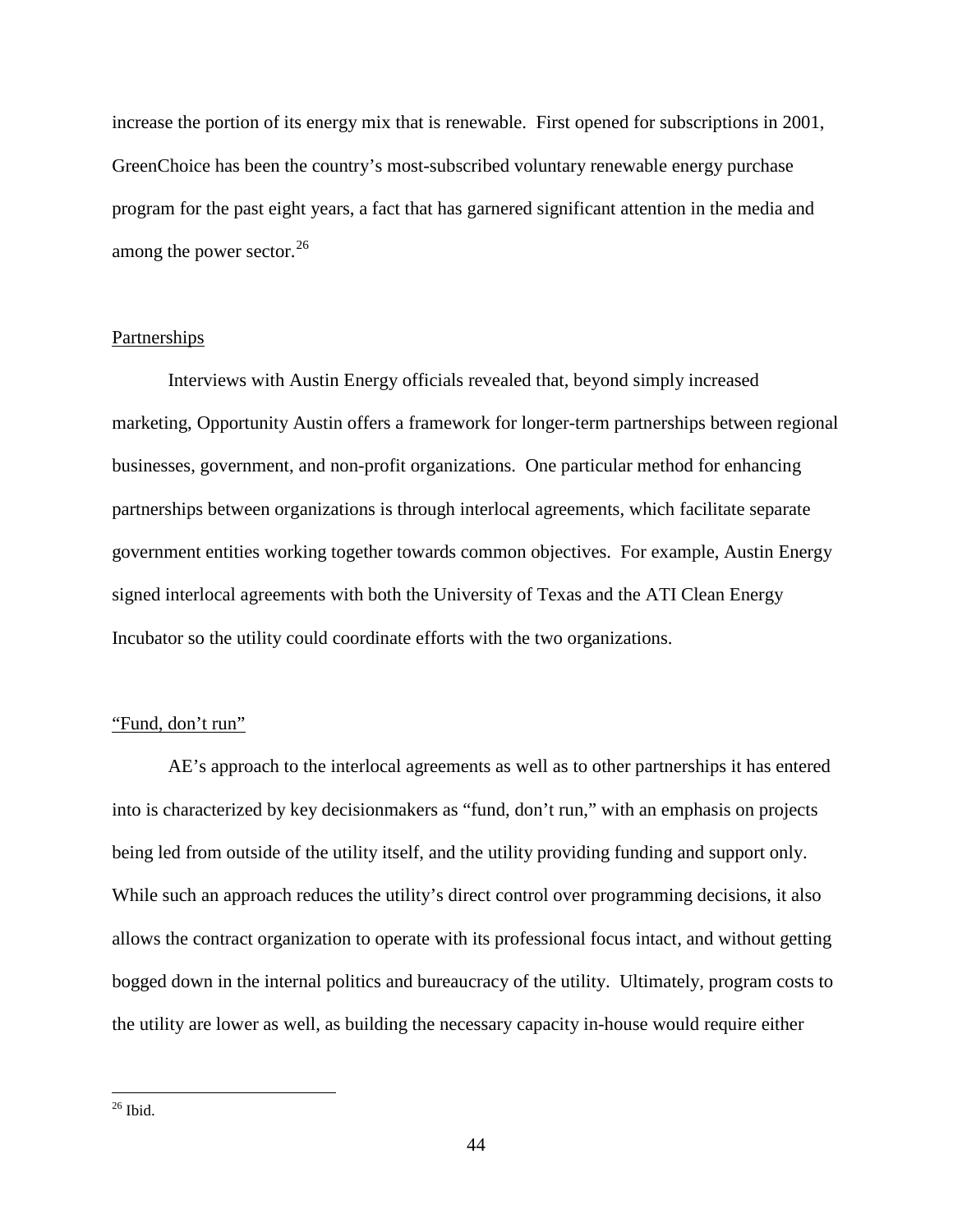hiring additional employees or transferring employees from other departments, both propositions that could increase costs.

While building capacity outside of the utility does grant the outside organization some autonomy, this arrangement does not mean that Austin Energy is not involved. On the contrary, Austin Energy executives and program managers play a major role in the development and governance of the programs they fund. At the same time, the physical and bureaucratic distance from the utility provides the outside organizations with the ability to claim independence from AE in representing themselves to the world, while AE is able to leverage its financial resources to achieve its broader goals at minimal costs.

## Economic development at Austin Energy

As a key participant in the Opportunity Austin initiative, Austin Energy had a chance to significantly alter its relationship with the local business community in helping to lead the city's efforts at economic recovery following the high technology recession that marked the early 2000s. While AE has economic development as part of its charter, there is no specific budget earmarked for ED efforts, and so prior ED work through the utility has been targeted towards providing reduced- rate energy incentives to local firms for both attraction and retention purposes.<sup>[27](#page-43-0)</sup> With the advent of Opportunity Austin, Austin Energy was provided with the institutional mechanism to pursue more proactive economic development policies in concert with other government agencies. As a result, Austin Energy's reputation within the local business community has been enhanced, and the utility's active promotion of innovation seen as a key driver of economic development in the Greater Austin area.

<span id="page-44-0"></span> $27$  Rivera 2000.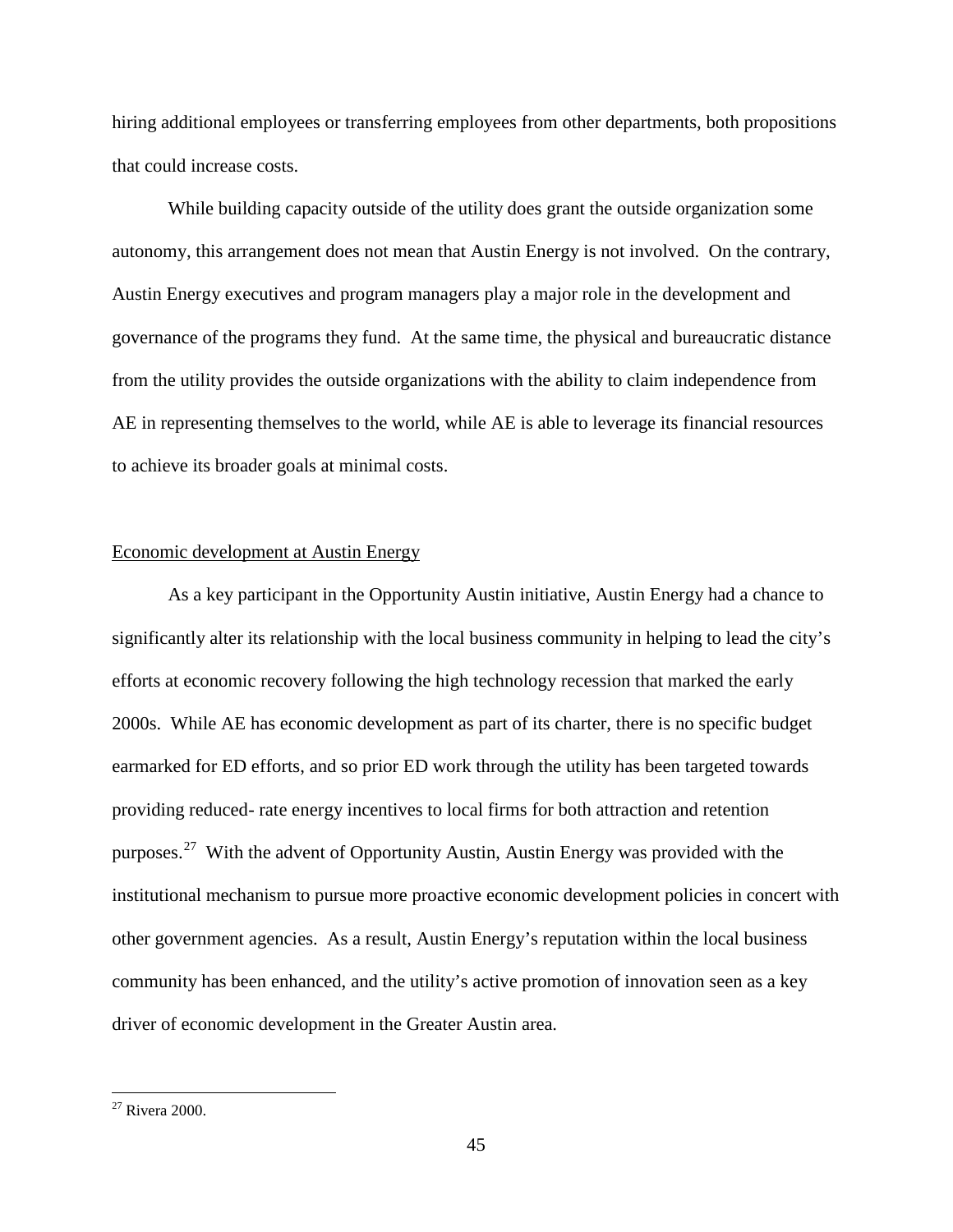# **Opportunity Austin**

In order to properly assess the various programmatic elements that define Austin's "whole of city" efforts towards cleantech and economic development, it is most instructive to investigate the city's efforts in a comprehensive fashion. With vigorous leadership from the Austin Chamber of Commerce, seed funding from Austin Energy, and supported by regional business, government, and academic partners, Opportunity Austin was launched in 2004, a fiveyear regional economic development strategy that was funded by \$14.4 million raised from the region's business community.[28](#page-44-0) Opportunity Austin identified a five-part strategy for its initial five-year plan:

- targeted **business recruitment**;
- **promotion** of existing businesses;
- stimulation of nascent **technology startup** companies;
- effective **marketing** of Austin;
- and improving quality of life through **education, transportation and sustainability** enhancements.<sup>29</sup>

As of 2009, regional employment growth was reported to exceed Opportunity Austin's initial targets, with an estimated 123,400 jobs created and \$5.6 billion added to the regional payroll, surpassing its self-identified goals by  $171\%$  and  $193\%$ , respectively.<sup>[30](#page-45-1)</sup>

 <sup>28</sup> Austin Chamber of Commerce 2008.

<span id="page-45-0"></span><sup>29</sup> Austin Chamber of Commerce 2005.

<span id="page-45-2"></span><span id="page-45-1"></span><sup>30</sup> Austin Chamber of Commerce 2008.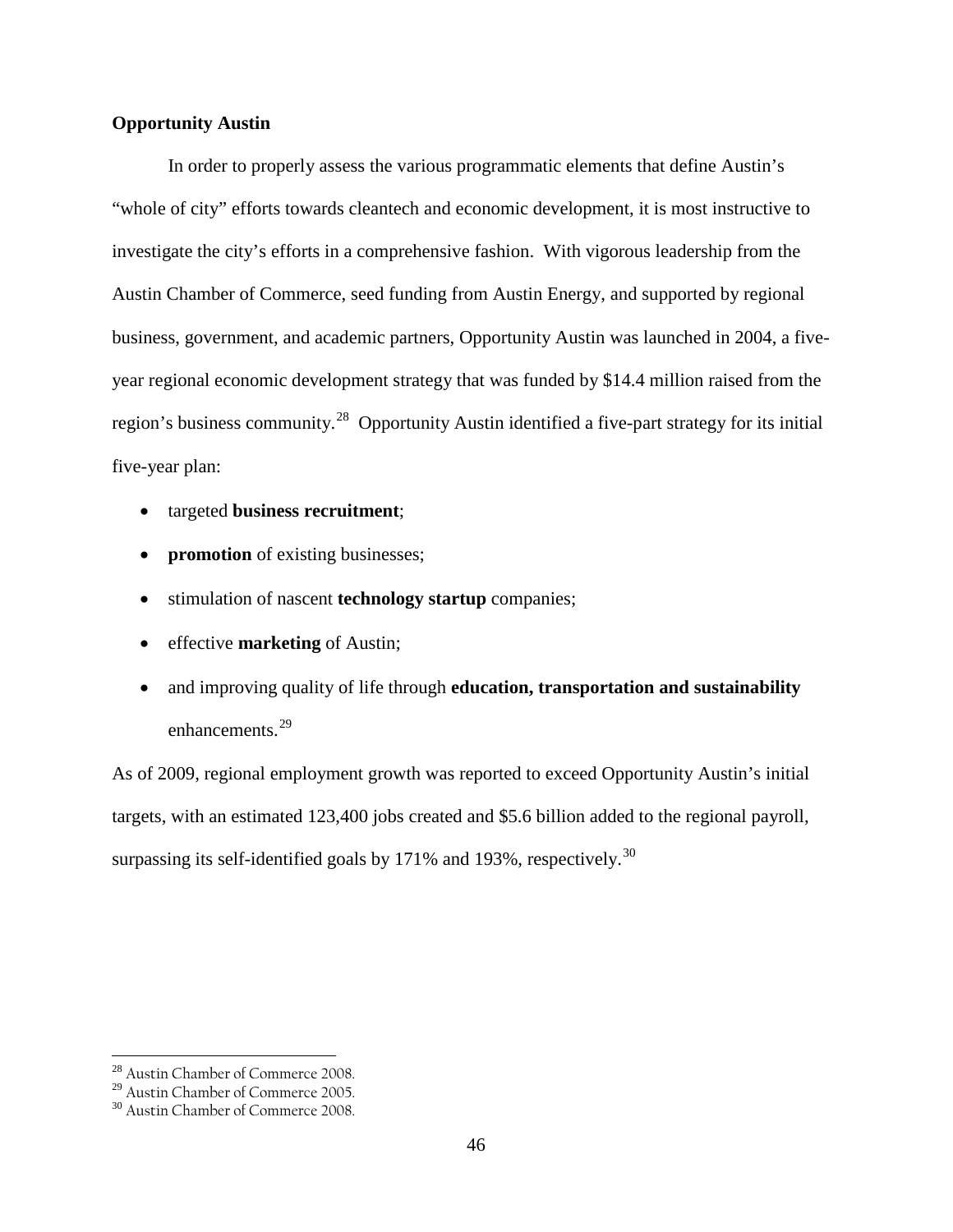

**Figure C: Opportunity Austin Statistics**

Austin Energy was the first major investor in Opportunity Austin, giving \$350,000 per year. As a condition of that contribution, Austin Energy required that a substantial portion of the marketing budget be spent on promoting Austin as a destination for cleantech firms to locate. Widespread media coverage of Austin's various cleantech initiatives has resulted, with stories relating to AE's green energy programs, the Pecan Street Project, and the Clean Energy Incubator appearing in national media outlets and creating a virtuous cycle of positive reinforcement for Austin's business environment (Please see Appendix A for sample articles). While Opportunity Austin was launched with a focus on promoting other sectors of the Austin economy, clean energy has grown in stature within the program to now be a leading area of focus.

## **Economic Growth and Redevelopment Services Office**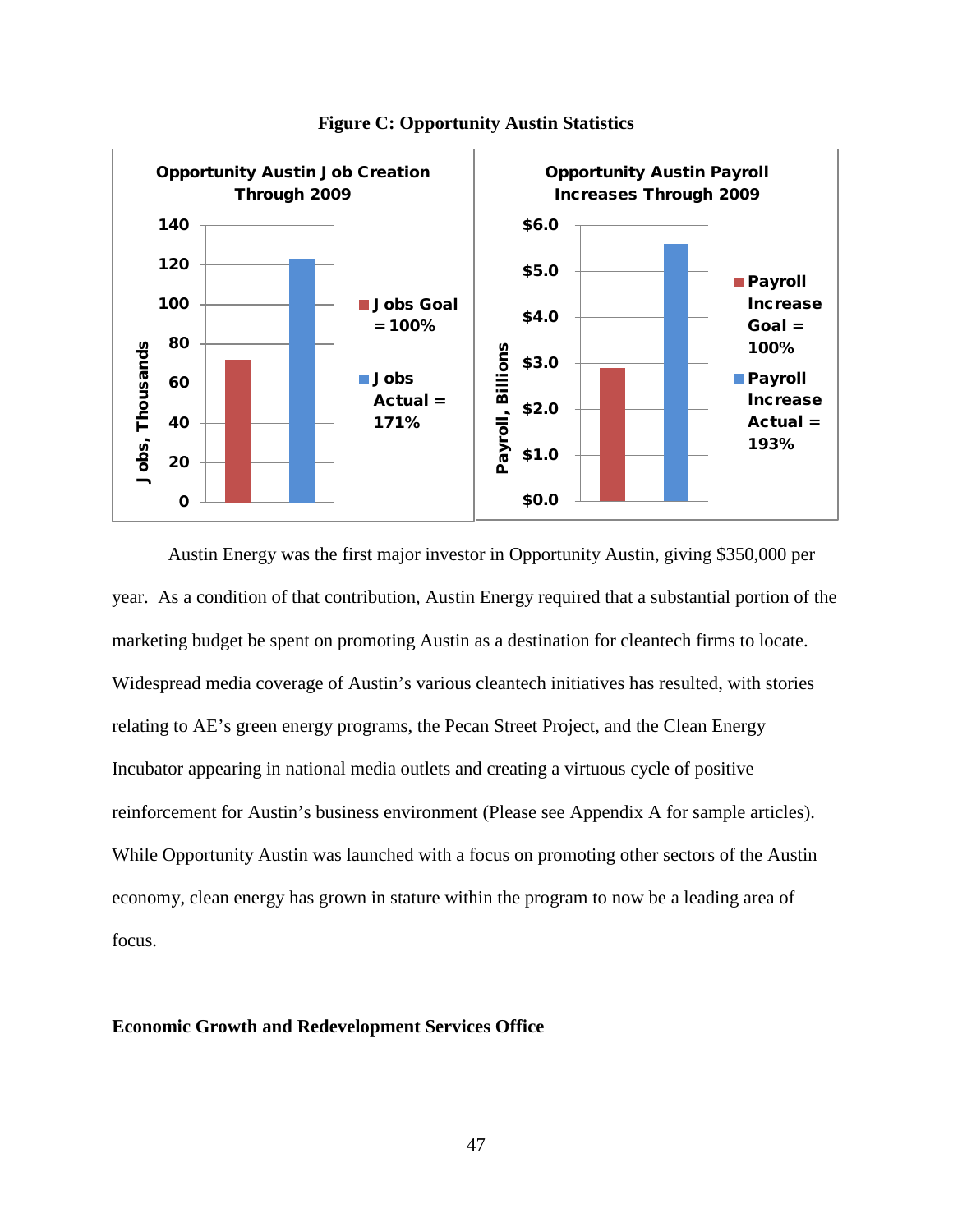The Economic Growth and Redevelopment Services Office (EGRSO) is Austin's primary economic development office, which works in close concert with other Austin organizations in business attraction and retention efforts. Austin Energy provides \$9 million of funding per year to the EGRSO, with \$350,000 earmarked for Opportunity Austin's cleantech target marketing, making AE by far EGRSO's largest funding source.<sup>[31](#page-45-2)</sup> EGRSO works with AE and other City agencies to design incentive packages for firms seeking to move or expand their operations, an arrangement that is aided by AE's status as a municipal utility, with the attendant opportunities to link tax incentives with energy incentives.

## **University of Texas at Austin**

The University of Texas (UT) has played a key role in the development of Austin as a clean technology hub. The University provides office space, professors to serve in various advisory capacities, and interns to staff the various organizations around Austin, as well as the institutional capacity a major research university provides. Furthermore, UT has acted as a home to many of Austin's cleantech efforts, co-locating the Pecan Street Project, the Clean Energy Incubator, and the Clean Technologies and Sustainable Industries Organization in UT facilities.

Due to the inter-relating missions of all of these organizations, their physical co-location has created a "cluster effect" in miniature, with participating companies gaining further insights and capacities through learning from one another's experiences. As well, the internship opportunities provided by the Incubator and PSP offer students (primarily graduate-level) the chance to work with cutting-edge firms and gain exposure to the cleantech sector, while the organizations get access to cheap, high-skill labor.

<span id="page-47-0"></span><sup>&</sup>lt;sup>31</sup> Vice 2011.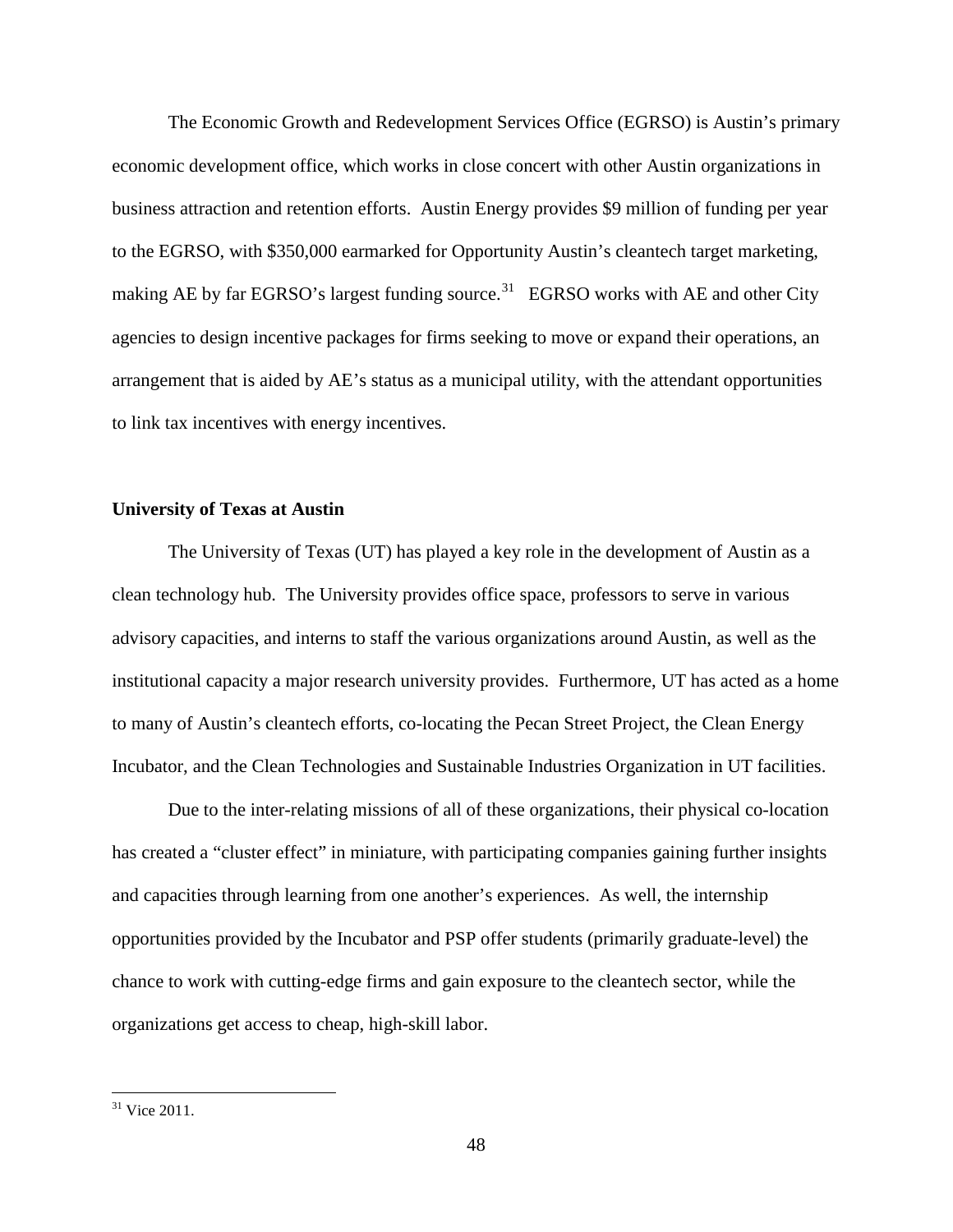## **ATI Clean Energy Incubator**

In 1989 the Austin Technology Incubator (ATI), was founded at the University of Texas, focusing on bioscience, information technology, and wireless technology.<sup>32</sup> In 2002, with funding from the Texas State Energy Conservation Office and the Department of Energy, ATI spun off the Clean Energy Incubator to focus on developing a cluster of cleantech companies in the Austin region. In 2006, the City of Austin and Austin Energy partnered to provide funding to the CEI to both expand its operations and to host an annual Clean Energy Venture Summit.<sup>[33](#page-48-0)</sup>

The interlocal agreement between Austin Energy and the Clean Energy Incubator has three parts: 1) AE provides \$100,000 per year for infrastructure support, primarily staff salaries and travel funding; 2) AE provides approximately \$60,000 per year for the Clean Energy Venture Summit; 3) finally, AE provides up to \$30,000 of seed money per incubated company, with companies to remain in the incubator no longer than two years. An additional feature of the interlocal agreement is that Austin Energy will test CEI firms' new technologies on the grid, and this past year those beta testing costs totaled about \$75,000. The total of all of these Austin Energy expenditures is generally around \$325,000 per year. The express goal of the interlocal agreement is that the CEI will use the funding to the organizations' (and the city of Austin's) mutual gain.<sup>34</sup> Under a separate interlocal agreement with the University of Texas (UT), the seed money is sent directly to the university, where the Incubator is located, which then distributes the money to client incubator firms as needed.

The Clean Energy Venture Summit (CEVS) is Austin's premier cleantech-related event, in operation annually since 2006. The Incubator coordinates the CEVS, which has generally had about 400 people attend year-to-year. Austin contacts noted that the attendees were still largely

<span id="page-48-2"></span> $\frac{32}{33}$  Austin Technology Incubator 2011.<br> $\frac{33}{34}$  Stogdill 2011.

<span id="page-48-0"></span>

<span id="page-48-1"></span>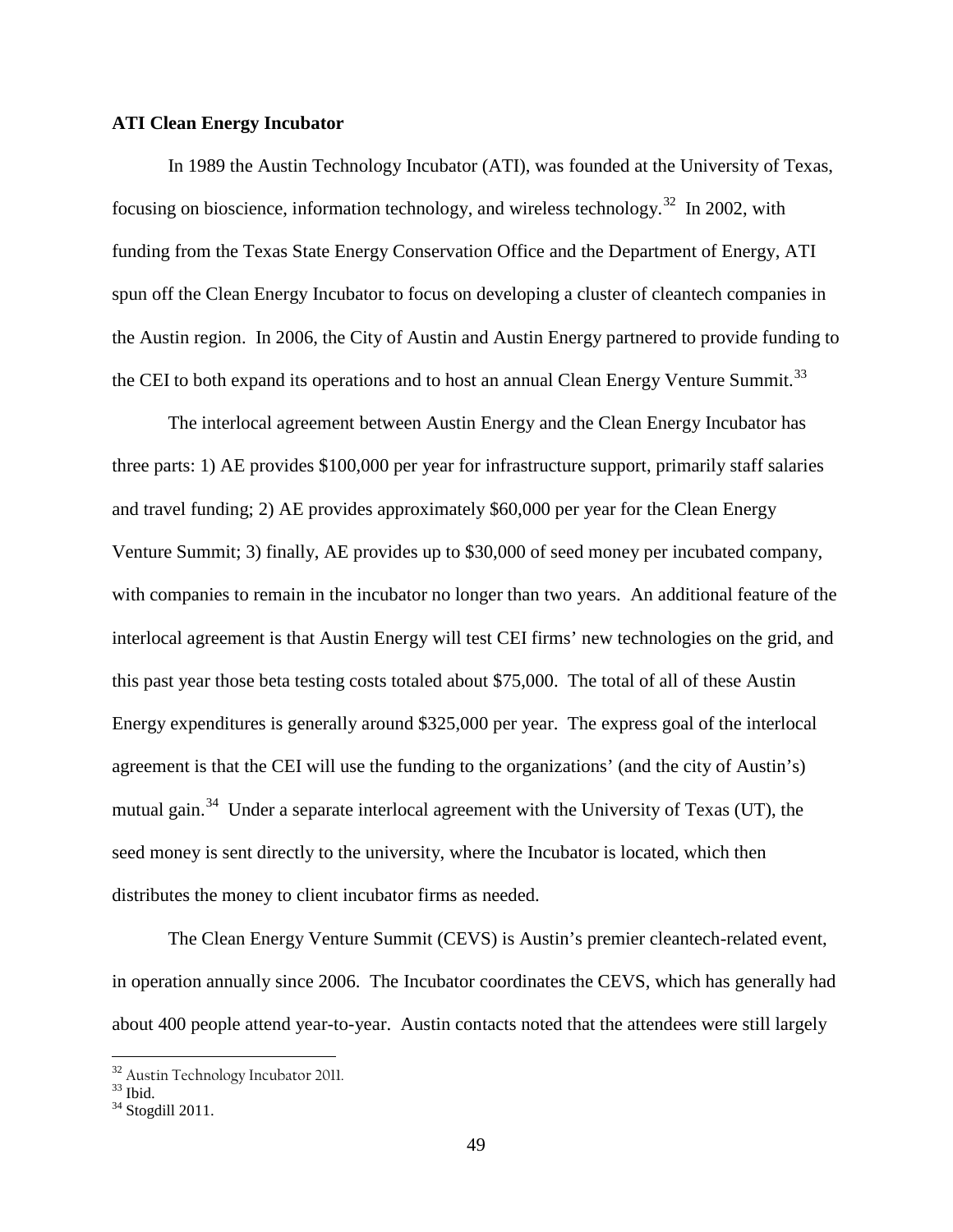locally-based, however interest in the CEVS has picked up so that a significant number of attendees come from out of state and overseas. About 15-20 companies pitch investors as part of the CEVS, and in preparation for those pitches, AE and the Incubator vet the applicant firms as well as provide coaching. The range of companies presenting run the gamut from early-stage firms seeking angel funding, to later-stage venture capital-targeted firms. Austin Energy sees its investment in the Venture Summit as a way of reinvesting in local economic development as well as giving the utility first access to cutting-edge technology, as well as the right to negotiate future benefits with the firms, as noted above.

# **Pecan Street Project**

Founded in 2009, the Pecan Street Project (PSP) is an innovative smart grid and economic development demonstration project that brings together Austin Energy, government agencies, private firms, research institutions and environmental organizations.<sup>[35](#page-48-2)</sup> Phase 1 of the PSP was a collaborative process across business, government and citizens to envision a new model of economic development based on the smart grid, distributed generation, and energy efficiency. The goal of Phase 1 was to determine how to help build local companies to develop technologies for the smart grid; to develop a framework for integrating local innovation in "reinventing" the energy system and the economic model of utilities. $36$ 

With the passage of the American Recovery and Reinvestment Act (ARRA) stimulus bill in early 2009, however, the PSP quickly shifted its efforts towards securing funds to implement a pilot/demonstration smart grid project at Austin's Mueller community,  $37$  and those efforts netted a \$10.4 million DOE grant. Austin Energy provided a matching \$10.4 million in-kind donation

<span id="page-49-2"></span><sup>&</sup>lt;sup>35</sup> Pecan Street Project Inc. 2010.<br><sup>36</sup> Ibid. <sup>37</sup> Ibid.

<span id="page-49-1"></span><span id="page-49-0"></span>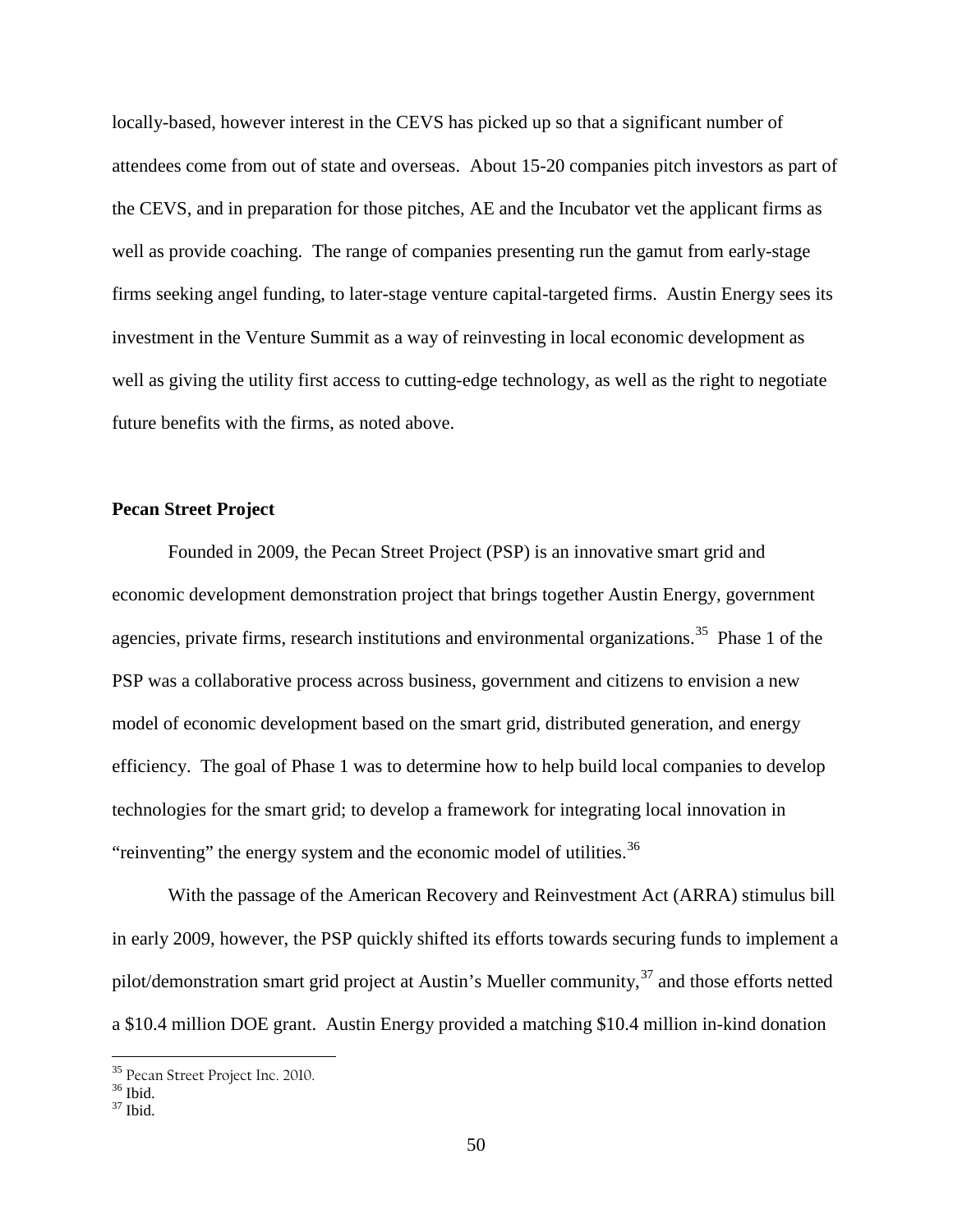of services and equipment, as required under the ARRA guidelines. That funding was put to use in hiring former City Councilman Brewster McCracken as Executive Director as well as 7 staff.<sup>[38](#page-49-2)</sup> Phase 1 of the PSP initiative culminated in the March 2010 report of recommendations detailing the findings of the initial research and the "roadmap" for the PSP, and according to interviews, the PSP is currently assembling its partnerships for Phase 2, where the recommendations are to be carried out.

## **CleanTX Foundation**

The Incubator and AE also worked together with other partner organizations to form the CleanTX Foundation, a cleantech educational and networking group setup to facilitate the face-to-face interactions and learning that are essential to successful startup companies.<sup>[39](#page-50-0)</sup> CleanTX offers monthly networking events sponsored and underwritten by local law firms and other businesses that have an interest in expanding the cleantech market in Austin, thus keeping program costs low, and it receives an additional \$25,000 per year from Austin Energy. Furthermore, CleanTX is also responsible for promoting Austin and Central Texas as a cleantech and renewable energy hub through a large annual conference and quarterly Solar Energy Entrepreneurs Networking (SEEN) events, thus serving the function of boosting Austin's image on a regular basis.[40](#page-50-1)

Partnering To Achieve Common Goals

 $38$  Ibid.

<span id="page-50-0"></span> $39$  CleanTX Foundation 2009.<br> $40$  Ibid.

<span id="page-50-1"></span>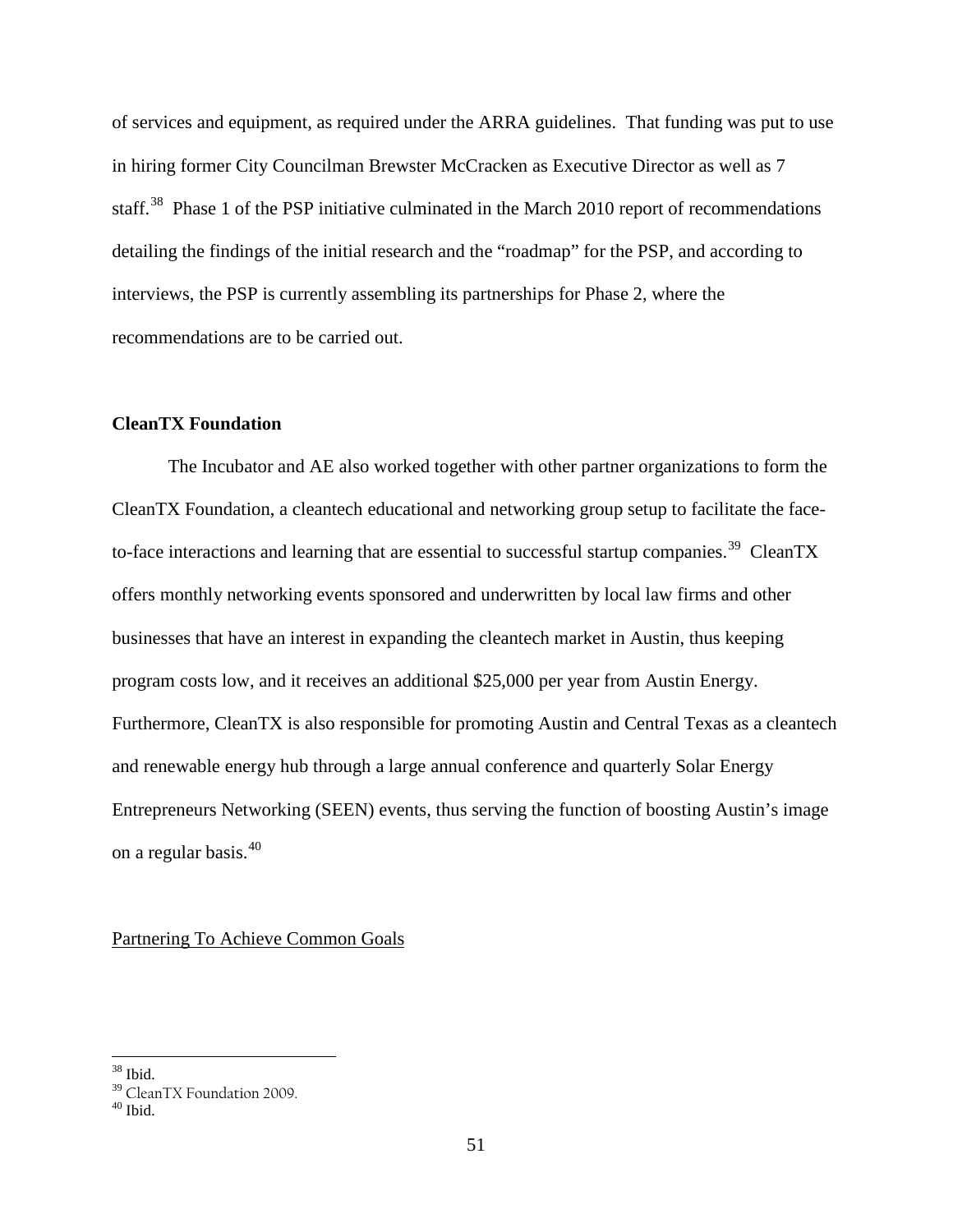With the Austin cleantech and economic development landscape now established, let us turn to mapping out the ways in which these organizations interact and pursue common initiatives.

## **Finding Champions, Working Across Silos**

Austin Energy interviewees noted that, in order to cultivate innovation from within a large and conservative organization, it is essential to find those individuals and departments that are most naturally inclined towards creating innovative solutions. In AE's case, this meant working with the engineers within the Energy Efficiency department as well as the public-facing individuals within the Marketing and Advertising and Key Accounts departments. Energy Efficiency was a natural fit for playing a leading role in this effort, as the department had led demonstration projects of new products in order to meet internal needs, and thus the staff were used to developing and integrating new technologies into their operations. Marketing and Advertising, on the other hand, offered the prospect of telling a compelling story of green innovation at AE, and broadcasting that story across multiple media channels. The marketing and advertising efforts not only informed AE ratepayers of the utility's efforts to "green" their operations, but also inculcated an image of AE as being a key player in regional economic development and building a cleantech innovation cluster.

An example of Austin Energy's unconventional thinking was evidenced in the utility's efforts to sell its larger customers on the GreenChoice purchased power agreements. Because the GreenChoice subscriptions were sold at higher-than market rates (although increased natural gas costs reversed this situation in the early GreenChoice batches) firms often balked at the higher prices. AE devised a package deal to provide its larger customers who purchased at least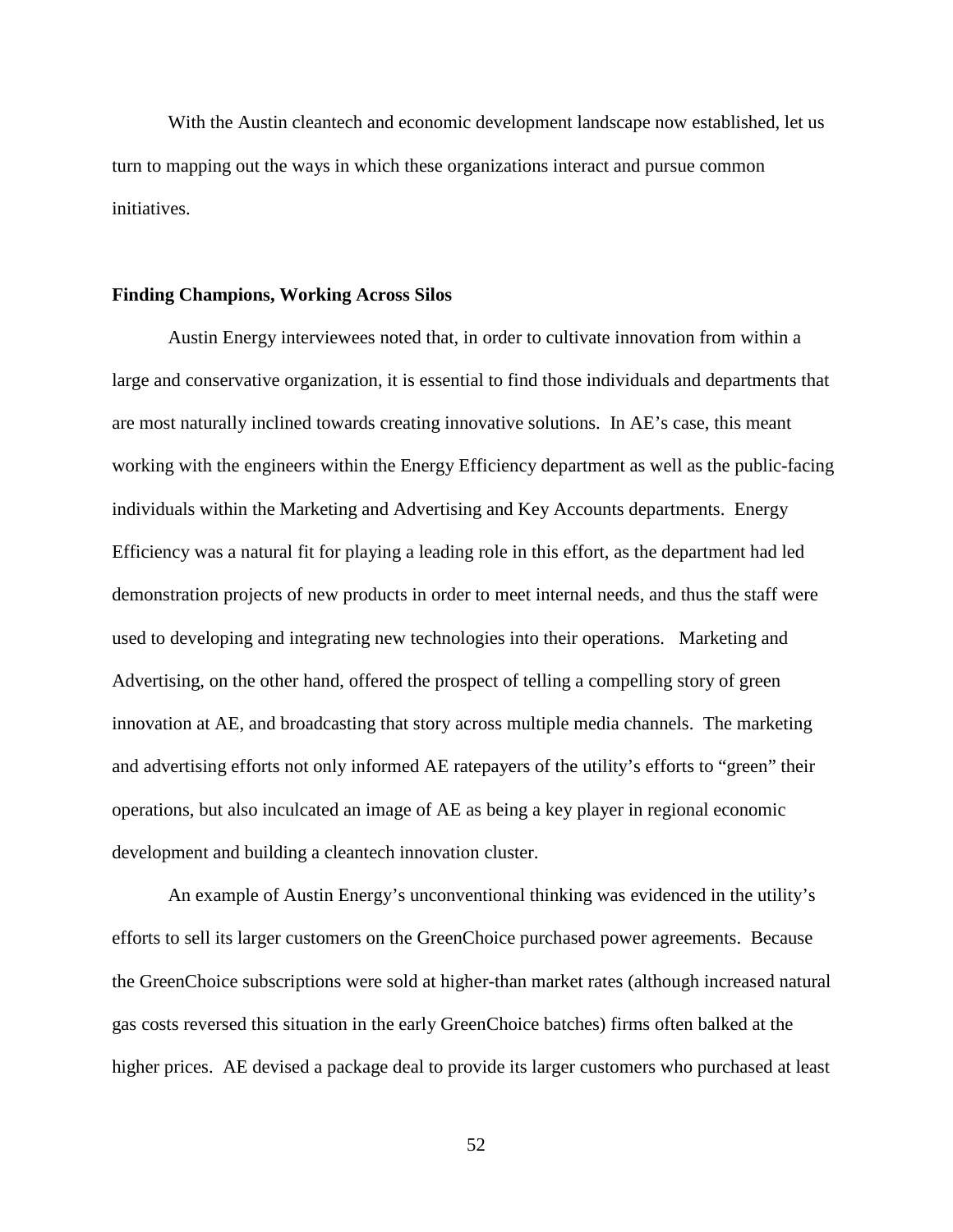10% of their power from GreenChoice with advertising showing the firms' green credentials to the public. Furthermore, AE worked with larger firms to attain (or retain) their place at or near the top of the Department of Energy's "Green Power Partners" list of "green" companies for their particular sector, thereby further enhancing the firms' marketing abilities. Through working together across the silos of the utility, Austin Energy was able to sell more renewable energy through the strategic use of the Key Accounts and Marketing departments' skills and ingenuity.

# **Partnerships**

The responsibility for building and maintaining these partnerships across multiple organizations and across the silos of a municipal utility falls to Kurt Stogdill, who until a reorganization of the utility in March 2011 served as the Program Manager for Innovation and Opportunity Development. Stogdill described his work within AE as having "ongoing conversations" with the innovators within the utility to ensure that their needs are being met, and treating them as the clients, rather than the private market.<sup>[41](#page-50-0)</sup> When a department identifies possible efficiencies or enhanced capabilities that could be gained if a certain technology were developed, Stogdill will seek to match a company that supplies the needed technology with the department in question. These connections are often directed through the ATI Clean Energy Incubator, in order to not only boost the firm's chances of commercial success, but also as a way of providing access to AE's test bed program for nascent companies.<sup>[42](#page-52-0)</sup> These efforts create a "pull" for technology development that is driven by the Austin Energy engineers; a pull that

 $41$  Stogdill 2011.

<span id="page-52-0"></span><sup>42</sup> Austin Technology Incubator n.d.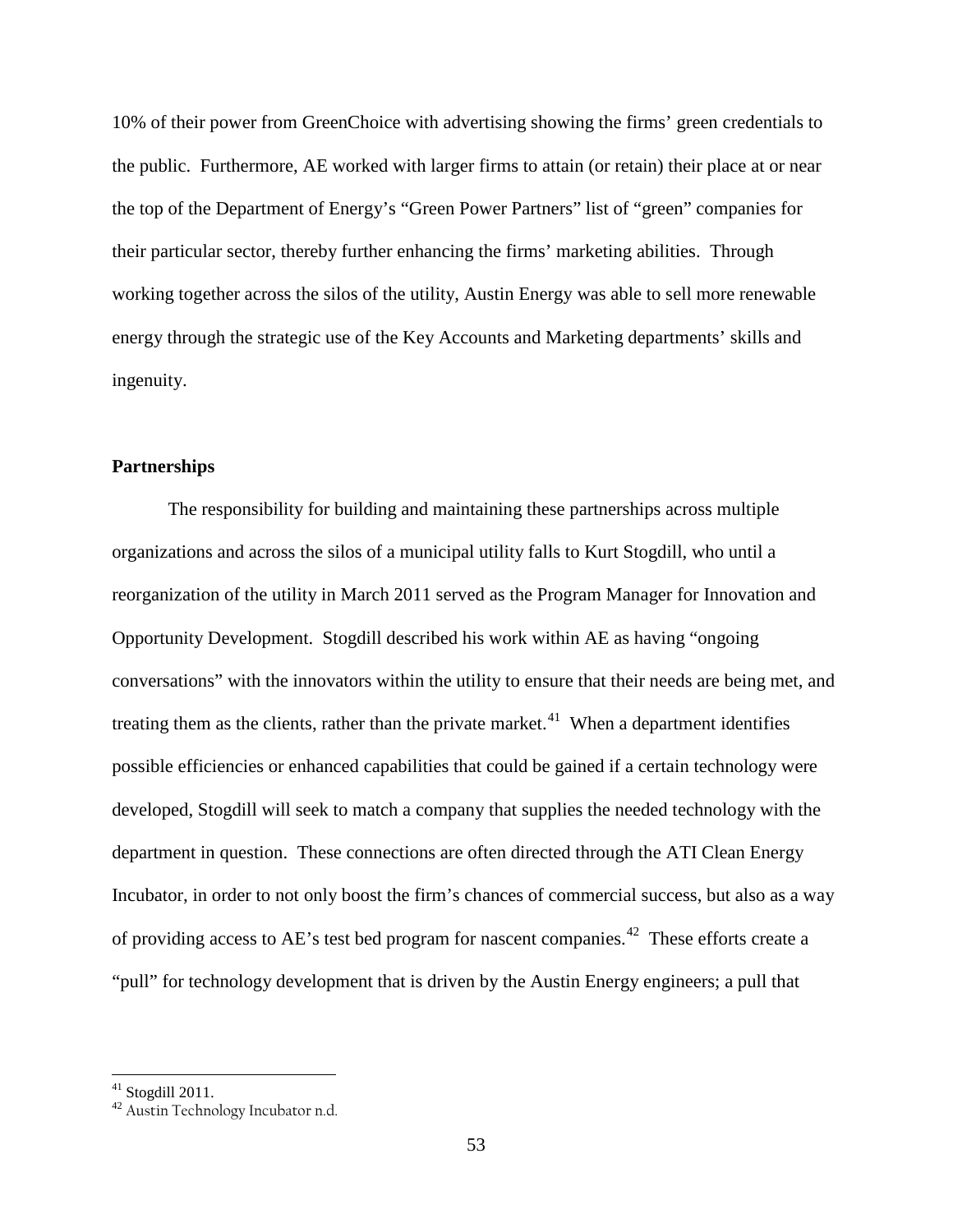ensures that utility procurement funding is spent to reinvest in local economic development as much as possible.

Stogdill noted that Austin Energy does not have any dedicated testing funds in its budget, so it is necessary to find internal champions who are both willing to devote resources to the testing and can see the value in such efforts for their own purposes. These internal champions are key for creating a sustainable pull for technology development, and thus will keep the local economic and cleantech development process moving forward. Testing and piloting costs to the utility are very low, according to Stogdill. Once the testing setup has been agreed upon, there is a clearly-defined "hand-off point" where Stogdill and his team pass the project off to be led by the AE staff and the testing firm.

There is flexibility in the way the agreements are structured with each company, to better fit each individual firm's needs. For example, certain firms have required no seed money at all, and were satisfied with having the opportunity to test their products with AE, while another has accepted the \$30,000 funding with the agreement that the company will pay the money back when it is reasonably profitable. Thus, AE leverages its connections with partner organizations in order to reduce the budgetary constraints and the staff time necessary to achieve its goals.

One particular success story of note is Ideal Power Converters (IPC), which has developed a new power inverter design for use in clean energy and smart- and microgrid technologies. Kurt Stogdill helped to foster the relationship between Austin Energy and IPC, and IPC in 2008 joined the Clean Energy Incubator as a member company.<sup>43</sup> Stogdill aided in connecting IPC with the Austin Energy Energy Efficiency and Solar Power groups, where he "handed off" IPC for testing purposes. Starting in 2010, IPC began to pilot its technologies on the Austin Convention Center and a water treatment plant, and signed a technology licensing

<span id="page-53-0"></span> <sup>43</sup> Ideal Power Converters 2011.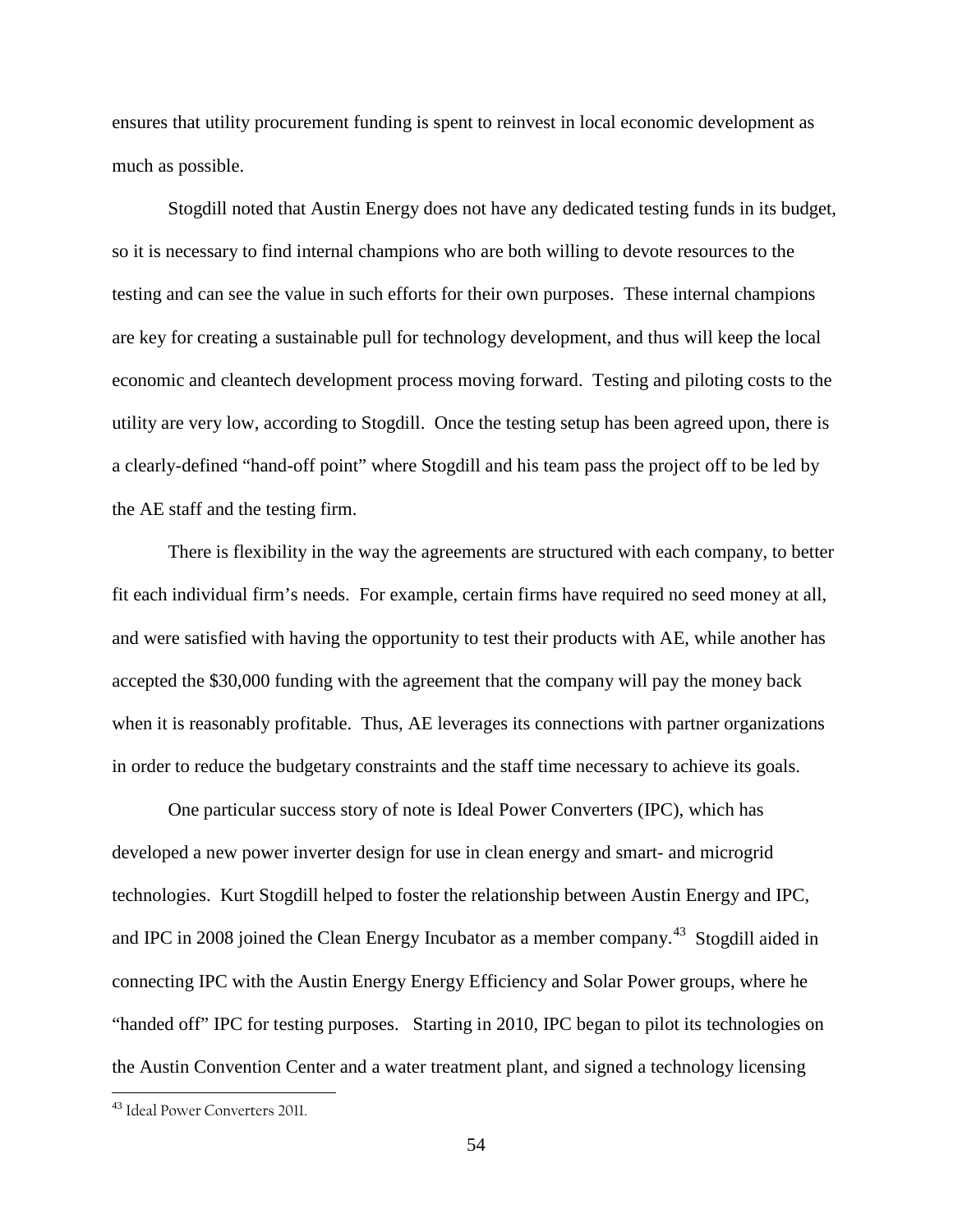agreement with Lockheed Martin to use IPC's technologies in defense applications.<sup>[44](#page-53-0)</sup> IPC appears to be poised for rapid growth in the future, and its success showcases the possibilities of coordinated action between the various Austin clean tech organizations.

## **Building Capacity outside the Utility**

Many interviewees pointed out that the institutional culture of a utility is not well-suited to fast-moving, entrepreneurial organizations, particularly when the innovations at hand could disrupt the utilities business model (for example, distributed solar power generation.) Of particular note on this topic, Brewster McCracken of the Pecan Street Project observed that "the closer a program is to the utility, the more likely it is to be killed,<sup> $345$  $345$ </sup> a wry commentary on the structural barriers to innovation at a utility.

The operative concepts of collaboration across organizations and "fund, don't run" have shown up in multiple forms in the foregoing review of Austin's various clean energy promoting organizations. Austin Energy was a key partner in expanding the reach of the Clean Energy Incubator and helped to institute the Pecan Street Project, independent organizations both. The managers at AE have leveraged these outside organizations to work towards achieving their policy goals and to support Austin Energy's core mission through enacting interlocal agreements between the utility and the two other organizations.

## **Key Findings from Austin, TX**

1. **Leverage Partners**: Austin Energy sidestepped the multiple hurdles and institutional inertia that often plague utilities by leveraging outside partners with the expertise and

 $44$  Ibid.

<span id="page-54-0"></span><sup>45</sup> McCracken 2011.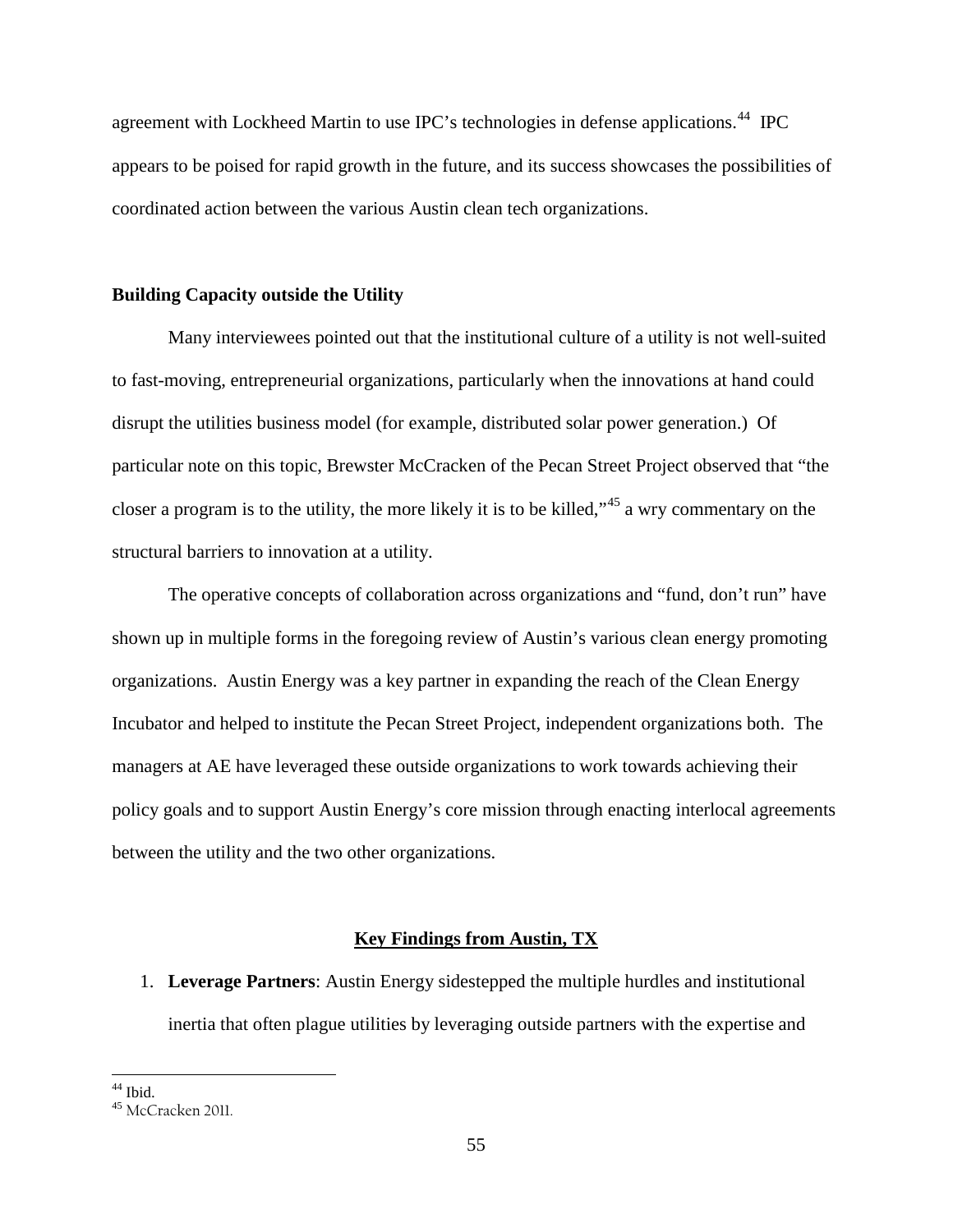funding to help achieve policy goals. This makes them much more nimble than they would ordinarily be. Ideal partners include:

- Local universities, who provide access to facilities, grant writing expertise, and interns;
- Key business organizations in the region, such as Chambers of Commerce, for help in branding and promoting new initiatives;
- Environmental organizations, such as the Environmental Defense Fund in Austin's case, which provide added legitimacy to the utility's sustainability efforts.

As a personnel-constrained public utility, the most relatively-available asset is program funding. AE funds and participates in almost all of the touchstones of Austin's clean energy ecosystem—but none are located inside Austin Energy, and most of the staffing is external. Keeping the programs, which generally do not fit with the utility culture external to the utility gives the impression of nimbleness needed to attract private sector interest. Furthermore, working with outside partners (both funding and nonfunding) reduces the budgetary strain of these joint ventures, as does leveraging those outside partners' strengths and capacities.

- 2. **Sign Agreements with Key Partners**: Once partners have been identified, the partnership should be solidified with a well-defined goal, a plan of action, and clearly delineated responsibilities for each organization.
- 3. **Identify Internal Champions**: Like most utilities, Austin Energy is a fairly conservative organization. Innovation and capacity building cannot be forced upon those who are not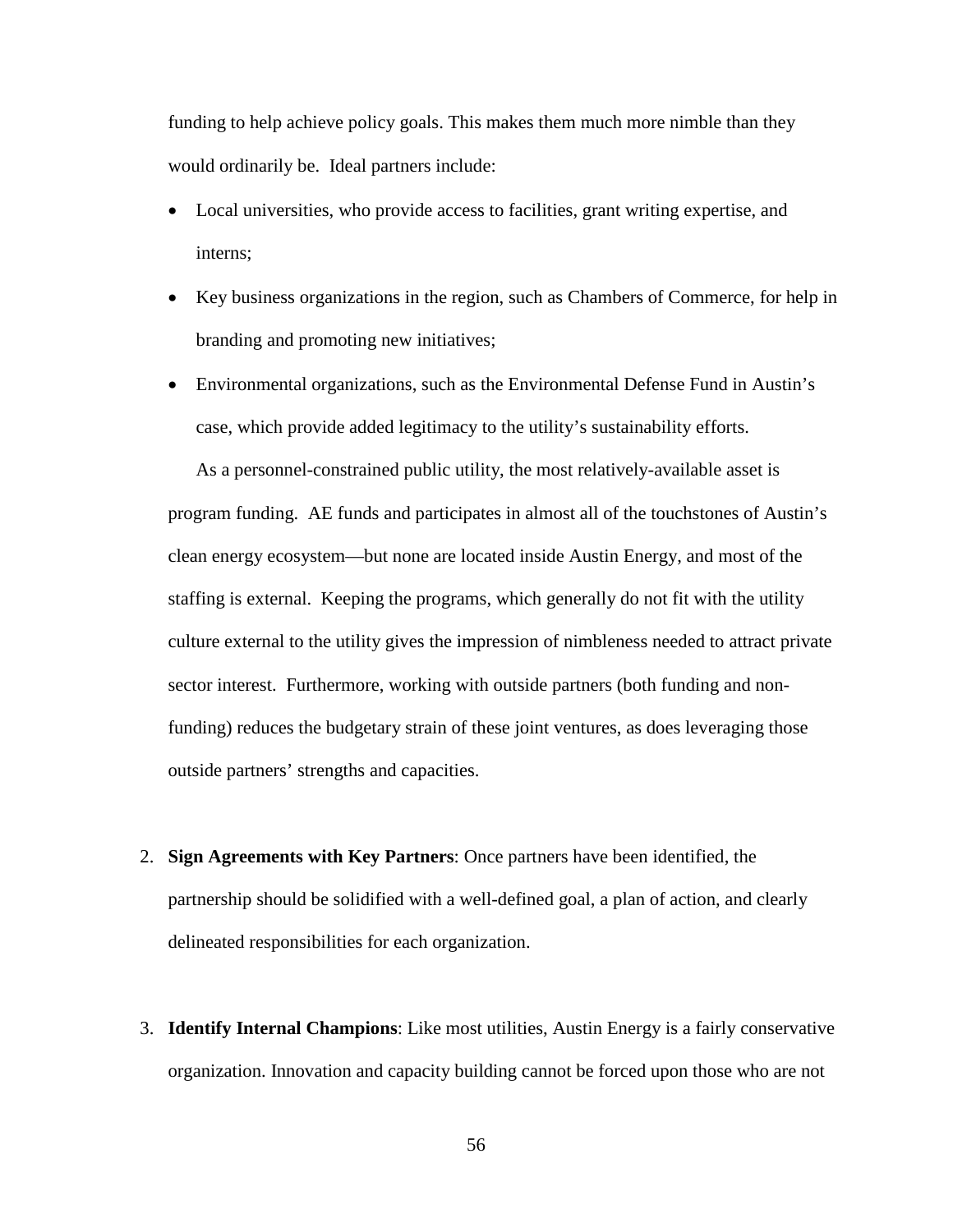open to change. Austin Energy found leaders and risk-takers within its organization to champion the early programs.

Innovators must be provided with the materials to create the sustainable technologies they require, and they must be given control over the projects they enter into. Treating the champions as clients whose needs for products must be met creates a pull for technology at the utility, and it aligns innovative programs to the core mission of the utility.

- 4. **Designate an Innovation Facilitator**: Kurt Stogdill's position as Program Manager for Innovation and Opportunity Development at Austin Energy captures the critical elements needed to shift a large utility onto a path of sustainable economic development. Having a professional on staff that is focused on converting opportunities into avenues for mutual gain among different organizations is, in a sense, the "glue" that holds the whole enterprise together. That individual must push things forward institutionally.
- 5. **Invest in Outreach and Marketing**: Investing resources into developing innovative economic and clean tech development strategies that enhance a region's competitive advantages is useless if key audiences don't hear the message. Opportunity Austin provides the framework and the partnerships to effectively tell Austin's story to the outside world through its unified branding and marketing strategy. Further public appearances at conferences and trade shows by representatives of Austin's clean tech development community emphasize Austin's commitment to economic competitiveness,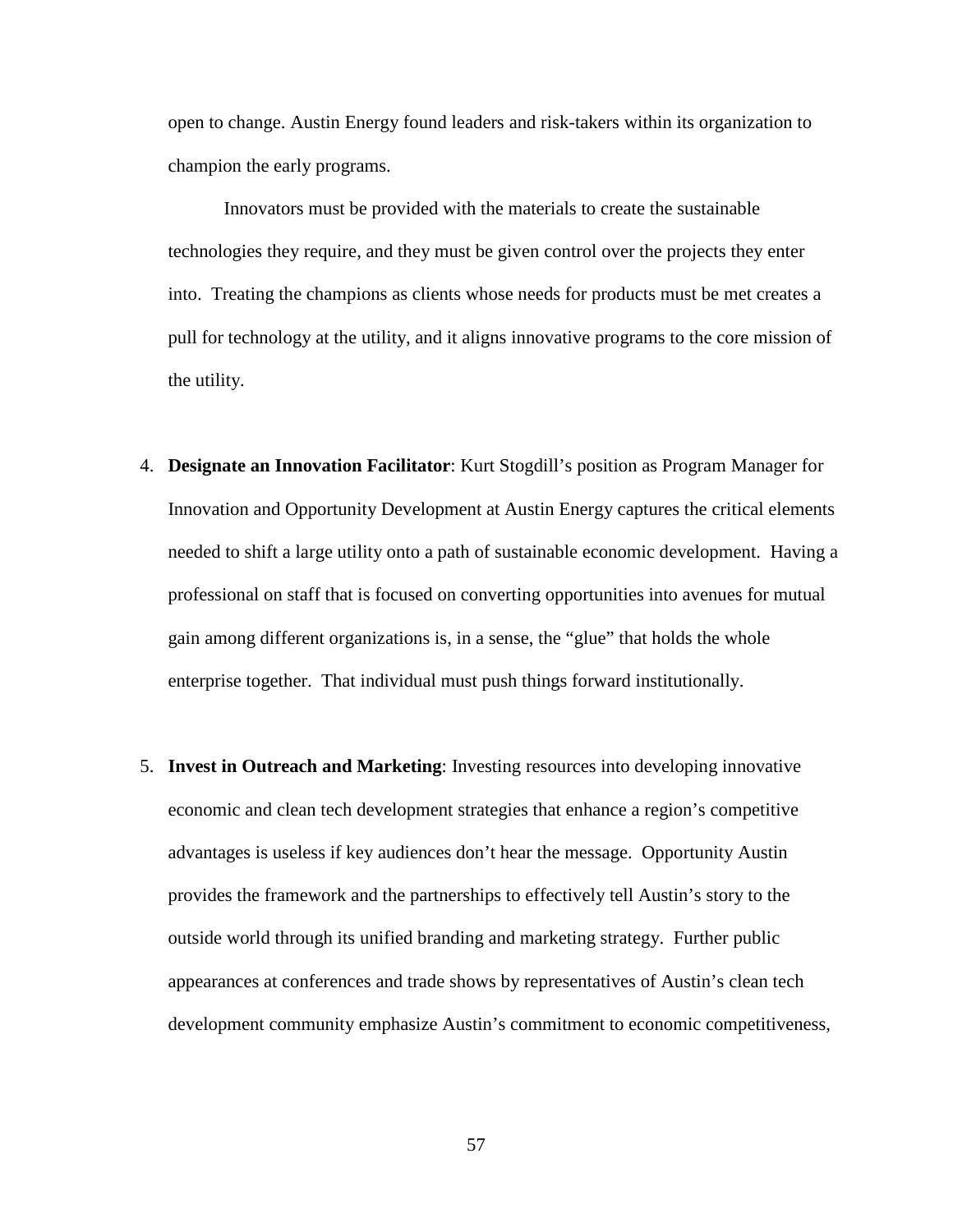and how Austin's public sector seeks to work *with* business, rather than against it. The result in Austin has been dramatic.

- 6. **Provide Venues and Opportunities**: By investing some funding in hosting and attending conferences and networking functions, interested organizations can drive a lot of energy and "buzz" in a local market. The chance encounters between innovators which produce game-changing inventions have a much greater chance of occurring when those social functions occur regularly.
- 7. **Leadership is Important**: While the institutional structures and design elements of Austin's various organizations are significant, they are all for naught without the presence of dynamic, charismatic and driven leaders working to make things happen, both behind the scenes and in public. Roger Duncan, despite serving only 2 years as the General Manager of Austin Energy, had so many concurrent initiatives developed in over 25 years at many levels of Austin city government that he can rightfully claim responsibility for much of Austin's green revolution. Similarly, Brewster McCracken (with Duncan's input, it must be noted) is putting pieces in place to help drive the second wave of Austin's green revolution forward through the Pecan Street Project. Innovative organizations need strong leaders at their helms to tell their stories and to elucidate the reasons why those organizations matter, as well as to find ways to deal with the inevitable opposition to innovations from entrenched interests.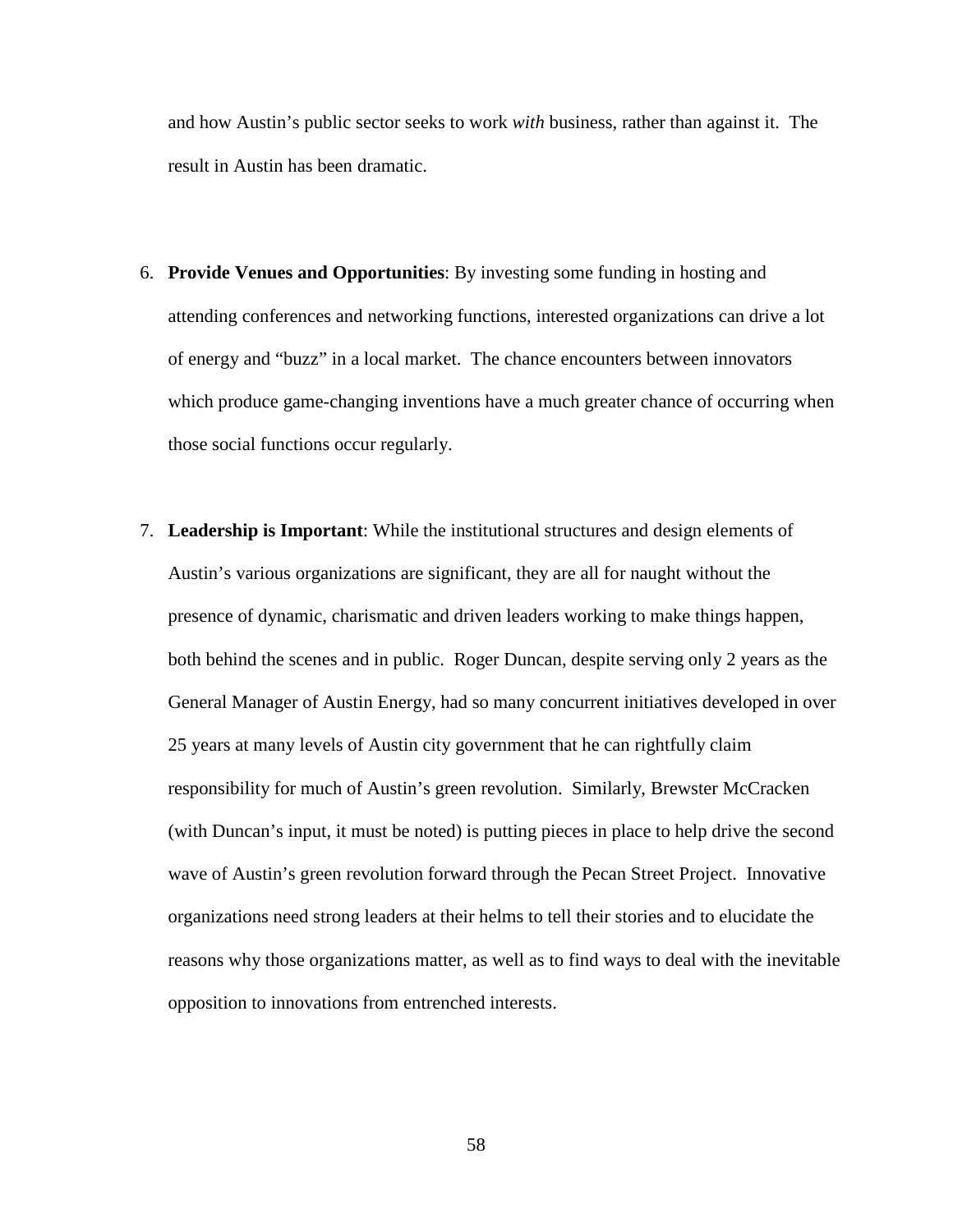# **Media Coverage of Austin Initiatives**

## **Austin Energy Media Coverage:**

# **"Austin Energy Sets the Curve," Nora Ankrum, Austin Chronicle, July 23, 2010**

Smith compares AE's current challenges to the initial damming of the Colorado River in the late 1800s – which "created an economic boon because we took a problem and made it into an asset" – and the efforts of forward-thinkers in the Eighties to "attract the next generation of chipmakers." Similarly, says Smith, the Pecan Street Project "is looking to create the next generation of electrical appliances and tools ... through manufacturing things here in Austin." Through the combined purchasing power of AE and other Central Texas municipal utilities, Smith says, the Pecan Street Project envisions creating wealth throughout the region. "If we look at environmental solutions as ways to grow the economy, we all can make money off of the deal," he says. "It's a maturity in both sectors that have come to the realization that what's good for the economy is good for the environment and vice versa" (Ankrum 2010).

# **"USA's greenest cities? You might be surprised," Wendy Koch, USA Today, August 5, 2010**

**Austin, Texas**: 15 percent of Austin's city limits are devoted to parks and other green open spaces: 206 parks, 26 green belts and 50 miles of biking and hiking trail. Austin's municipally owned Austin Energy is the largest renewable energy provider in the United States. Austin plans to be carbon neutral by 2020 as part of the Austin Climate Protection Plan. The city is currently undergoing the adoption of a smart grid, called the Pecan Street Project, which will reinvent the city's energy use (Koch 2010).

## **ATI Clean Energy Incubator Media Coverage:**

## **"America's clean tech clusters: Venture capitals," The Economist, March 24, 2007**

Another contender is Austin—the "capital city of the most polluting state in the most polluting country in the world", as the mayor likes to say. Some \$210m of venture capital was invested in clean-tech across Texas last year. Like Silicon Valley and Boston, Austin is already a technology hub for the computer industry, and is home to Dell and Freescale. Biofuels are big, too: they bring together Texans' knowledge of agriculture and oil. Willie Nelson, a local country crooner, has even started BioWillie, a biofuel firm. Austin also has a clean-energy incubator at the University of Texas, one of several allied with the National Renewable Energy Laboratory (NREL) (The Economist 2007).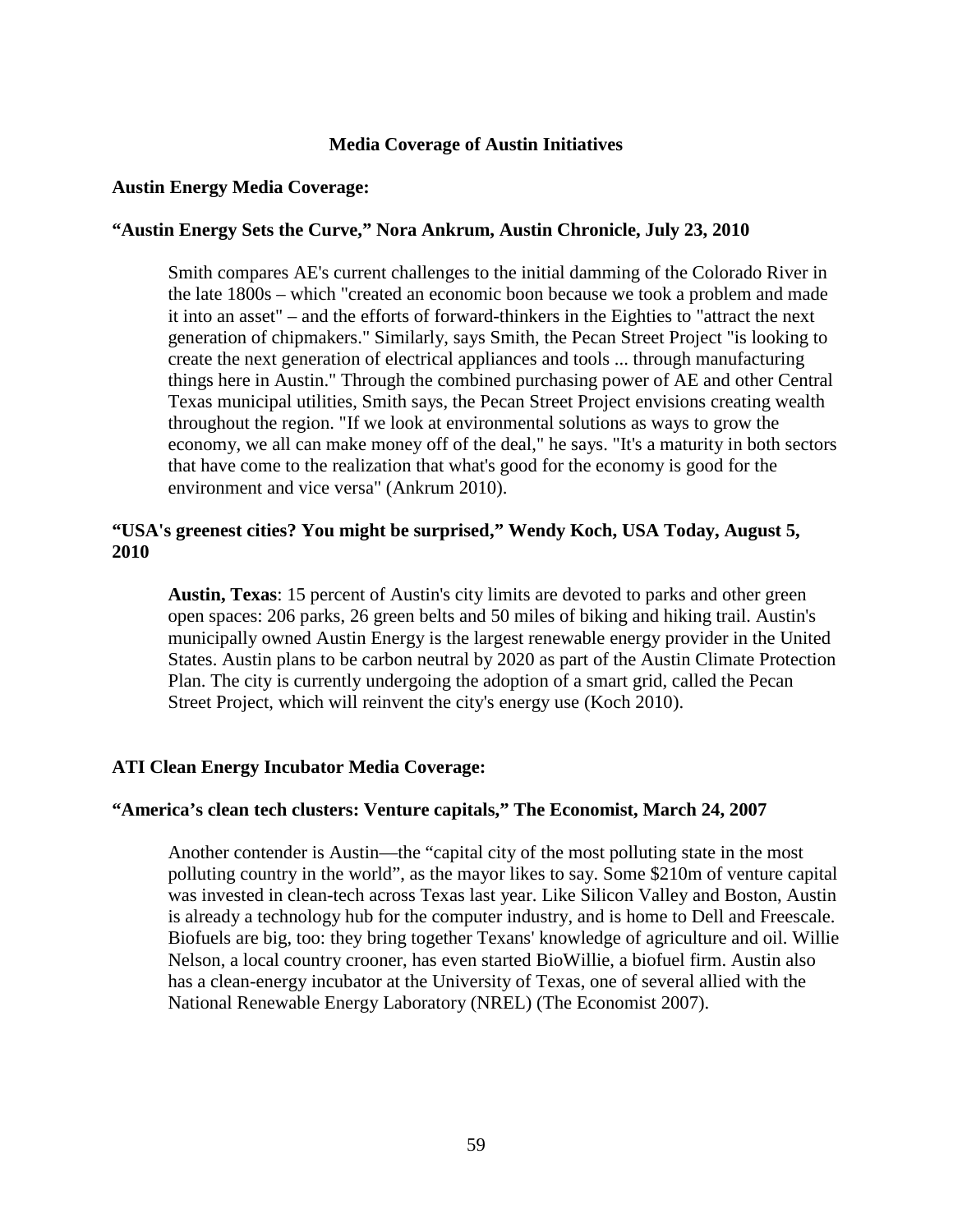# **"Austin clean tech incubator to spread its message," Asher Price, Austin-American**

# **Statesman, February 11, 2011**

Barchas said that over the past three years, ATI has worked with 50 companies to raise more than \$70 million for their projects, leading to jobs and wealth creation in Central Texas.

Among the companies developed at ATI is one developing a high-altitude wind power system; another that looks at ways to recycle large amounts of water; and one refining energy-efficient light bulbs. The idea is to replicate the success in other parts of the state.

"We're going to train them up and introduce them to our investor network and teach them how to build their own," Barchas said (Price 2011).

# **Pecan Street Project Media Coverage:**

# **"Austin Aiming for a Grid Makeover," Kate Galbraith, New York Times Green, March 25,**

## **2010**

"But the key idea was rethinking the way Austin Energy, the electric utility, makes its money. Currently, the more electricity customers use, the more money the utility — and the city of Austin, whose single largest source of revenue is the utility — earns.

"This basic economic model is the single greatest obstacle standing between Austin Energy and a modernized energy delivery system," the report stated (Galbraith 2010).

## "**Pecan Street Project Goes Live with First Phase of Smart Grid Deployment," Pecan Street**

## **Project, February 1, 2011**

Pecan Street Project Inc. announced today that it has completed systems installation and has gone live with the first phase of its smart grid demonstration project in Austin's Mueller community.

Deployed by Austin-based Incenergy LLC, the home smart grid systems capture minuteto-minute energy usage for the whole home and six major appliances or systems. The project achieved an installed cost per home of \$341 (\$241 for equipment plus \$100 for installation).

The systems are deployed in 100 homes at Mueller, all of which are green built and 11 of which have rooftop solar PV systems. This spring, Pecan Street Project will deploy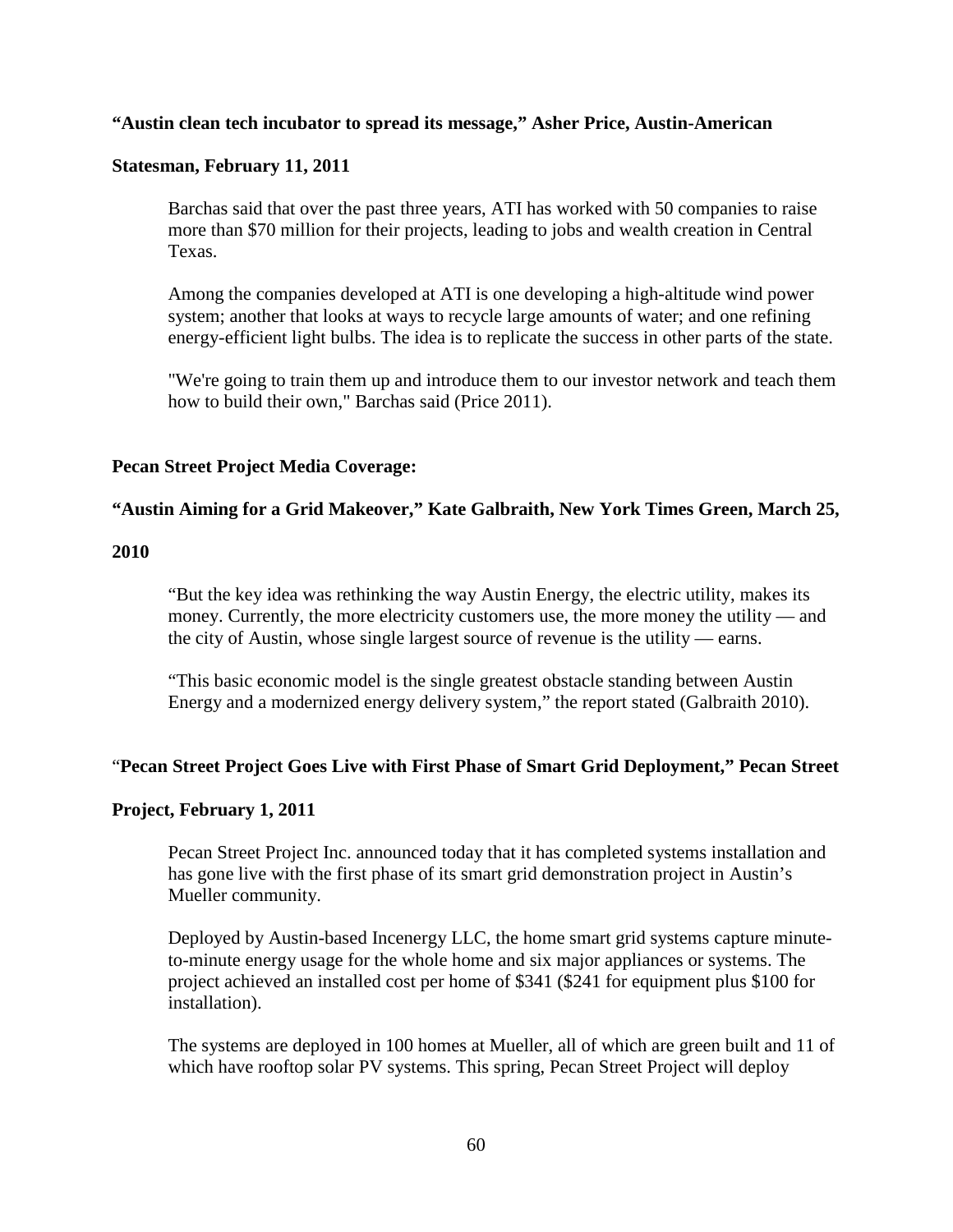Incenergy systems in a second group of 100 homes outside Mueller that are at least 10 years old. All participants in both groups are volunteers .

# **12. Appendix B: Los Angeles Cleantech Incubator Business Plan**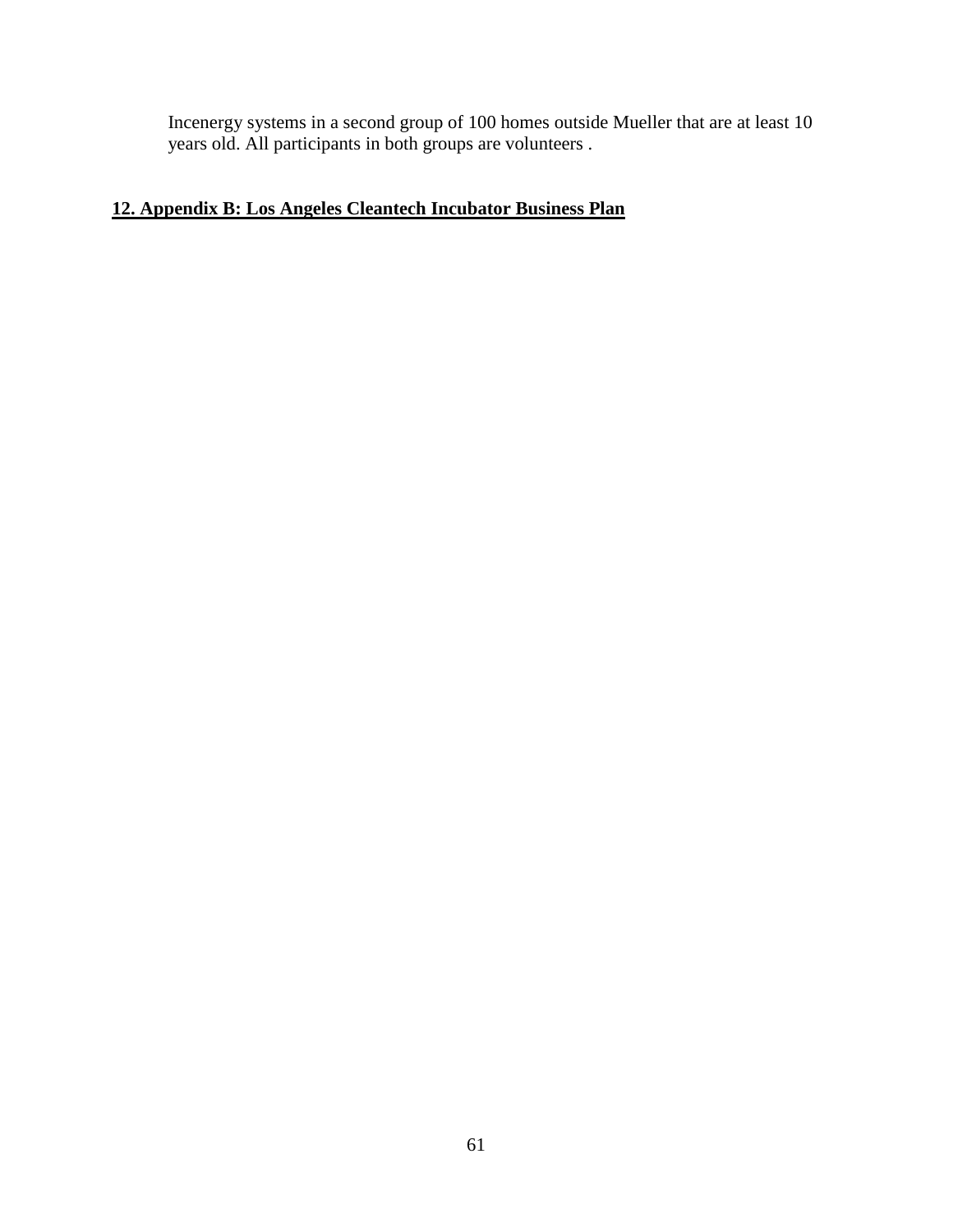# **13. Appendix C: Researcher, Eos Consulting and Parsons Brinckerhoff Interviews Conducted for Los Angeles Clean Innovation Lab (iLab LA) Program Development**

- 1. Kathryn Atchison, VP Intellectual Property, UCLA
- 2. Raj Atluru, Managing Director, Draper Fisher Jurvetson
- 3. Jose Beceiro, Director, Economic Development Clean Energy, Greater Austin Chamber of Commerce
- 4. Sumeet Bidani, Director Business Development and Investments, Duke Energy Investments Group
- 5. Suzanne Biegel, CEO, Investors' Circle
- 6. Amanda Brock, CEO, Water Standard
- 7. Marnie Cervenka, Manager, Key Accounts, Austin Energy
- 8. John X. Chen, Executive Director, Customer Service, DWP
- 9. Sunny Choi, Director of Strategy, Belkin
- 10. Michael A. Coia, Assistant General Manager, Power Systems, DWP
- 11. Paula Daniels, Commissioner, DPW-LA
- 12. Roger Duncan, Fmr. General Manager, Austin Energy
- 13. Thomas M. Erb, Director of Water Resources, DWP
- 14. Fred Farina, Director of Technology Transfer, Caltech
- 15. Jessica Feldman, Senior Vice President, Willis
- 16. David Foster, Executive Director, Blue Green Alliance
- 17. Tom Gackstetter, Director, Energy Efficiency Programs, DWP
- 18. Rajit Gahd, Director of Smart Grid Demonstration Project, UCLA
- 19. Eydie Galper, Director, Strategic Initiatives, LAEDC
- 20. Sam Garrison, Head of Policy, Chamber of Commerce
- 21. Sharon Gi, Assistant Project Manager, CRA-LA
- 22. Brian Gildea, Economic Development Manager, Economic Growth and Redevelopment Services Office, City of Austin
- 23. Jenna Gulager, Special Assistant to Deputy Chief of Operations, CRA-LA
- 24. Randy Hall, Vice Provost for Research, USC
- 25. Robert Holmes Herzstein, Research Director, Blue Hill Medical Group LLC
- 26. Krisztina Holly, Vice Provost for Innovation, USC Stevens Institution for Innovation, USC
- 27. Randy Howard, Manager, Commercial Services, DWP
- 28. Richard Hull, Head of Innovation Ecosystem Initatives, USC Stevens Innovation Institute
- 29. Mitch Jacobson, Executive Director, Clean Energy Incubator, Austin, TX
- 30. Beth Jines, Director of Sustainability, Mayor's Office
- 31. Mark Kapner, Senior Strategy Engineer, Strategic Planning and Enterprise Development, Austin Energy
- 32. Alexander Karsner, Chairman & CEO, Manifest Energy
- 33. Martha Krebs, Deputy Director for Energy Research and Development, California Energy Commission
- 34. Matt Laudon, Founder and President of Clean Technology and Sustainable Industries **Organization**
- 35. Mary Leslie, President, LA Business Council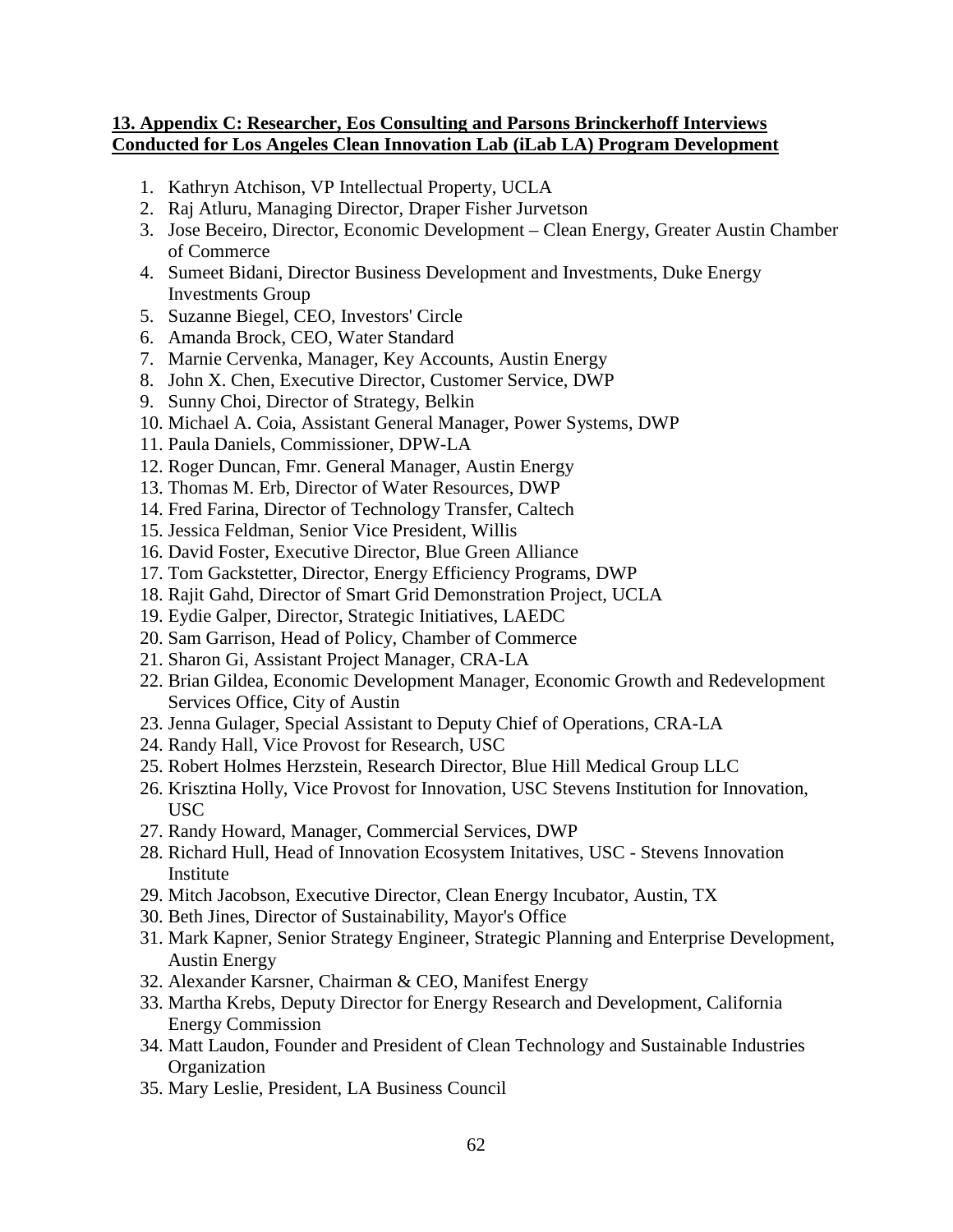- 36. Julia Lindesay, Consultant, Genesis Energy
- 37. Brewster McCracken, Executive Director, Pecan Street Project, Austin, TX
- 38. Cheryl Mele, Chief Operating Officer, Austin Energy
- 39. Brett Messing, Senior Advisor to Mayor Antonio R. Villaraigosa and Chief Operating Officer of the Office of Economic and Business Policy, Mayor's Office, Economic Policy
- 40. Marvin D. Moon, Director, Power System Engineering Division, DWP
- 41. Ali Morabbi, Manager Power System Information and Advanced Technologies, DWP
- 42. Alex Paxton, Manager of Policy Analysis, CRA-LA
- 43. Roberto Peccei, Vice Chancellor for Research, UCLA
- 44. Katherine Perez, Executive Director, Urban Land Institute
- 45. Matt Petersen, President & CEO, Global Green USA
- 46. Jamie Ponce, Manager, AT Kearney
- 47. Dave Porter, Vice President, Economic Development, Greater Austin Chamber of **Commerce**
- 48. Jim Robbins, Partner, Business Cluster Development
- 49. Andy Seidel, President, Underground Solutions
- 50. Kurt Stogdill, Program Manager for Innovation and Opportunity Development, Austin Energy
- 51. David Thrasher, Director, DWP
- 52. Tom Unterman, Partner, Rustic Canyon
- 53. Jeff Vice, Director, Local Government Relations, Austin Energy
- 54. Michael Webster, Systems Development and Production, DWP
- 55. Jason Weiss, Managing Partner, Terrapin
- 56. Chuck Wolfe, Principal, Claggett Wolfe Associates; Port of LA (Consultant)
- 57. James (Ken) Wolfenbarger, Manager Commercial Program Office, Jet Propulsion Laboratory
- 58. Will Wynn, Principal, Will Wynn
- 59. Stephanie Yanchinski, Manager, Caltech/MIT Enterprise Forum
- 60. Mark Zimring, Senior Research Associate, Lawrence Berkeley National Laboratory

# **Bibliography**

- 1. Ankrum, Nora. "Austin Energy Sets the Curve." *Austin Chronicle.* July 23, 2010. http://www.austinchronicle.com/news/2010-07-23/1060038/ (accessed February 21, 2011).
- 2. ATI Clean Energy Incubator. *Clean Energy.* January 16, 2011. http://www.ati.utexas.edu/cei2.htm (accessed January 16, 2011).
- 3. Austin Chamber of Commerce. *About the Opportunity Austin Initiative.* 2008. http://www.austinchamber.com/DoBusiness/AboutOpportunityAustin/About.html (accessed January 16, 2011).
- 4. —. *Opportunity Austin 2004 Annual Report.* February 15, 2005. http://www.austinchamber.com/DoBusiness/AboutOpportunityAustin/AnnualReport2004 .pdf (accessed January 16, 2011).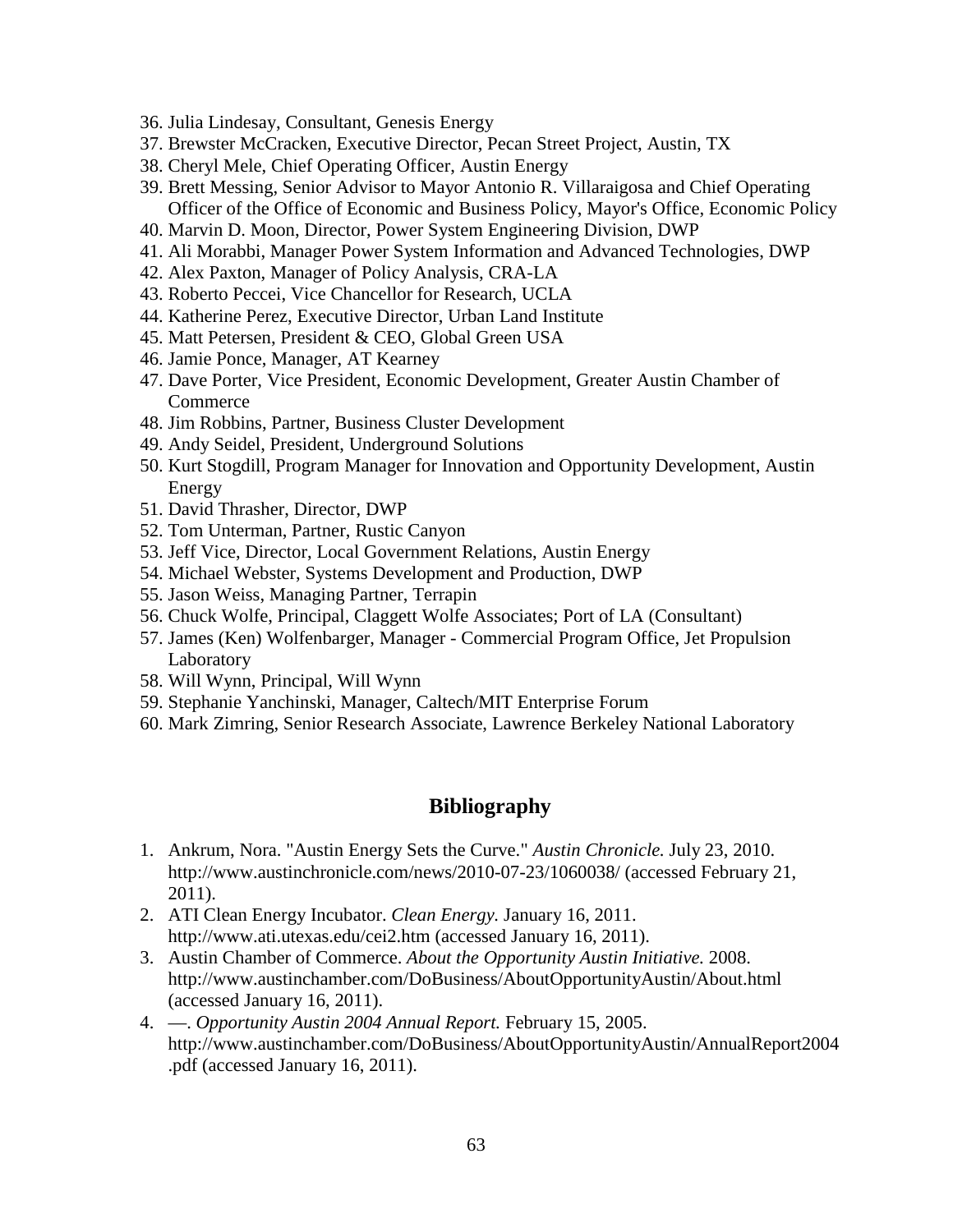- 5. Austin Energy. *Company Profile.* 2010. http://austinenergy.com/About%20Us/Company%20Profile/index.htm (accessed January 29, 2011).
- 6. —. *GreenChoice - Frequently Asked Questions.* 2011. http://austinenergy.com/Energy%20Efficiency/Programs/Green%20Choice/faq.htm (accessed January 29, 2011).
- 7. —. *GreenChoice.* 2011. http://austinenergy.com/Energy%20Efficiency/Programs/Green%20Choice/index.htm (accessed January 29, 2011).
- 8. Austin Technology Incubator. *About ATI.* January 16, 2011. http://www.ati.utexas.edu/about.htm (accessed January 16, 2011).
- 9. —. *Entrepreneurs.* n.d. http://www.ati.utexas.edu/entrepreneurs.htm (accessed January 30, 2011).
- 10. Business Cluster Development. "Executive Summary Business Plan for the Los Angeles Clean Tech Incubator." *Clean Tech Los Angeles.* December 20, 2010. http://www.cleantechlosangeles.org/Incubator\_BusinessPlan\_ExecSummary.pdf (accessed May 2, 2011).
- 11. Clean Tech Los Angeles. "About Us." *Clean Tech Los Angeles.* 2011. http://www.cleantechlosangeles.org/about\_us/ (accessed April 30, 2011).
- 12. CleanEdge. "Charts and Tables from Clean Tech Trends 2010." *CleanEdge.* 2010. http://www.cleanedge.com/reports/charts-reports-jobtrends2010.php (accessed February 21, 2011).
- 13. CleanTech LA. *Projects- The CleanTech LA Business Incubator.* 2011. http://www.cleantechlosangeles.org/projects/#story\_10 (accessed April 30, 2011).
- 14. CleanTX Foundation. *The CleanTX Foundation.* 2009. http://www.cleantx.org/ (accessed January 30, 2011).
- 15. Galbraith, Kate. "Austin Aiming for a Grid Makeover." *New York Times Green.* March 25, 2010. http://green.blogs.nytimes.com/2010/03/25/austin-unveils-steps-for-gridmakeover/#more-42079 (accessed February 21, 2011).
- 16. Ideal Power Converters. "About." *Ideal Power Converters.* 2011. 2011 (accessed February 21, 2011).
- 17. —. "News Release: Lockheed Martin Licenses Ideal Power Converters Technology Creating Smaller, More Versatile Power Solutions." *Ideal Power Converters.* August 2, 2010. http://www.idealpowerconverters.com/pdf/lockheed\_ipc.pdf (accessed February 21, 2011).
- 18. Karlenzig, Warren. *Top US Cities for Cleantech Incubation Clusters .* 2006. http://www.sustainlane.us/articles/cleantech.jsp (accessed April 30, 2011).
- 19. Koch, Wendy. "USA's greenest cities? You might be surprised." *USA Today.* August 5, 2010. http://content.usatoday.com/communities/greenhouse/post/2010/08/usas-greenestcities/1 (accessed February 21, 2011).
- 20. Pecan Street Project Inc. *RFI Q&A For Companies.* 2010. http://www.pecanstreetproject.org/projects/rfi-qa-for-companies/ (accessed January 30, 2011).
- 21. —. *What is Pecan Street Project Inc?* 2010. http://www.pecanstreetproject.org/about/what-is-pecan-street-project-inc/ (accessed January 30, 2011).